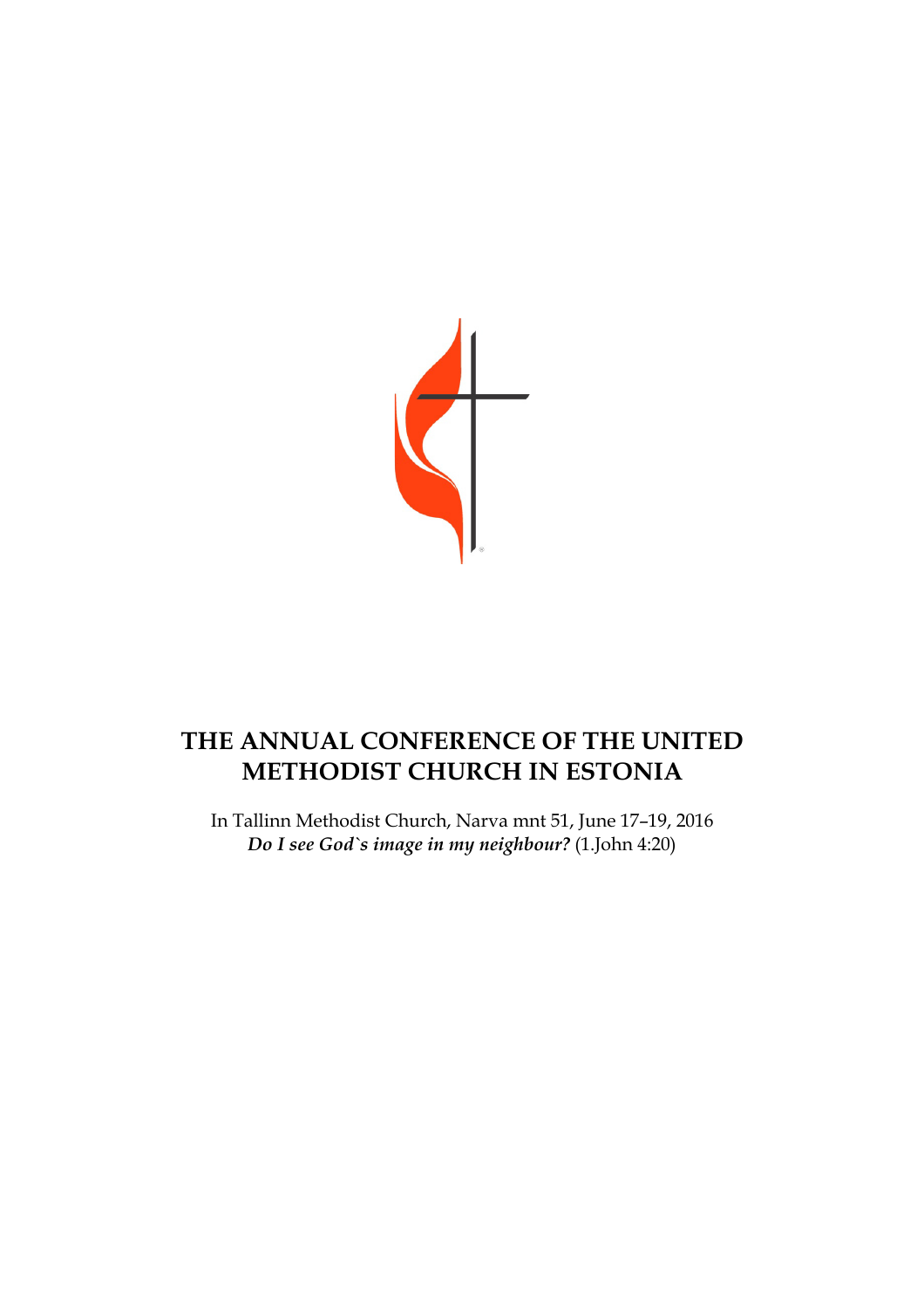## **Contents**

|                                                                                                                                                   | 3          |
|---------------------------------------------------------------------------------------------------------------------------------------------------|------------|
|                                                                                                                                                   | 4          |
| The Northern Europe and Eurasia Central Conference Council Report to the 2015                                                                     | $\sqrt{5}$ |
|                                                                                                                                                   | 7          |
| Statistics of the membership January 1, 2016 ___________________________________                                                                  | <b>10</b>  |
| <u> 1989 - Johann Stoff, deutscher Stoffen und der Stoffen und der Stoffen und der Stoffen und der Stoffen und der</u><br><b>Financial Report</b> | 11         |
|                                                                                                                                                   |            |
|                                                                                                                                                   |            |
|                                                                                                                                                   | 15         |
|                                                                                                                                                   | <b>16</b>  |
|                                                                                                                                                   | 17         |
|                                                                                                                                                   | 19         |
|                                                                                                                                                   | 20         |
|                                                                                                                                                   | 23         |
|                                                                                                                                                   | <b>25</b>  |
|                                                                                                                                                   | 27         |
|                                                                                                                                                   | 29         |
|                                                                                                                                                   | 31         |
|                                                                                                                                                   | 33         |
|                                                                                                                                                   | 36         |
| Koduteel<br><u> 1980 - Johann Stoff, deutscher Stoff, der Stoff, der Stoff, der Stoff, der Stoff, der Stoff, der Stoff, der S</u>                 | 37         |
|                                                                                                                                                   | 39         |
|                                                                                                                                                   | 40         |
| Proposals to the Annual Conference of the UMC in Estonia _______________________                                                                  | 41         |
| Participants                                                                                                                                      | 42         |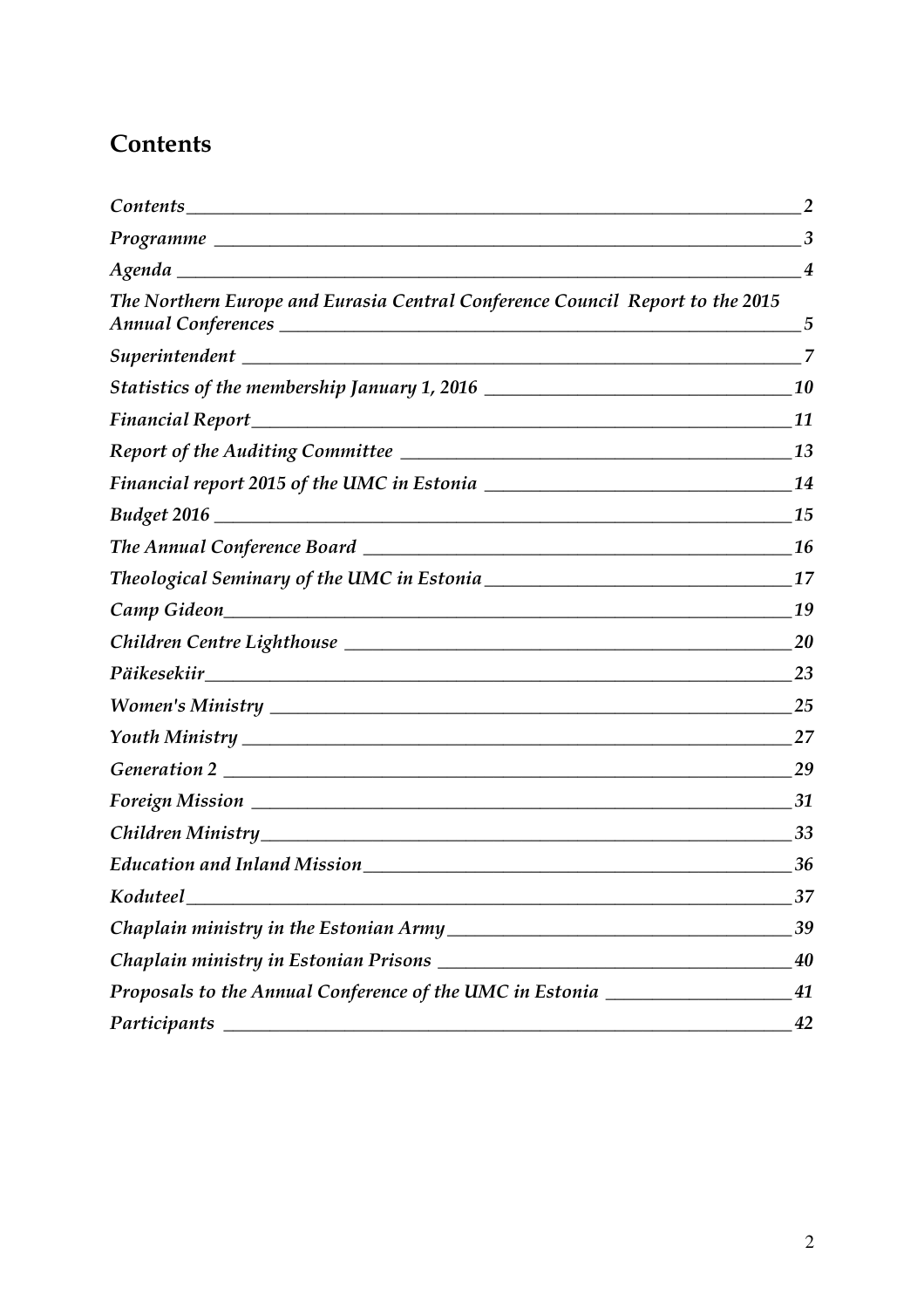### **Programme**

#### **THE ANNUAL CONFERENCE OF THE UNITED METHODIST CHURCH IN ESTONIA in Tallinn UMC, June 17-19, 2016**  *Theme: Do I see God`s image in my neighbour? (1.John 4:20)*

*P R O G R A M* 

#### **Friday, June 17th**

| 10:00-11:00 | Registration of delegates                                        |
|-------------|------------------------------------------------------------------|
| 11:00-12:00 | Opening Worship Service, Holy Communion. Bishop Christian Alsted |
|             | preaching                                                        |
| 12:15-13:15 | LUNCH                                                            |
| 13:30-15:00 | Plenary session                                                  |
| 15:00-15:30 | COFFEE BREAK                                                     |
| 15:30-16:45 | Plenary session                                                  |
| 17:00-18:00 | DINNER                                                           |
| 18:00-20:00 | Graduation of the Baltic Methodist Theological Seminary          |
|             | Reception by BMTS                                                |
|             |                                                                  |

### **Saturday, June 18th**

| 09:00-10:05 | Bible Study (Üllas Tankler)              |                                   |
|-------------|------------------------------------------|-----------------------------------|
| 10:15-11:00 | Plenary session                          |                                   |
| 11:00-11:30 | <b>COFFEE BREAK</b>                      |                                   |
| 11:30-12:30 | Plenary session                          |                                   |
| 12:30-13:30 | LUNCH                                    |                                   |
| 13:30-14:00 | PICTURE                                  |                                   |
| 14:00-15:30 | Plenary session                          |                                   |
| 15:30-16:00 | COFFEE BREAK                             |                                   |
| 16:00-18:00 | <b>Clergy Session</b>                    | (Bishop Christian Alsted leading) |
|             | Lay Session                              | (Urmas Sassian leading)           |
| 18:00-19:00 | DINNER                                   |                                   |
| 19:00-20:00 | Special session of the Annual Conference |                                   |
|             |                                          |                                   |

#### **Sunday, June 19th**

| 10:00-12:00 | Closing Worship |
|-------------|-----------------|
| 12:00-13:00 | LUNCH           |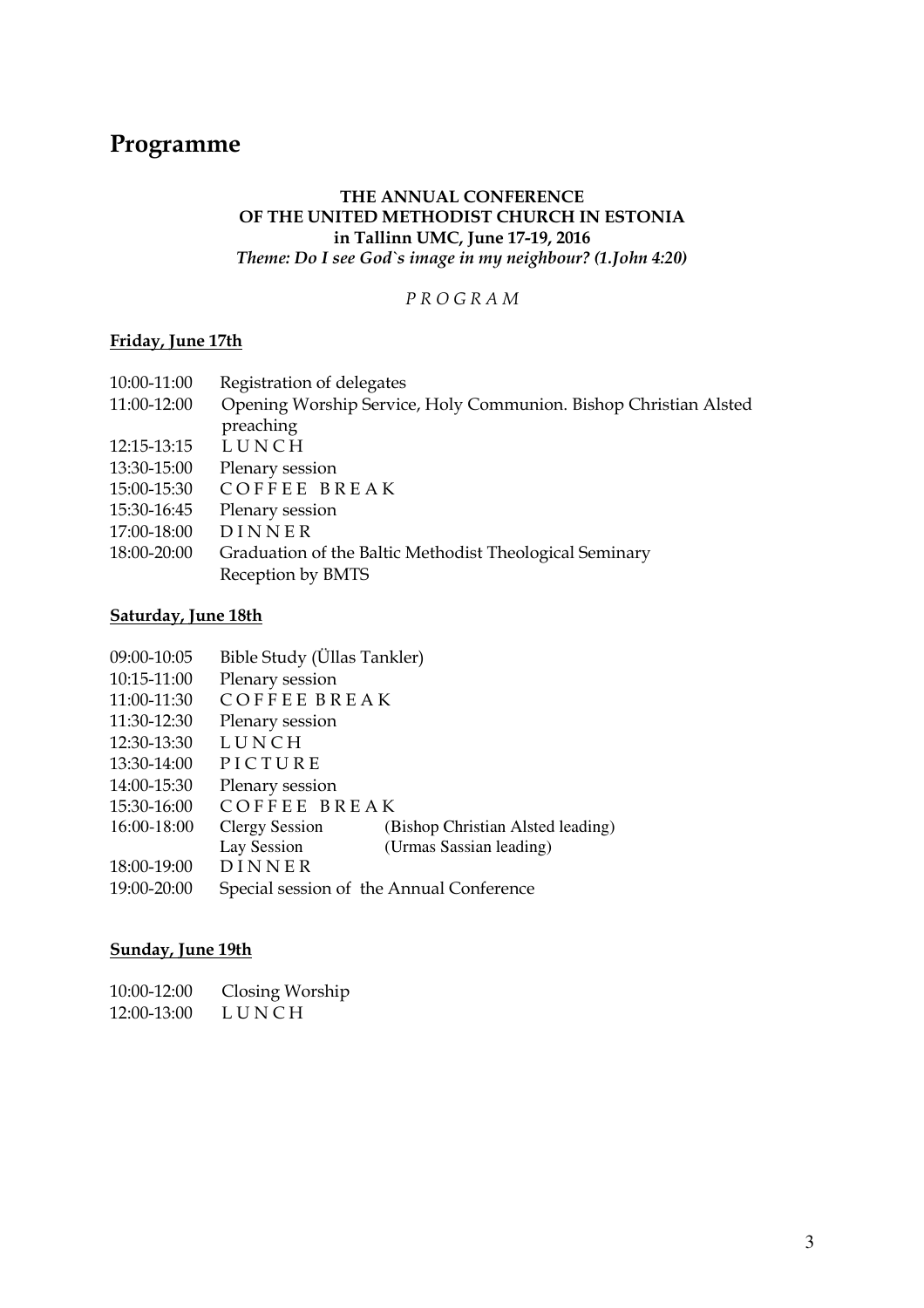## **Agenda**

#### **Bishop`s Introduction**

Role call Election of the secretary Election of two persons for confirming the minutes Electing the persons who read the votes Confirming the agenda **Greetings Report of District Superintendent**  Annual report of the UMC (sup Taavi Hollman) in Estonia of 2015 **Financial reports**  The financial report of the Conference Board, outturn of the budget of 2015 The report of the Auditing Committee Budget for 2016 **Approval of the of leaders' reports of different structural units**  Report of the Conference Board and Statistics Report of the Baltic Methodist Theological Seminary Report of the Camp Gideon Report of the Children Center Lighthouse Report of the Support Home *Päikesekiir* Report of UMC Women Committee Report of Youth Committee Report of Generation 2 Report of the Mission Committee Report of the Children's Committee Report of the Board of Education Report of the church magazine "Koduteel" Report of the chaplaincy Report from the Central Conference Council

Information of the local churches Information of the prayer-partner churches 2014-2016 / new prayer-partners Information on the Development plan for UMC in Estonia (If? What? How further?) Overview about the General Conference of the UMC

#### **Elections**

Board of ordained ministers for 4 years The Central Conference Council of the UMC in Northern Europe and Eurasia (one lay and one ordained minister to be elected) Nominating a candidate to the European Methodist Council (one candidate, either lay or ordained minister, to be chosen by the CC Council) One representative for Central Conference Judicial Court (ordained minister) The place for the next 2017 Annual Conference

#### *Other proposals*

Choosing the new prayer-partner churches Introduction of the missionaries Introduction of the rehabilitation ministry of the New Beginning congregation Introduction of the Bible school project Selling the land of the UMC in Tapa Offering for supporting Fund Mission in Europe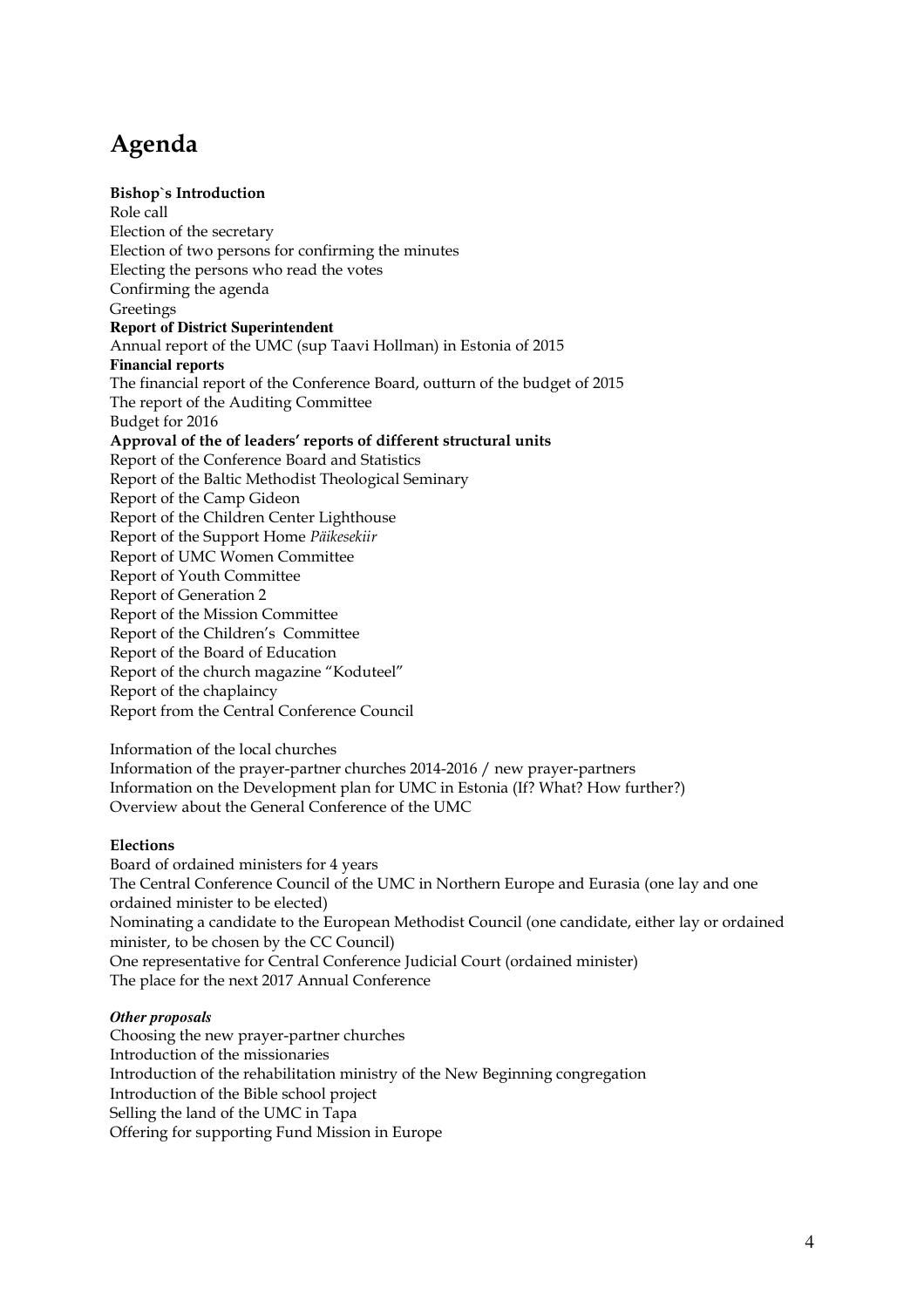## **The Northern Europe and Eurasia Central Conference Council Report to the 2015 Annual Conferences**

In May this year United Methodist delegates from across the world including 10 from the Eurasia and 10 from the Nordic and Baltic area will gather for General Conference in Portland, Oregon. The General Conference is an assembly of church leaders gathered in Christian Conferencing asking the Holy Spirit for guidance, strength and courage in making its decisions. As the top legislative and visioning body of our church the General Conference is charged with the responsibility of giving direction, setting priorities and making decisions about structure and polity.

The delegates will deal with a large number of significant matters like the four focus areas of our ministry, global apportionments, more Episcopal areas in Africa, decline in worship attendance and membership particularly in the US, church vitality, a general book of discipline, human sexuality, new structure proposals, global social principles and much more. Many of these issues may affect us in substantial ways such as decisions regarding the church's development towards becoming increasingly global in its scope, structural changes and human sexuality.

As this report is written before General Conference, we cannot know what the decisions will be, however, as several of our annual conferences will meet afterwards, they will be able to discuss the different decisions, as we all will discuss the decisions when we meet for Central Conference in Fredrikstad, Norway.

#### **In Him we live, move and exist**

"In Him we live, move and exist" is the theme of the Central Conference in Fredrikstad, Norway 19-23. October 2016. The two local churches in Fredrikstad with the United Methodist Church in Norway are doing an outstanding job in preparing for the conference, and we can look forward to 5 engaging and inspiring days where we will focus on our task of the church to make disciples of Jesus Christ through which God's world marked by war, desperation, escape, hunger, injustice and sin may be transformed.

### **Election of bishop**

There will be an election of bishop for the Nordic and Baltic area at the upcoming Central Conference. All the annual conferences as well as boards, local churches and individuals are able to nominate. At its meeting in March 2016 the Central Conference Council has nominated Bishop Christian Alsted to be re-elected.

### **World Methodist Conference 2021 in Gothenburg?**

In August representatives from the more than 80 million members of the worldwide Methodist family will gather for the World Methodist Conference in Houston, Texas. Methodists from our central conference are encouraged to participate in this inspiring conference.

An invitation to host the next World Methodist Conference in 2021 in Gothenburg, Sweden will be given by the Uniting Church in Sweden with some support from annual conferences in Norway and Denmark. If this invitation is accepted, it will be a once in a lifetime possibility for Methodists in Northern Europe to get a firsthand experience of this significant event

#### **Finances**

The Central Conference Fund has a small deficit in 2015, mainly due to decline in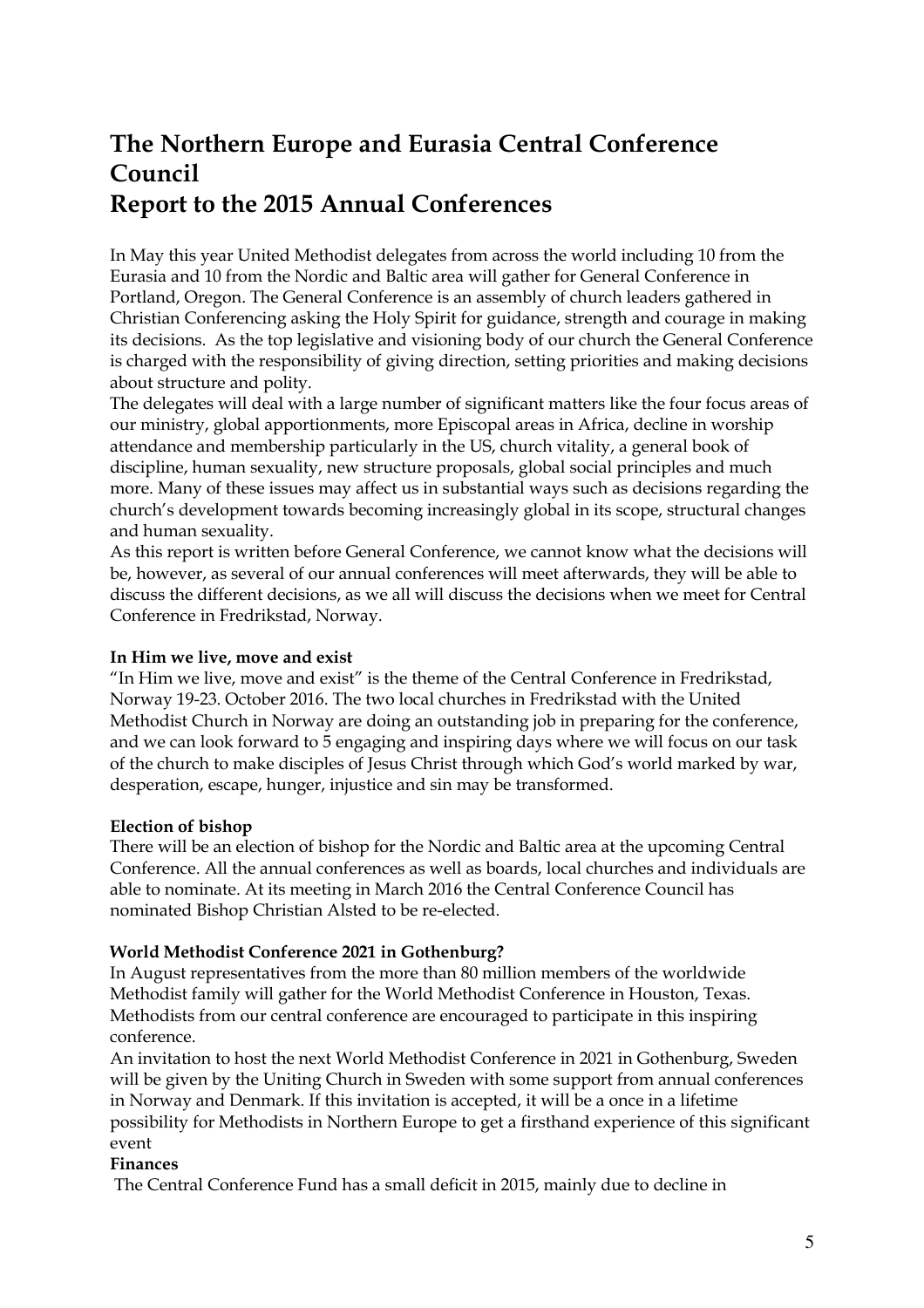apportionments from some of the annual conferences. The Central Conference Council has decided to use funds from the reserves with last year's surplus to support travel to the 2016 Central Conference for the Baltic and Eurasia delegates. The Central Conference will discuss the budget for the coming quadrennium and make decisions regarding the funding of the meetings of the council and of the 2020 Central Conference.

*The Central Conference Council* 

### **THE NORDIC AND BALTIC AREA**

In addition to the report from the central conference council some additional information must be added.

#### **Methodist Identity Today**

The Nordic and Baltic area group has successfully published the first book in a series on "Methodist Identity Today" with contributions from clergy and theologians across the area. A second book focused on "diaconia" is planned to be published at the time of the 2016 Central Conference.

#### **Called 2 Serve**

The School of Congregational Development took place 24-27 September 2015 in Tallinn under the theme "Called 2 Serve" with 320 participants from across the area. The conference which focused on leadership and mentoring, church with the poor, Methodist identity, church for the 21st century, vision and strategy and church planting was the first of its kind for the entire Episcopal area, and it became a very important event in the development of local churches as well as for our connectional relations. For the first time there was a real sense of being one church and at same time an appreciation of our different contexts and approaches to ministry. It has been decided to have a similar conference in 2019. A smaller Nordic event may be planned for 2017 with a particular focus on youth.

#### **Finances**

The financial report of the Episcopal fund shows a significant deficit due to declines in apportionments from the annual conferences. While the expenses are carefully administered, we have not been able to predict declining apportionments and changing exchange rates. The Episcopal office is carefully analyzing our income and hope for 2017 to be in balance or to have a small surplus.

#### **Our challenges have not changed**

Our challenges remain: To have our focus outside of the church among the people Christ loves - That all clergy and leaders nationally and locally gain a clear understanding of how disciples are made and what their leading role is in this – That we plant new faith communities and are purposeful about revitalizing and strengthening existing churches – That we align the training of leaders, pastor and deacons with the mission of the church – That we become purposeful about being church with children and youth – That we engage in multicultural ministry not least in ministry with migrants and refugees - That we take a healthy pride in being Methodists and in doing what Jesus has called us to do. - And that we pray persistently.

Christian Alsted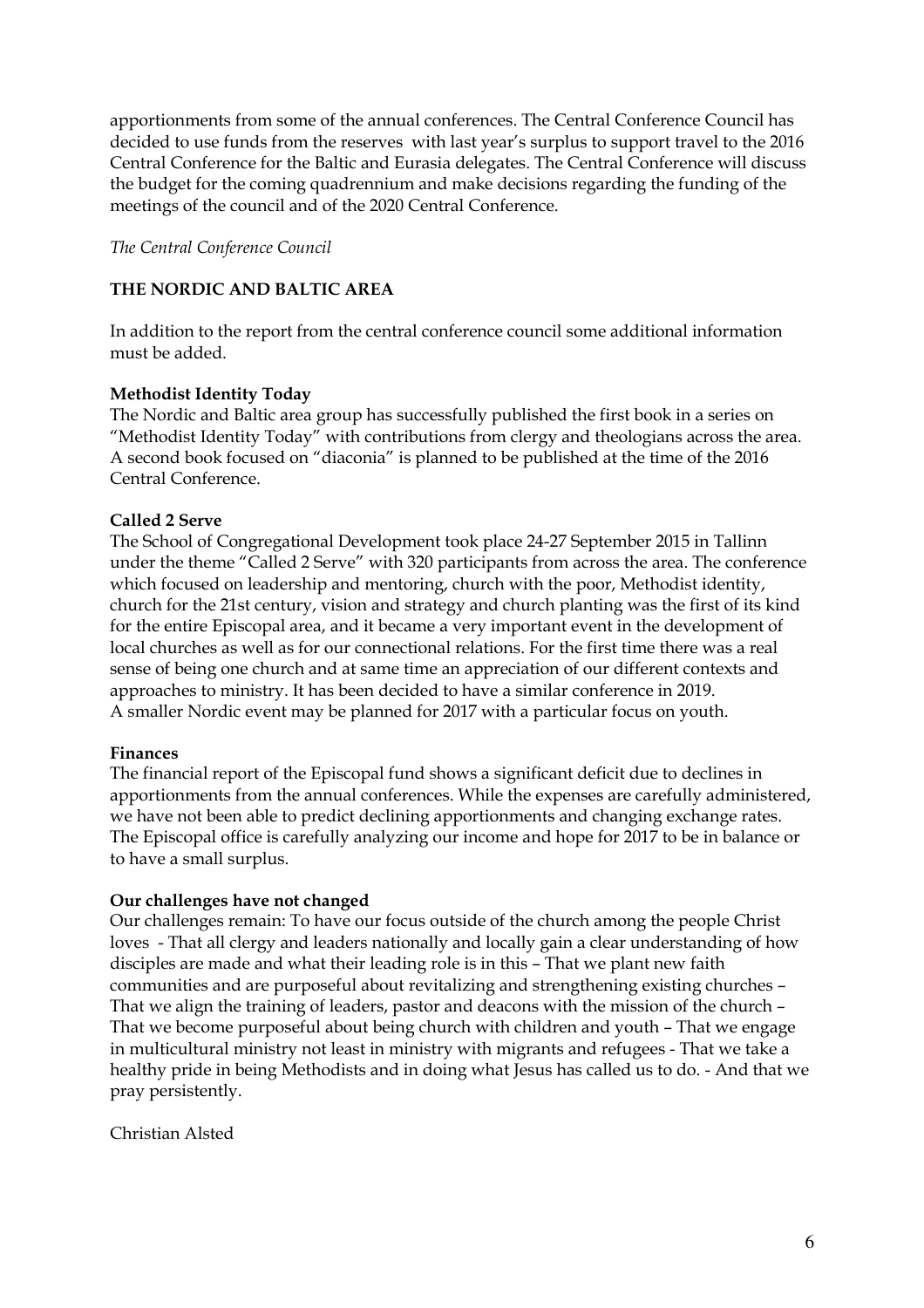## **Superintendent**

| <b>UMC</b> in Estonia | Superintendent's                                                   | report for the Annual Conference |  |  |  |
|-----------------------|--------------------------------------------------------------------|----------------------------------|--|--|--|
|                       | <b>Year 2015</b>                                                   |                                  |  |  |  |
|                       | Areas of ministry Leading the spiritual life of the UMC in Estonia |                                  |  |  |  |
|                       | Leader Taavi Hollman                                               |                                  |  |  |  |
|                       |                                                                    |                                  |  |  |  |

#### **Statistics characterising the ministry**

Dear church, colleagues, clergy and lay. We live in a year of deepening the relationship with God and people around us.

The era we live in, changes, Jesus Christ is the same yesterday, today and forever. Therefore, the word from apsotel John saying, "My little children, let us not love in word, neither in tongue; but in deed and in truth." (1 Jo 3:18). May God's truth and Christian deed accompany us each day!

Statistics characterising the ministry

• Membership: On 1.1.2016 the UMC in Estonia had 1476 full members, 214 baptized members, the total of 1690 members, which is the increase of +77 in membership.

• Clergy: ordained elders - 26, local pastors - 6, ordained deacons - 1, probationary members serving as pastors - 1, eretired ordained elders - 8, total number of clergy - 42.

• Number of congregations: 25.

#### **Main activities during the year**

• New people joining the congregations, baptisms. During the year 45 have been converted, 64 baptized, new baptized members joined the church 36, new full members joined the church 112. Increase in one or another statistical indicator in Võru, Tartu, Reeküla, Pärnu, Haapsalu, Kuressaare, Kärsa, Narva, Jõhvi, Tallinn, Tallinna New Beginning, Kunda and Kohtla-Järve congregations. Thank God for the new people!

• Better team work, Superintendent has more deeply cooperating in the work of the structural units and ministries (in the editorial team of the journal "Koduteel", prepaation team of the Summer Conference, in the membership and the board of the Children Centre, in the trainig team of the clergy, in the preparation team of the Bible school).

• More active engagement in the community (Reelika from Reeküla being the social worker of the year, Võru Food bank being the benefactor of the year 2015, the Food Bank of Reeküla, contacts with the village community (Reeküla), publishing the joint newspaper with the local community (Sakussaare), visits to the neighbouring companies bringing Christmas presents (Tallinn); training for the married couples in the church (Tartu); introduction of the church and the life of the local congregation to Tartu Poska and Tartu Treffneri High School students (Tartu); creation of the support centre (Joint support) to serve the community (Tartu); giving the church venue for accordion recording by Külli Kudu (Tartu), hosting the VIP area of Rally Estonia Tartu competitions on the church yard (Tartu), children's advent charity fair raising the money for a child in Tartu, whose mother was injured in the car accident and a young person whose mother died in February, for Yiftu, who is the child we support from Ethiopia (Tartu), social work in Sirgala (Sillamäe, Jõhvi); church open and activities going on evey Friday (Kuressaare), creation of the support centre; financial support and presents for the children in need (Võru); taking part in the idea team changing the neighbouring area into the creativity park (Võru); cooperation with Rajaleidja (Path finder) centre, Võru social department and all the local communes (Võru), fund raising sales for approximately 200 people monthly (Võru), Building the social centre in Sirgala (Jõhvi), kids summer camp for the local children (Aseri), gospel concert (Kunda), new members joining the congregation, baptisms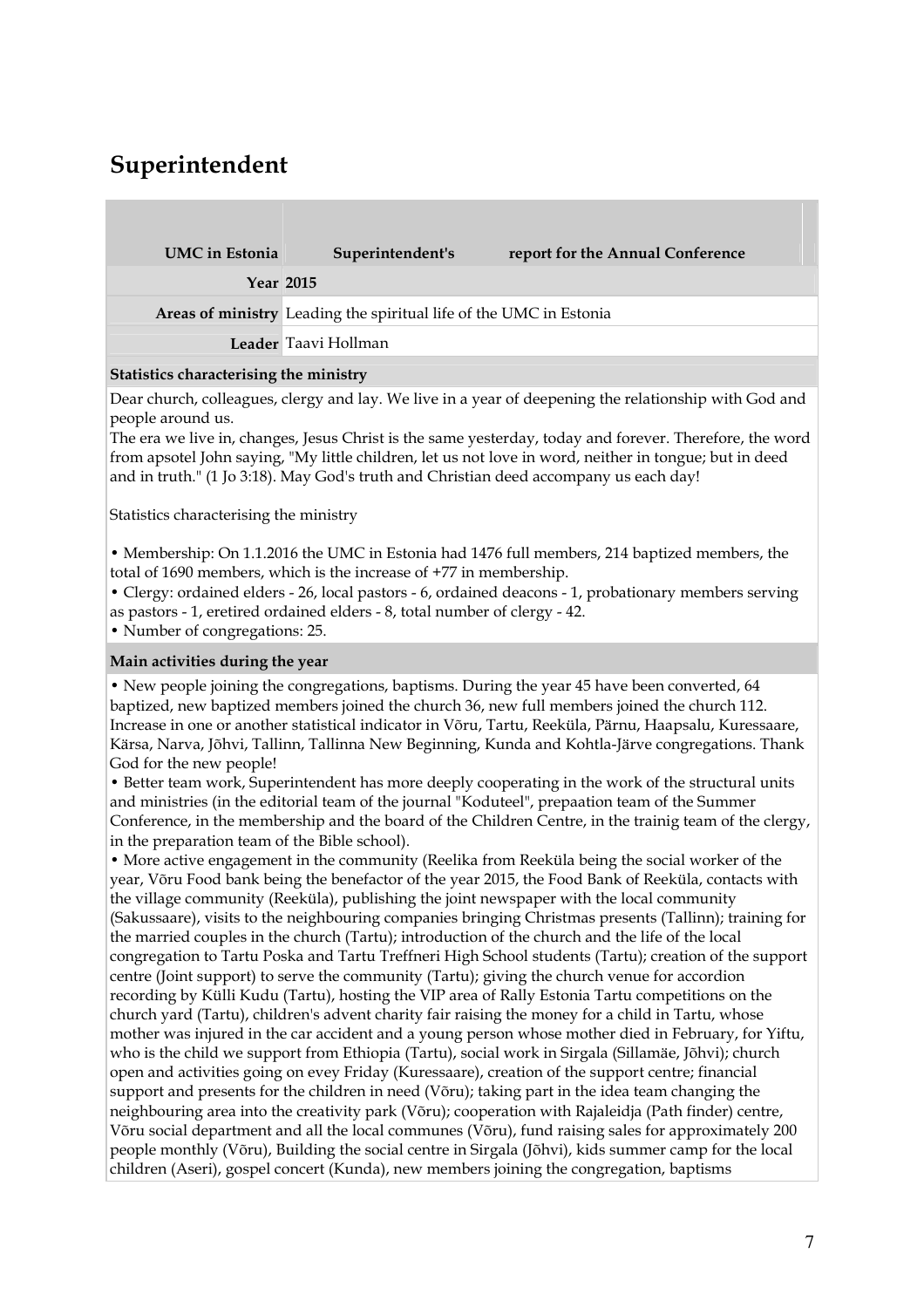(Kuressaare), services in the nursing home (Kärsa), kids summer school in Agape church (Pärnu), city mission to support the families in need, training seminars on the refugee issues, outreach services for the refugees, bringing the refugee children to the Tallinn zoo (Rakvere), good relations and willingness to cooperate with the local government, open air outreach service for the local community "Heavenly call" (Sakussaare), three "prayer tours" with the congregation in the neighbourhood of the hurch to pray for the area and the people in the local area (Tallinn, Estonian congregation).

Please share the activities you have done in your congregation filling in the elctronic reports.

• Mutual ministries broadened; the connecting congregations in Estonia visiting each other and preaching in the connecting churches, pastor from Narva had Bible studies in Tapa and Aseri congregations.

• Local training days to deepen team work and encourage ministers in August 21 in Pärnu Pärnu Agape church, August 27 in Camp Gideon and August 28 in Tartu Saint Luke church. Presentations on small groups from Jana Tamm and Taavi Hollman.

• Hosting the School of Congregational Development in Tallinn Methodist Church in September 24- 27. Approximately 320 people including volunteers from the episcopal area gathered together in Tallinn.

• Anniversaries: Reeküla 105, Aseri 20, Rakvere 95, Pärnu Agape new building 20.

• Superintendent's visits from abroad from June 2015 - June 2016: 2 to USA, 3 to Latvia, 1 to Finland, 2 to Denmark, 1 to Germany.

• Deeper cooperation of the Baltic cabinet. Some years ago we decided that the representatives of Latvia and Lithuania do not have to participate in the Estonian Annual Conference. We agreed, that the three superintendents visit mutually all the Annual Conferences. In August last year we were in Latvia. There the idea arose to held the Baltic cabinet meetings more often (2 times a year) in Riga with the Bishop.

• Volunteers Mary Kuronzwy from Africa, serving in the UMC in Tallinnas, and Merlin Metsla from Võru serving in Brazil.

• Change of pastor in Kuressaare; the ministry of Arvi Lindmäe is continued by Rando Metsamaa.

• Missionaries Külli Tõniste and Douglas Childress in the Theological Seminary and in the UMC in

Tallinn. English ministry in the UMC in Tallinn started from February 2016.

• Partnership of the clergy for prayer and mutual sharing.

• A year for God project in the Russian speaking congregation in Tallinn UMC.

• 24/7 prayer for the General Conference of the UMC in May 7 2016. Also the congregations from Latvia and Lithuania joined the initiative.

• Development of the Estonian-Russian integration.

• Increase of mentoring in the committee of the ordained ministers; the mentoring meetings densified. • Continuing financial support for developing the ministry: Fund Mission in Europe projects: A year for God, Youth Ministry Development (Russian youth ministry), Church Renewal. Otto Per Mille Foundation: Adaption Center in Kohtla-Järve. NMA projects from Great Britain: Coordinator of church administration, development and communication, Russian-speaking Youth Ministry Director, Media Project Manager. From GBGM: Youth inistry of the Tallinn UMC (Estonian), Academic Dean of the Theological Seminary, leader of the Estonian speaking children ministry of the UMC in Estonia.

• Connecting Congregations - Räpina congregation had a Connecting Congregation from USA.

• Children Centre got a new Executive Director Veronika Fjodorova.

• Mutual support from a local gongregation to another. Tallinn congregation supported Sakussaare congregation to repair their mini van; Jõhvi, Sillamäe and Keila congregations supported the people in need in Ukraine, Tallinn congregation supported and still supports Paide congregation, churc Centre, Võru and Kärsa has supported the congregation in Räpina during the time when pastor Ele Paju has not been able to minister due to the illness.

• Hosting the meeting of the Estonian Council of Churches in Camp Gideon in June 2015.

• Cabinet visit to the General Agencies of the UMC.

• Some more keywords - intensive work of prayer clinics, Aldersgate ministry and small gruops.

• Ruusmäe congregation has made a fenomenal number (total of 1000 hats during a year) of baby hats for Ethiopian babies.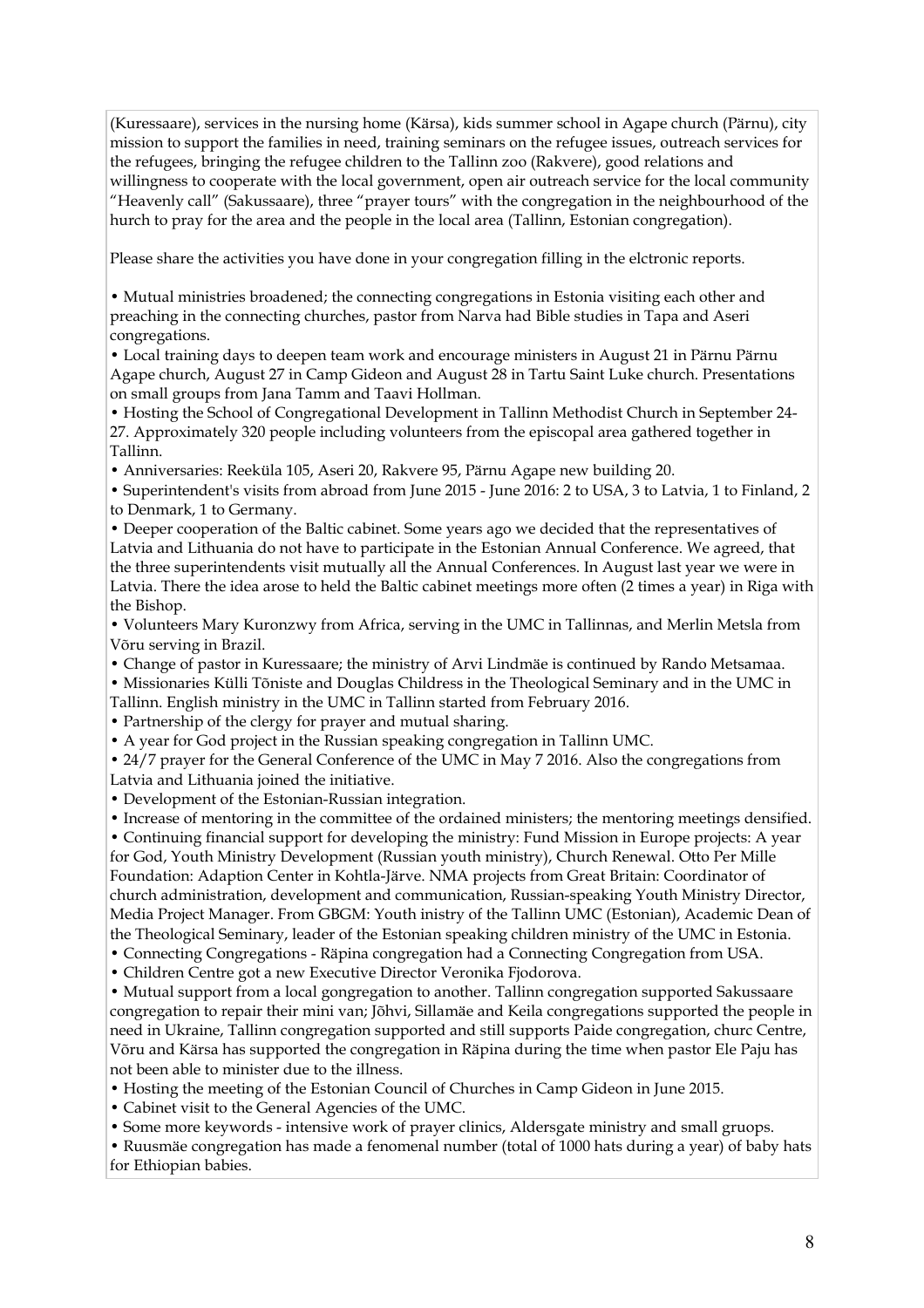• Some churches having the baptismal font, some are planning to have, some have not dealed with this.

#### **Main problems during the year**

• the last year has been a difficult year in many aspects - Kärt, the chief editor of the journal

"Koduteel" passed away, pastor Heino and pastor Arvi fought with the illnesses, pastor Ele currently fighting,

• lack of the people in youth and children ministry,

- new pastors needed in Paide and Viitka,
- Merle Tomberg, a good methodist leaving from the Children Centre,

• one of the main organisers of the Summer Conference, Thea Kant, step down, but still continuing in the team with the whole heart,

• the issues of refugees endagering the unity of some congregations,

• handling the divorce and possible remarriage as well as continuation of the ministry of a ordained minister.

#### **Main goals for the coming year**

• continue to strenghten he churches to be more effective in their ministry in the church and in the local community,

• new election of the connecting ongregations during the Annual Conference,

• participation of the young clergy in the fellowship days of the young clergy of the Episcopal Area in Tallinn in November 2016,

• taking part in the planning process of the Reformation 500 activities, we celebrate the 110th anniversary of the UMC in Estonia the same year,

- initiate the idea of Bible School to train local preachers and people serving in the church,
- publishng the sermons of Wesley,
- celebrating the 110th anniversary of the UMC in Estonia in 2017,
- hosting the Friends of Estonia meeting in Tallinn in June 2017,
- celebrating the 280th anniversary of John wesley's conversion in 2018,
- call together a round table of spiritual ministry.

#### **Other information**

• The last of the old congregations, which did not have their own church building, will hopefully get their own buildig (Kohtla Järve).

• Ministers, please keep the contacts with the leaders of the local governments, pray for them, let the salt have its impact and let the light shine. My sincere thanks for your co-operation! Lets stay faithful proclaiming the gospel of Christ in word and in deed, that the Lord could continually create His miracles through our ministry!

May God help us!

In Tallinn, June 8th 2016 Taavi Hollman Superintendent of the UMC in Estonia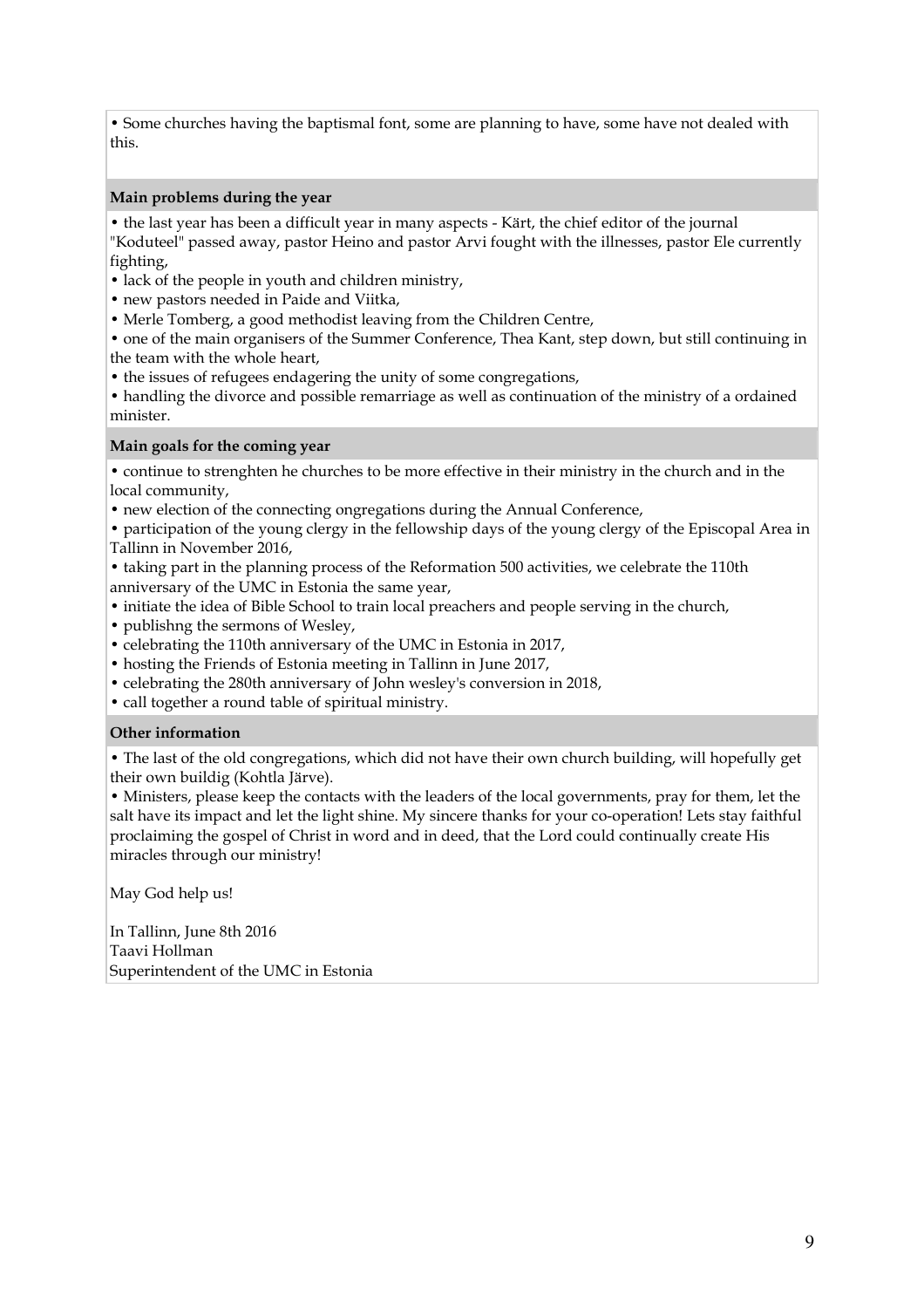### **Reports from the congregations**

|                |                    |           | 1.01.13.         |       |           | 1.01.14.         |       |      | 1.01.15.         |              |           | 1.01.16.       |       |
|----------------|--------------------|-----------|------------------|-------|-----------|------------------|-------|------|------------------|--------------|-----------|----------------|-------|
| No.            | Congregation       | <b>TM</b> | <b>BM</b>        | Total | <b>TM</b> | <b>BM</b>        | Total | TL   | RL               | <b>Total</b> | <b>TM</b> | <b>BM</b>      | Total |
| 1              | Aseri              | 29        | $\theta$         | 29    | 29        | 3                | 32    | 23   | $\boldsymbol{0}$ | 23           | 23        | $\overline{0}$ | 23    |
| $\overline{2}$ | Haapsalu           | 29        | 7                | 36    | 28        | 7                | 35    | 28   | 8                | 36           | 27        | 8              | 35    |
| 3              | Jõhvi              | 74        | $\overline{2}$   | 76    | 76        | $\mathbf{1}$     | 77    | 102  | $\overline{2}$   | 104          | 145       | 25             | 170   |
| 4              | Jõhvi-<br>Petlemma | 15        | 1                | 16    | 14        | $\mathbf{1}$     | 15    | 13   | 1                | 14           | 13        | 1              | 14    |
| 5              | Keila              | 20        | $\boldsymbol{0}$ | 20    | 20        | $\mathbf{0}$     | 20    | 19   | $\mathbf{0}$     | 19           | 19        | $\Omega$       | 19    |
| 6              | K-Järve            | 29        | $\boldsymbol{0}$ | 29    | 29        | $\boldsymbol{0}$ | 29    | 30   | $\boldsymbol{0}$ | 30           | 29        | $\theta$       | 29    |
| 7              | Kunda              | 11        | $\mathbf{0}$     | 11    | 11        | $\mathbf{0}$     | 11    | 12   | $\mathbf{0}$     | 12           | 12        | $\Omega$       | 12    |
| 8              | Kuressaare         | 47        | $\mathbf{0}$     | 47    | 45        | $\boldsymbol{0}$ | 45    | 45   | $\mathbf{0}$     | 45           | 45        | $\theta$       | 45    |
| 9              | Kärsa              | 23        | 4                | 27    | 22        | 6                | 28    | 24   | 7                | 31           | 26        | 7              | 33    |
| 10             | Narva              | 8         | 1                | 9     | 8         | $\mathbf{1}$     | 9     | 10   | $\mathbf{1}$     | 11           | 12        | $\mathbf{1}$   | 13    |
| 11             | Paide              | 16        | $\boldsymbol{0}$ | 16    | 15        | $\mathbf{0}$     | 15    | 14   | $\boldsymbol{0}$ | 14           | 12        | $\theta$       | 12    |
| 12             | Paldiski           | 17        | $\overline{0}$   | 17    | 17        | $\mathbf{0}$     | 17    | 16   | $\theta$         | 16           | 16        | $\theta$       | 16    |
| 13             | Pärnu              | 115       | 64               | 179   | 116       | 66               | 182   | 118  | 66               | 184          | 117       | 67             | 184   |
| 14             | Rakvere            | 34        | 3                | 37    | 30        | $\overline{2}$   | 32    | 28   | $\mathfrak{B}$   | 31           | 26        | 3              | 29    |
| 15             | Reeküla            | 21        | $\mathbf{0}$     | 21    | 22        | $\mathbf{0}$     | 22    | 21   | $\mathbf{0}$     | 21           | 22        | $\overline{0}$ | 22    |
| 16             | Ruusmäe            | 19        | $\mathbf{0}$     | 19    | 19        | $\mathbf{0}$     | 19    | 18   | $\mathbf{0}$     | 18           | 17        | $\theta$       | 17    |
| 17             | Räpina             | 15        | 0                | 15    | 15        | $\mathbf{1}$     | 16    | 19   | 8                | 27           | 19        | 8              | 27    |
| 18             | Sakussaare         | 17        | 1                | 18    | 17        | $\mathbf{1}$     | 18    | 17   | $\overline{2}$   | 19           | 14        | $\overline{2}$ | 16    |
| 19             | Sillamäe           | 30        | $\mathbf{0}$     | 30    | 30        | $\Omega$         | 30    | 31   | $\mathbf{0}$     | 31           | 31        | $\theta$       | 31    |
| 20             | Tallinn            | 663       | 23               | 686   | 660       | 27               | 687   | 634  | 28               | 662          | 616       | 29             | 645   |
|                | Tln New            | 40        | $\boldsymbol{0}$ | 40    | 40        | 5                | 45    |      |                  | 46           | 57        |                | 57    |
| 21             | Beginning          | 49        | 0                | 49    | 49        | $\boldsymbol{0}$ | 49    | 48   | $\theta$         | 48           |           | $\Omega$       |       |
| 22             | Tapa               | 74        | 24               | 98    | 76        | 23               | 99    | 75   |                  | 98           | 48<br>80  | 23             | 48    |
| 23             | Tartu              |           | 9                |       |           | 9                |       |      | 23               |              |           |                | 103   |
| 24             | Viitka             | 11<br>29  |                  | 20    | 10<br>29  | 12               | 19    | 10   | 10<br>22         | 20<br>53     | 10        | 10             | 20    |
| 25             | Võru               |           | 14               | 43    |           |                  | 41    | 31   |                  |              | 40        | 30             | 70    |
|                | <b>Total</b>       | 1435      | 153              | 1588  | 1427      | 165              | 1592  | 1386 | 181              | 1613         | 1476      | 214            | 1690  |

## **Statistics of the membership January 1, 2016**

### **Change in membership in 2005 – 2016**

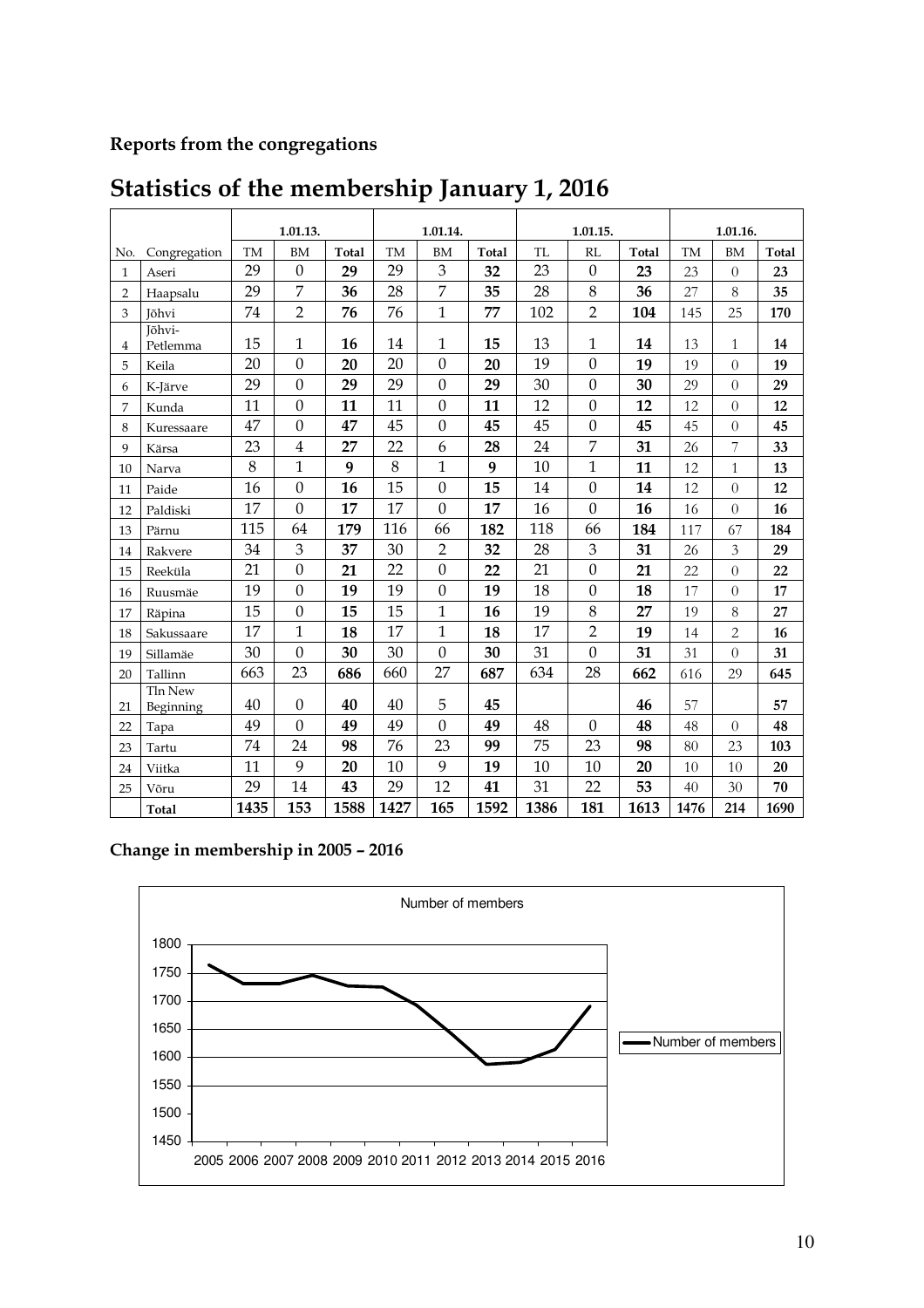# **Financial Report**

### **Profit and loss account**

|                                   | 2015        | 2014      |
|-----------------------------------|-------------|-----------|
| Income                            |             |           |
| Fees from the members             | 30 053      | 29 5 53   |
| Donations                         | 214 797     | 228 887   |
| Income from financial investments |             | 184 500   |
| Income from business activities   | 836         | 0         |
| Other income                      | 32 502      | 28 546    |
| Income total                      | 278 188     | 471 486   |
| Costs                             |             |           |
| Costs of activities               | $-67928$    | -70 471   |
| Staff costs                       | $-225\,730$ | $-216741$ |
| Amortisation of the basic assets  | -72 104     | -72 444   |
| Costs total                       | $-365\,762$ | $-359656$ |
| Surplus of the main activities    | $-87574$    | 111 830   |
| Profit/loss                       | $-87574$    | 111 830   |

### **Balance**

|                                               | 31.12.2015 | 31.12.2014 |
|-----------------------------------------------|------------|------------|
| Assets                                        |            |            |
| Floating assets                               |            |            |
| Money                                         | 202 058    | 175 911    |
| Claims and advance payments                   | 658        | 1 1 8 9    |
| <b>Total floating assets</b>                  | 202 716    | 177 100    |
| <b>Basic</b> assets                           |            |            |
| Financial investments                         | 158784     | 177 003    |
| Material basic assets                         | 980 740    | 1 052 625  |
| <b>Total basic assets</b>                     | 1 139 524  | 1 229 628  |
| <b>Total assets</b>                           | 1 342 240  | 1 406 728  |
| Payable accounts and net assets               |            |            |
| Payable accounts                              |            |            |
| Short-term payable accounts                   |            |            |
| Dept and advance payments                     | 10 018     | 10 697     |
| Special donations and support                 | 78 305     | 54 540     |
| Total short-term payable accounts             | 88 323     | 65 237     |
| Total payable accounts                        | 88 323     | 65 237     |
| Net assets                                    |            |            |
| Endowment/net worth nominal value             | 1876 657   | 1876 657   |
| Accumulated profit/loss from the last periods | $-534166$  | $-645996$  |
| Profit/loss of the year                       | $-87574$   | 111 830    |
| Total net assets                              | 1 253 917  | 1 341 491  |
| Total payable accounts and net assets         | 1 342 240  | 1 406 728  |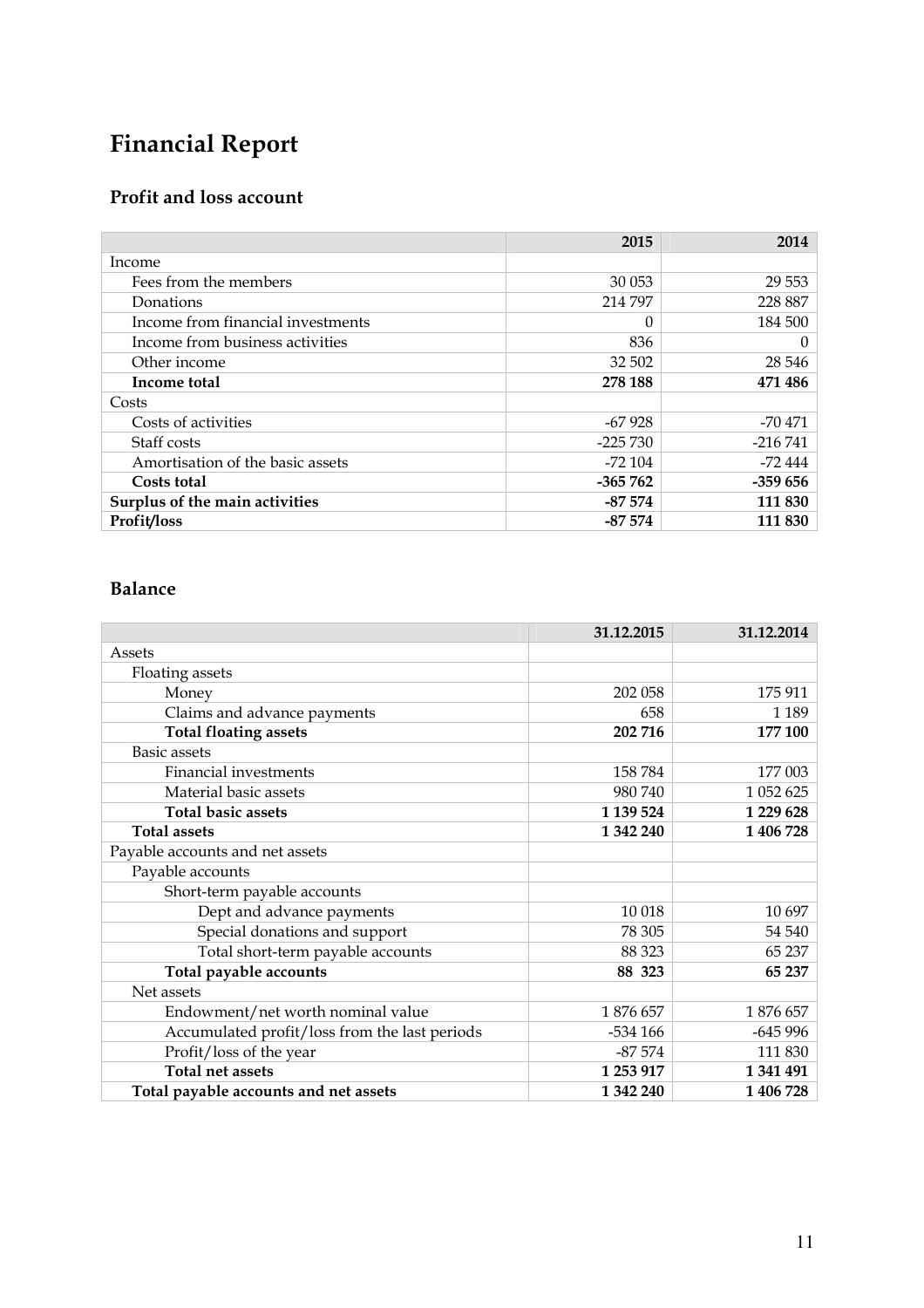### **Invoicing with the congregations**

| 2015                | <b>EUR</b>               |
|---------------------|--------------------------|
|                     | Membership fees 10% from |
| Congregation        | income                   |
| Aseri               | 672                      |
| Haapsalu            | 800                      |
| Jõhvi               | 1730                     |
| Jõhvi Petl.         | 360                      |
| Keila               | 920                      |
| K-Järve             | 912                      |
| Kunda               | 50                       |
| Kuressaare          | 348                      |
| Kärsa               | 180                      |
| Narva               | 551                      |
| Paide               | 261                      |
| Paldiski            | 100                      |
| Pärnu               | 1100                     |
| Rakvere             | 400                      |
| Reeküla             | 672                      |
| Ruusmäe             | 120                      |
| Räpina              | 543                      |
| Sakussaare          | 561                      |
| Sillamäe            | 250                      |
| Tallinna            | 15120                    |
| Tapa                | 800                      |
| Tartu               | 2000                     |
| Viitka              | 141                      |
| Võru                | 370                      |
| Tallinna Uue Alguse | 1091                     |
| <b>Total</b>        | 30 053                   |

|      | 10%   |
|------|-------|
| 2011 | 23941 |
| 2012 | 24019 |
| 2013 | 27930 |
| 2014 | 30053 |
| 2015 | 30053 |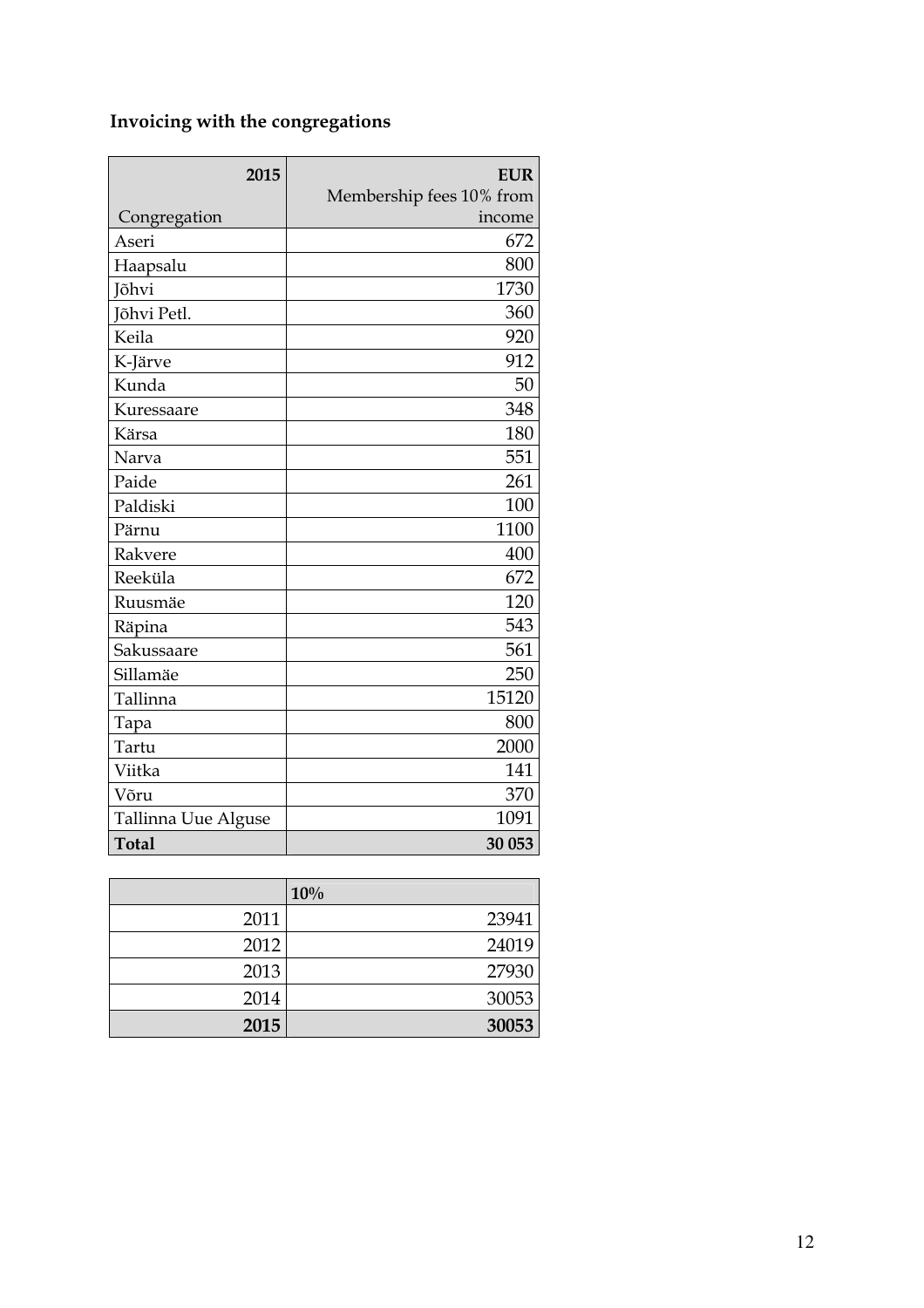## **Report of the Auditing Committee**

to the Annual Conference of the UMC in Estonia

In Tallinn, June 2nd, 2016

The Auditing Committee of the UMC in Estonia checked the accounts of the UMC in Estonia and use of the financial resources during the past year.

The accounting is in accordance with the good accounting principles, the legislation and the internal rules for accounting. The documentation is correct and in accordance with the legislation.

We have checked the annual financial report of the UMC in Estonia including the Balance from December 31 2015, the Profit/Loss Account, Report of the Net Assets, and Report of the Cash Flow.

Income of the UMC in Estonia in 2015 was 278.188  $\epsilon$  and the costs were 365 762  $\epsilon$ . The Profit/Loss Account for 2015 is  $-87574 \epsilon$ .

There are still some local congregations missing the deadlines in reporting to the Conference Board.

According to the assessment of the Auditing Committee the accounting of the central account of the UMC in Estonia is in order and the source documents are correct.

Based on the auditing and the statements given by the accountant we can confirm that we have not found anything referring that the Annual Financial Report would not reflect the financial state of the church in 2015 as stated in December 31 2015 and the financial outcome and cash flows of the reported year correctly and equitably in all its important parts.

The Auditing Committee suggests approving the financial report of 2015 of the UMC in Estonia as presented.

Matti Hollman Chairman of the Auditing Committee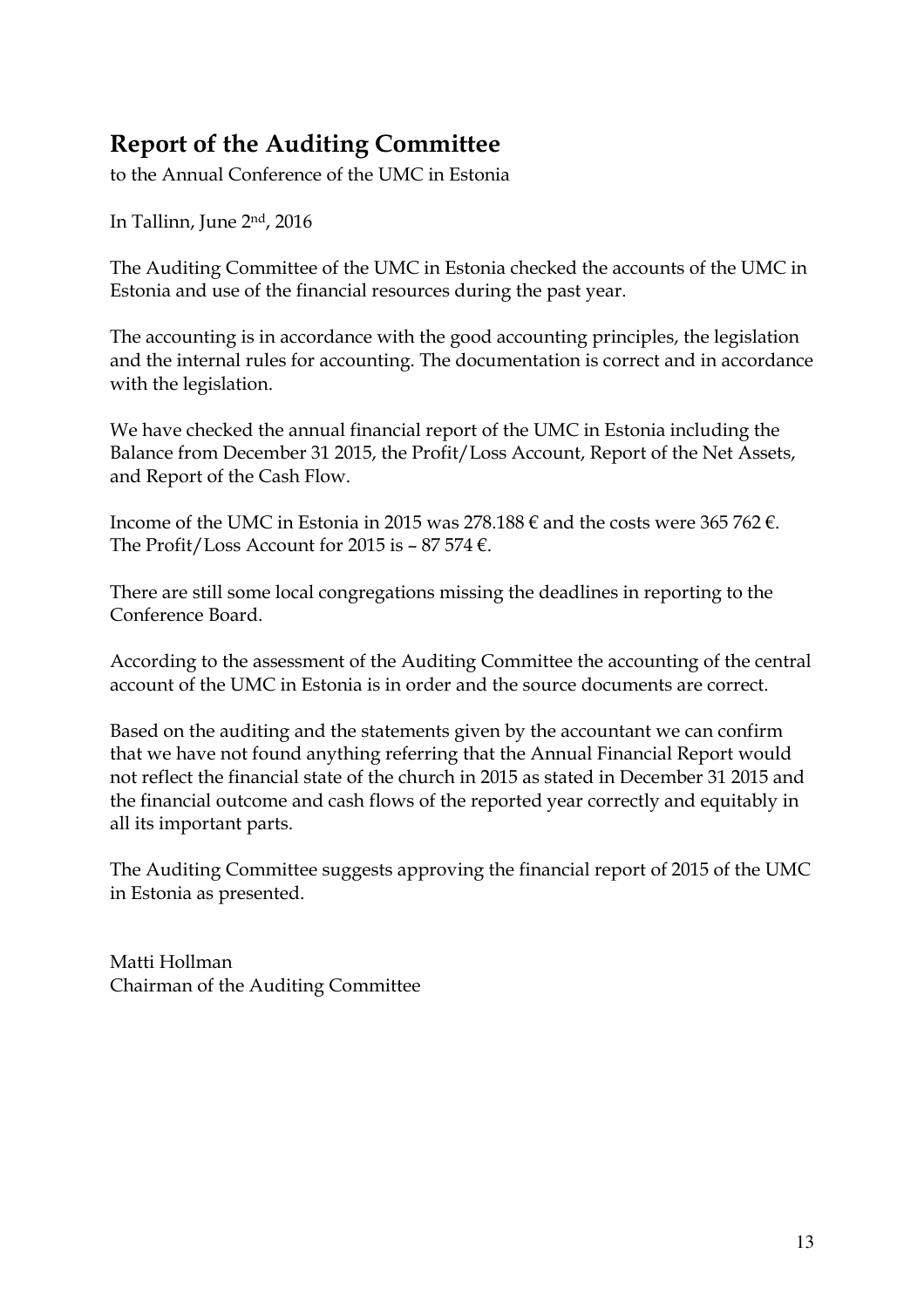|  | Financial report 2015 of the UMC in Estonia |  |  |  |
|--|---------------------------------------------|--|--|--|
|--|---------------------------------------------|--|--|--|

|                                               | 2015 BUDGET | <b>2015 ACTUAL COSTS</b> |
|-----------------------------------------------|-------------|--------------------------|
| <b>INCOME</b>                                 |             |                          |
| 432 Intresses                                 | 400         | 8                        |
| 4362 10% from the congregations (membership   |             |                          |
| fees)                                         | 28000       | 30053                    |
| 43642 Donations to the general fund (persons) | 1500        | 1030                     |
| 43652 Donations to the general fund           |             |                          |
| (organisations)                               | 1300        | 570                      |
| 43654 Donations for transportation            | 3200        |                          |
| 43655 102 MNN usage, reimbursement            |             | 1665                     |
| 4366 Other income to general fund             | 200         |                          |
| 4429 Estonian Lutheran Church                 | 18000       | 18000                    |
| 4437 Copies                                   | 1200        | 2052                     |
| 461 4% from foreign donations to general fund | 4000        | 3455                     |
| 462 Other foreign donations to general fund   | $\Omega$    | 439                      |
| <b>TOTAL INCOME</b>                           | 57800       | 57273                    |
| Reimbursement for a foreign mission           |             | 3559                     |
| <b>COSTS</b>                                  |             | 60832                    |
| <b>STAFF COSTS</b>                            | 30000       | 31406                    |
| 52111 Office costs                            | 100         | 45                       |
| 52113 Telephone, fax                          | 410         | 439                      |
| 52114 Internet                                | 170         | 164                      |
| 52112 Postal costs                            | 10          | 18                       |
| 52116 Copies                                  | 1100        | 981                      |
| 52124 Rent                                    | 2200        | 2190                     |
| 52132 Equipment                               | 1000        | $\Omega$                 |
| 52141 Gasoline                                | 2000        | 2835                     |
| 52142 Car repairs                             | 1500        | 880                      |
| 52151 Transportation costs                    | 3200        | 331                      |
| 5221 Bank fees                                | 250         | 213                      |
| 5223 Hosting delegations                      | 200         | 150                      |
| 5224 Meetings                                 | 1500        | 2417                     |
| 5225 From general fund to structural units    | 500         |                          |
| 5226 Other costs of activities                | 800         | 123                      |
| 5227 Central Conference                       | 600         |                          |
| 5228 Area cabinet meetings                    | 290         | 190                      |
| 52291 Taxes (Income tax)                      | 500         | 352                      |
| 52292 Taxes (social security)                 | 700         | 580                      |
| 5230 Membership fees                          | 1000        | 950                      |
| 5231 Episcopal Fund and CC Fund               |             |                          |
| apportionments                                | 3900        | 4500                     |
| 5234 Training                                 | 2835        | 2592                     |
| 5235 GLS                                      | 1000        | $\theta$                 |
| 5236 AC Board meeting costs, travel           | 1035        | 607                      |
| 5237 Gifts                                    | 1000        | 324                      |
| <b>TOTAL COSTS</b>                            |             | 52287                    |
| Reimbursement for a foreign mission           |             | 3559                     |
| <b>TOTAL COSTS</b>                            | 57800       | 55846                    |
| <b>Balance</b>                                |             | 4985                     |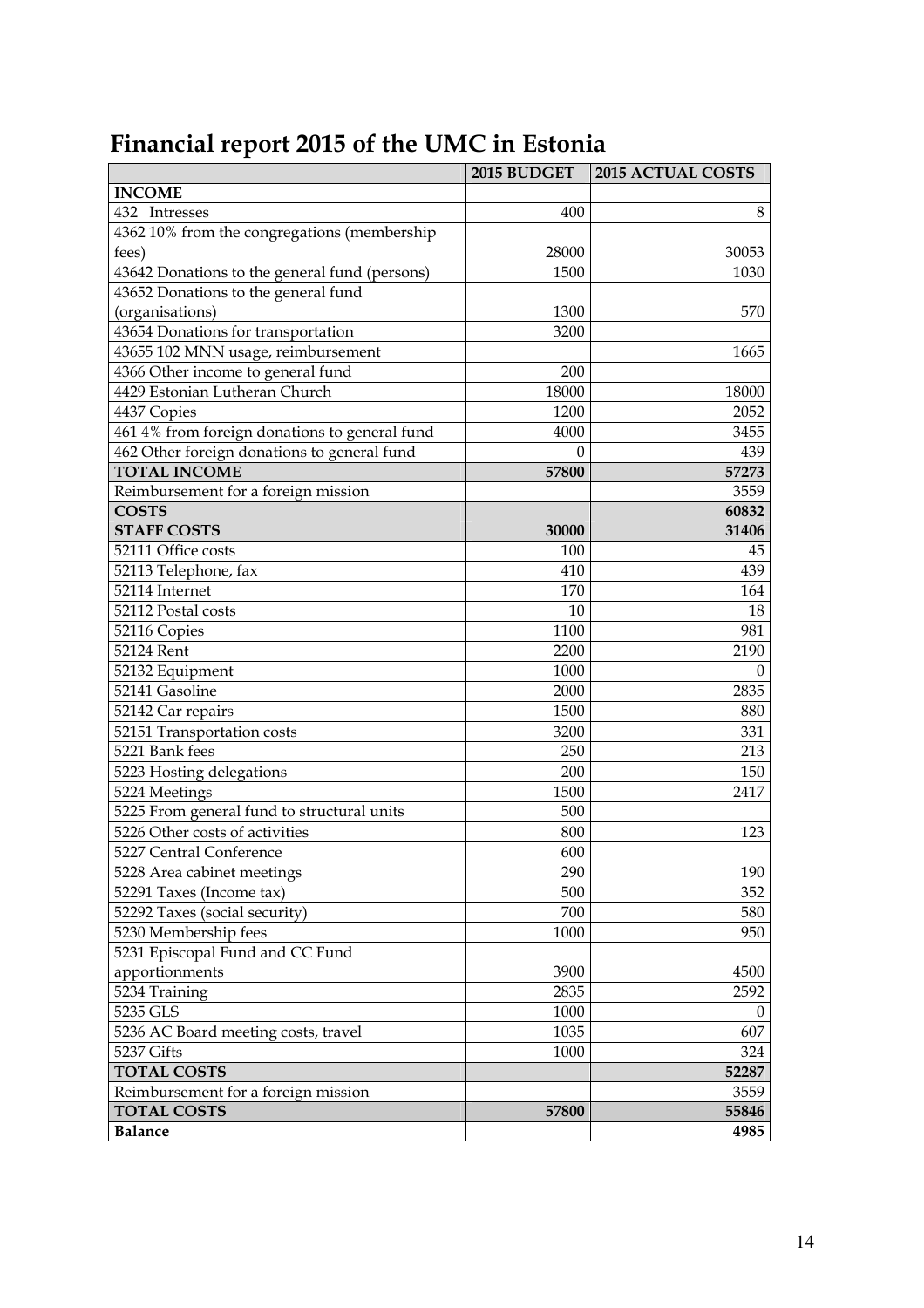# **Budget 2016**

|                                                       | <b>BUDGET 2016</b> |
|-------------------------------------------------------|--------------------|
| <b>INCOME</b>                                         |                    |
| 432 Intresses                                         | $\theta$           |
| 4362 10% from the congregations (membership           |                    |
| fees)                                                 | 29000              |
| 43642 Donations to the general fund (persons)         | 1372               |
| 43652 Donations to the general fund                   |                    |
| (organisations)                                       | 600                |
| 43654 Donations for transportation                    | 0                  |
| 43655 102 MNN usage, reimbursement                    | 1600               |
| 4366 Other income to general fund                     | $\mathbf{0}$       |
| 4429 Estonian Lutheran Church                         | 18000              |
| 4437 Copies                                           | 1800               |
| 461 4% from foreign donations to general fund         | 3300               |
| 462 Other foreign donations to general fund           |                    |
| <b>TOTAL INCOME</b>                                   | 55672              |
| Reimbursement for a foreign mission                   | 3500               |
| <b>COSTS</b>                                          | 59172              |
| <b>STAFF COSTS</b>                                    | 31000              |
| 52111 Office costs                                    | 100                |
| 52113 Telephone, fax                                  | 440                |
| 52114 Internet                                        | 197                |
| 52112 Postal costs                                    | 20                 |
| 52116 Copies                                          | 1000               |
| 52124 Rent                                            | 2000               |
| 52132 Equipment                                       | 400                |
| 52141 Gasoline                                        | 3000               |
| 52142 Car repairs                                     | 1500               |
| 52151 Transportation costs                            | 1500               |
| 5221 Bank fees                                        | 220                |
| 5223 Hosting delegations                              | 200                |
| 5224 Meetings                                         | 2000               |
| 5225 From general fund to structural units            | 0                  |
| 5226 Other costs of activities                        | 250                |
| 5227 Central Conference                               | 600                |
| 5228 Area cabinet meetings                            | 400                |
| 52291 Taxes (Income tax)                              | 350<br>600         |
| 52292 Taxes (social security)<br>5230 Membership fees |                    |
| 5231 Episcopal Fund and CC Fund                       | 1000               |
| apportionments                                        | 5000               |
| 5234 Training                                         | 1700               |
| 5235 GLS                                              | 700                |
| 5236 AC Board meeting costs, travel                   | 1000               |
| 5237 Gifts                                            | 495                |
| <b>TOTAL COSTS</b>                                    | 55672              |
| Reimbursement for a foreign mission                   | 3500               |
| <b>TOTAL COSTS</b>                                    | 59172              |
| <b>Balance</b>                                        | 0                  |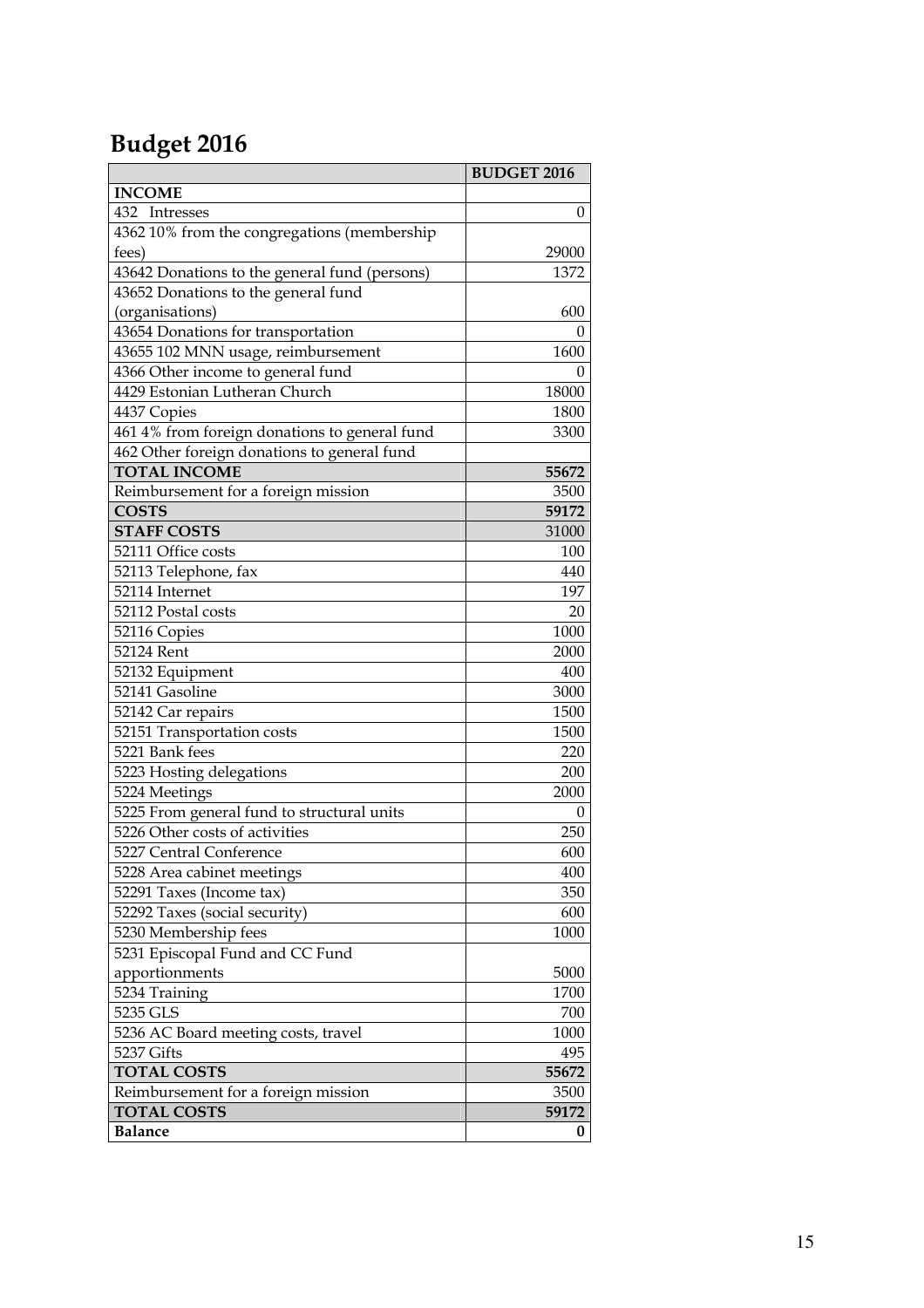### **The Annual Conference Board**

|                  | UMC in Estonia Annual Conference Board                             | report for the Annual Conference                                                                                                                        |
|------------------|--------------------------------------------------------------------|---------------------------------------------------------------------------------------------------------------------------------------------------------|
| <b>Year 2015</b> |                                                                    |                                                                                                                                                         |
|                  | Areas of ministry Annual Conference and as stated in the Statutes. | As stated in the Statutes of the UMC in Estonia, § 55, the Annual Conference<br>Board directs the UMC in Estonia according to the decisions made by the |
|                  | Leader Urmas Sassian                                               |                                                                                                                                                         |
|                  | Põld, Marjana Luist, Taavi Hollman, Christian Alsted               | <b>Members</b> Robert Tsherenkov, Meeli Tankler, Kaupo Kant, Kärt Jänes-Kapp, Artur                                                                     |

#### **Statistics characterising the ministry**

During the year 7 meetings have been held.

#### **Main activities during the year**

- Routine check and approval of the reports and accounts (UMC in Estonia, Theological Seminary of the UMC in Estonia);

- Budgeting and presenting the budget to the Annual Conference;
- Planning, preparations and conducting the the Annual Conference of the UMC in Estonia;
- Continuing to send the memos of the meetings to the lists on clergy and lay;
- Preparations for the Annual Conference of the UMC in Estonia; drawing the prayer partner churches;
- Allocating the appropriation from the state budget through the Estonian Council of Churches to the
- structural units and councils of the UMC in Estonia;
- Organizing the training of pastors in Toila;
- Hosting the Scandinavian and Baltic Congregational Development School in September 2015 in
- Tallinn methodist church;
- Amendments to the reports from the congregations;
- Publishing the calendar of the UMC in Estonia for 2016;
- Paying the Christmas bonuses for the pastors;
- Some of the pastors and lay leaders participating in GLS Leadership Summit.

#### **Main problems during the year**

- Many churches needing financial help.

#### **What has been done in relation to the Plan of Actions of the UMC in Estonia**

- Composing the memos of the meetings of the Annual Conference Board and sending them to the lists of clergy and lay;

- Organizing the training of pastors in Toila;

- The pastors and lay leaders participating in the Congregational Development School.

#### **Main goals for the coming year**

- Amendments to the Statutes of the UMC in Estonia;
- Election of the new prayer partner churches;
- Going through the Development Plan of the UMC in Estonia for the period of 2016-2020;
- Purchase of the building and land of the Kohtla-Järve congregation to the UMC in Estonia;
- Privatization of the land of the church building and pastor's house in Pärnu.

#### **Other information**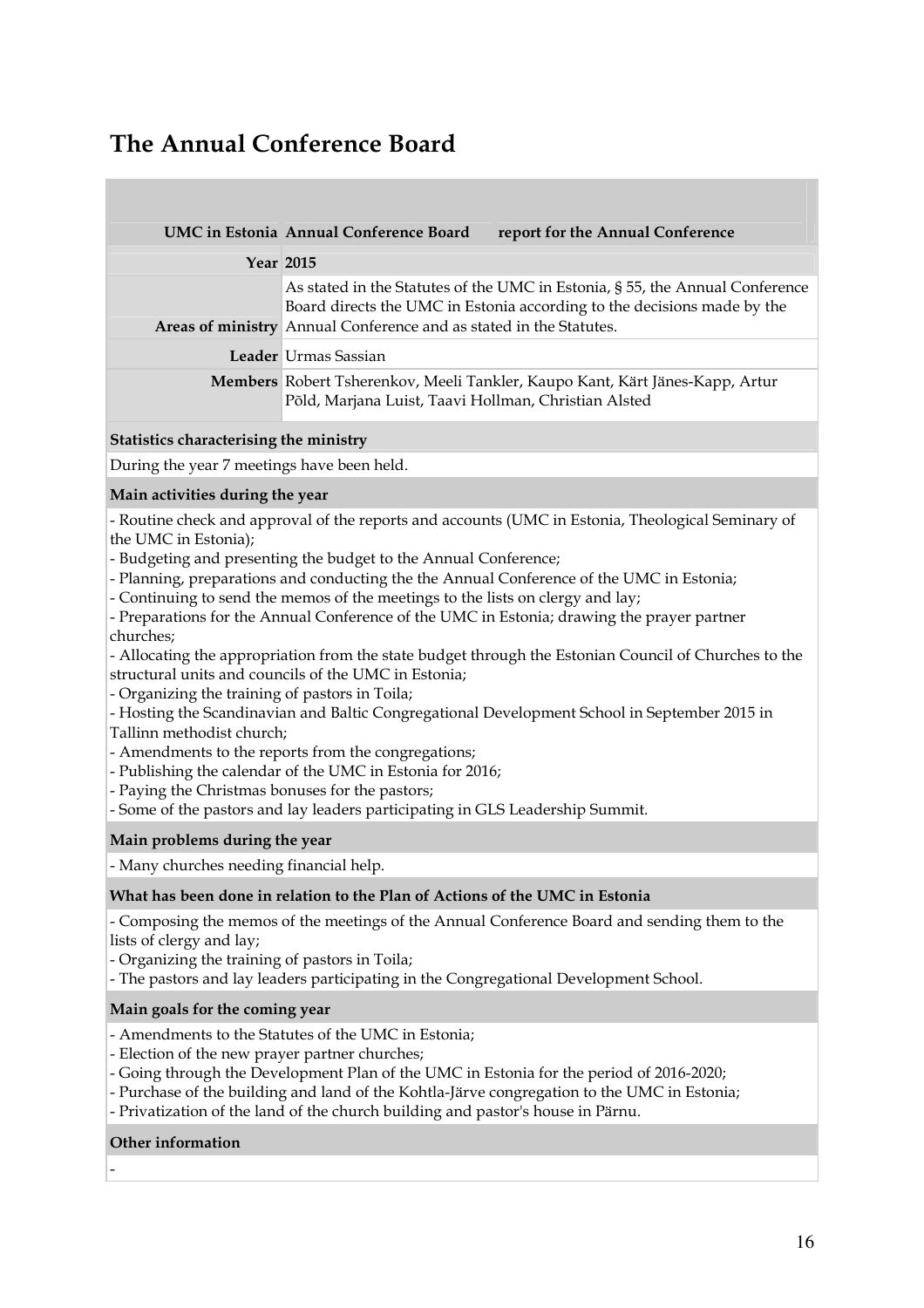### **Theological Seminary of the UMC in Estonia**

|                                                                                                     | UMC in Estonia Theological Seminary Conference | report for the Annual |  |
|-----------------------------------------------------------------------------------------------------|------------------------------------------------|-----------------------|--|
| <b>Year 2015</b>                                                                                    |                                                |                       |  |
| Areas of ministry Education                                                                         |                                                |                       |  |
|                                                                                                     | Leader Meeli Tankler                           |                       |  |
| Statistics characterising the ministry                                                              |                                                |                       |  |
| Le service = $2015$ CF students from 0 countries studied in the Consiners. Le Lune 2015 15 students |                                                |                       |  |

In spring 2015 65 students from 8 countries studied in the Seminary. In June 2015 15 students graduated from the Seminary. In autumn 2015 we accepted 23 new students. Currently there are 61 students from 5 countries studying in the Seminary, there are 33 male and 29 female students. 35% of the students are Methodists. Approximately 2/3 of the students are less than 40 years of age.

#### **Financial overview**

|                               | Income     | <b>Costs</b> | <b>Remarks</b> |
|-------------------------------|------------|--------------|----------------|
| Income from business activity | 0.00       |              |                |
| Donations                     | 5,902.39   |              |                |
| Foreign donations             | 122,740.81 |              |                |
| Financial income              | 827.99     |              |                |
| <b>Tuition</b> fees           | 25,226.00  |              |                |
| Participation fees            | 0.00       |              |                |
| Other income                  | 5,627.50   |              |                |
| Staff costs                   |            | 119,292.31   |                |
| <b>Travel</b> costs           |            | 848.94       |                |
| Office supplies               |            | 14,028.76    |                |
| Transportation costs          |            | 0.00         |                |
| Administration costs          |            | 0.00         |                |
| Rental fees                   |            | 21,474.00    |                |
| Heating, electricity, water   |            | 0.00         |                |
| Financial costs               |            | 252.98       |                |
| Amortisation                  |            | 0.00         |                |
| Other costs                   |            | 6,882.80     |                |
| <b>TOTAL</b>                  | 160,324.69 | 162,779.79   |                |
|                               |            |              |                |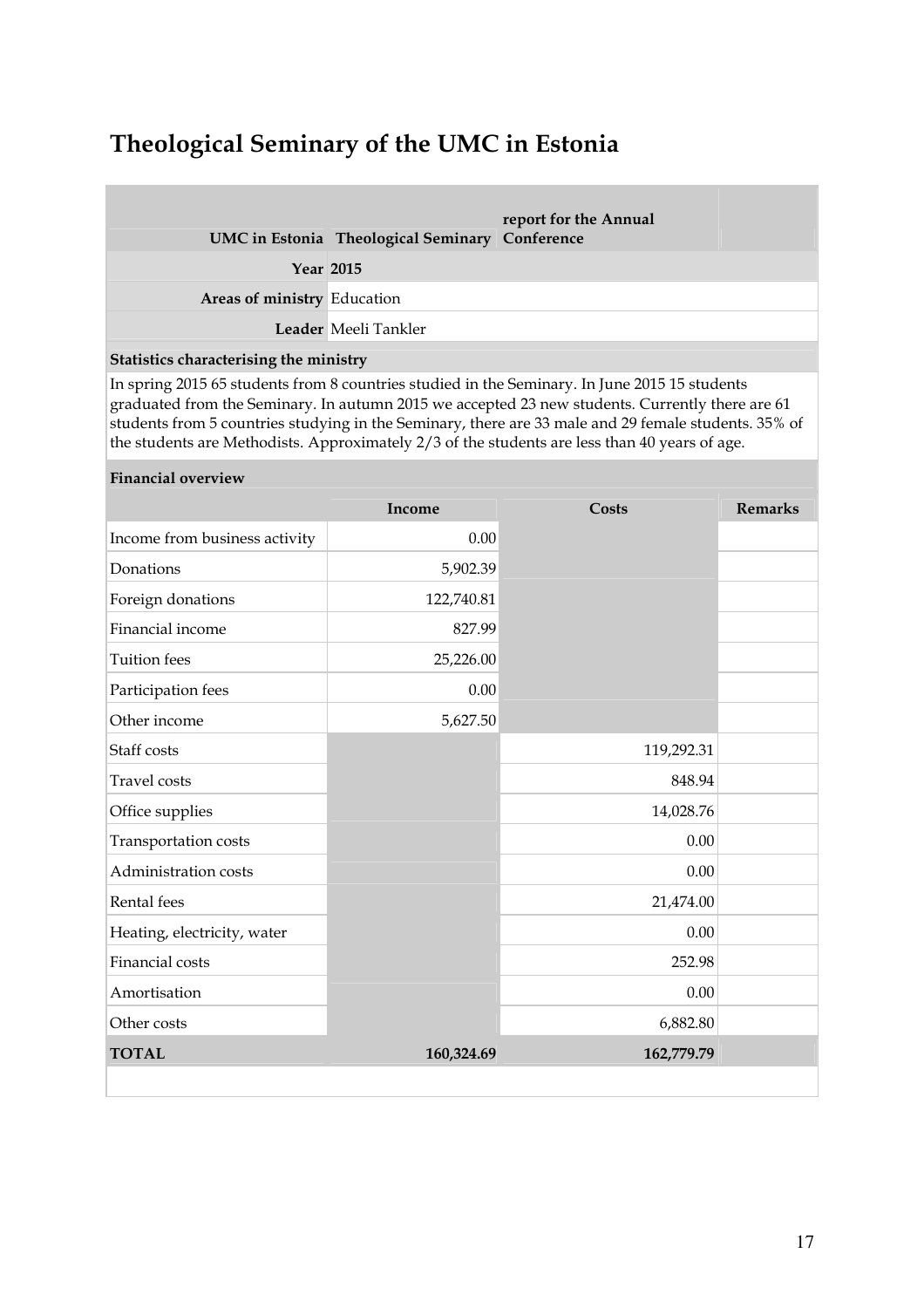#### **Main activities during the year**

In May 2015, right before the Seminary Sunday, we received a pledge from a Christian businesman to match all gifts given this day by UMC local churches. This was our first attempt for matching gifts, and clearly motivated 9 congregations to give their support - that was doubled. Thank you! The study year 2014/15 ended for us with a bit sad farewell as we sent our long-term secretary Veronika Fjodorova to her new job, leading the childrens' center Lighthouse - with our very best wishes. Our happy events were big graduation class in June 2015 (15), among them 2 Udmurt students and the UMC pastor from Romania. We also rejoiced over missionary couple Külli Tõniste and Doug Childress, sent to us by GBGM, who arrived in fall, and have gradually adjusted to the seminary life. We have worked together in shaping the daily life of the seminary, and they have been a great help in teaching but also given their input into the development of the seminary as a whole. Another source of joy was the big new class of students in fall 2015 - 23 new students began their studies. As a theological school we participated in preparation and carrying out the conference Terra Mariana with the knowledge of history from yesterday to tomorrow, we also participated with our seminary team at the GLS in November. President Meeli Tankler represented the seminary at the worldwide conference concerning evangelical theological education in Antalya, Turkey by leading a workshop. The conference was organized by ICETE (International Consultation of Evangelical Theological Education).

#### **Main problems during the year**

Finding new students is continuously a serious issue that we are dealing with, and here we ask also some help from local congregations. The local congregation context should especially point out people who might have potential for development, and ability for seminary studies - please, encourage and inspire them! Another big issue is the dropout rate: again, we would like to see more support for students from the local congregations and pastors: please help them to serve in a ways that create motivation to complete the studies. Our financial situation has improved but needs a continous attention.

#### **Main goals for the coming year**

In November 2016 we need to present our documentation for the next round of the transition assessment that will take place in spring 2017. This is a big task, and requires a specific wisdom: how to report about our seminary and our achievements in a way that all good things would be properly reported, and the functioning of the seminary would be clearly understandable for the visiting committee. Keeping this in mind, we have already this year worked in developing our curriculum, and making necessary corrections and additions in our strategic plan as well as academic regulations and bylaws. We are actively looking for new students, first of all from the Methodist church - and here we ask all the pastors to notice the people in your church, who are able and eager to learn and encourage them to come to the seminary. From fall 2016 we shall launch mentoring groups in order to support the academic and spiritual development of students, and reduce the fall-out. We try to develop better co-operation with neighboring countries in order to meet their needs for education in theology. We develop further our co-operation with the Salvation Army concerning possibilities for practical training, and co-operation with Estonian Christian Pentecostal Church. In co-operation with the superintendent and the ordination committee we have defined the educational requirements, and developed a training module for the local preachers. With the financial support from the Central Conference Theological Education Fund (CCTEF) we develop further e-learning, and provide continuous training for the teaching staff. We are also looking for additional finances to strengthen the financial basis of the Seminary.

#### **Other information**

I would like to express my special gratitude to churches which responded to the appeal of our DS to take an offering for the seminary on May 15, 2016. The congregations were: Tapa, Narva, Reeküla, Võru, Pärnu, Tallinna, Haapsalu and Kohtla-Järve. May God bless you - your gift was doubled.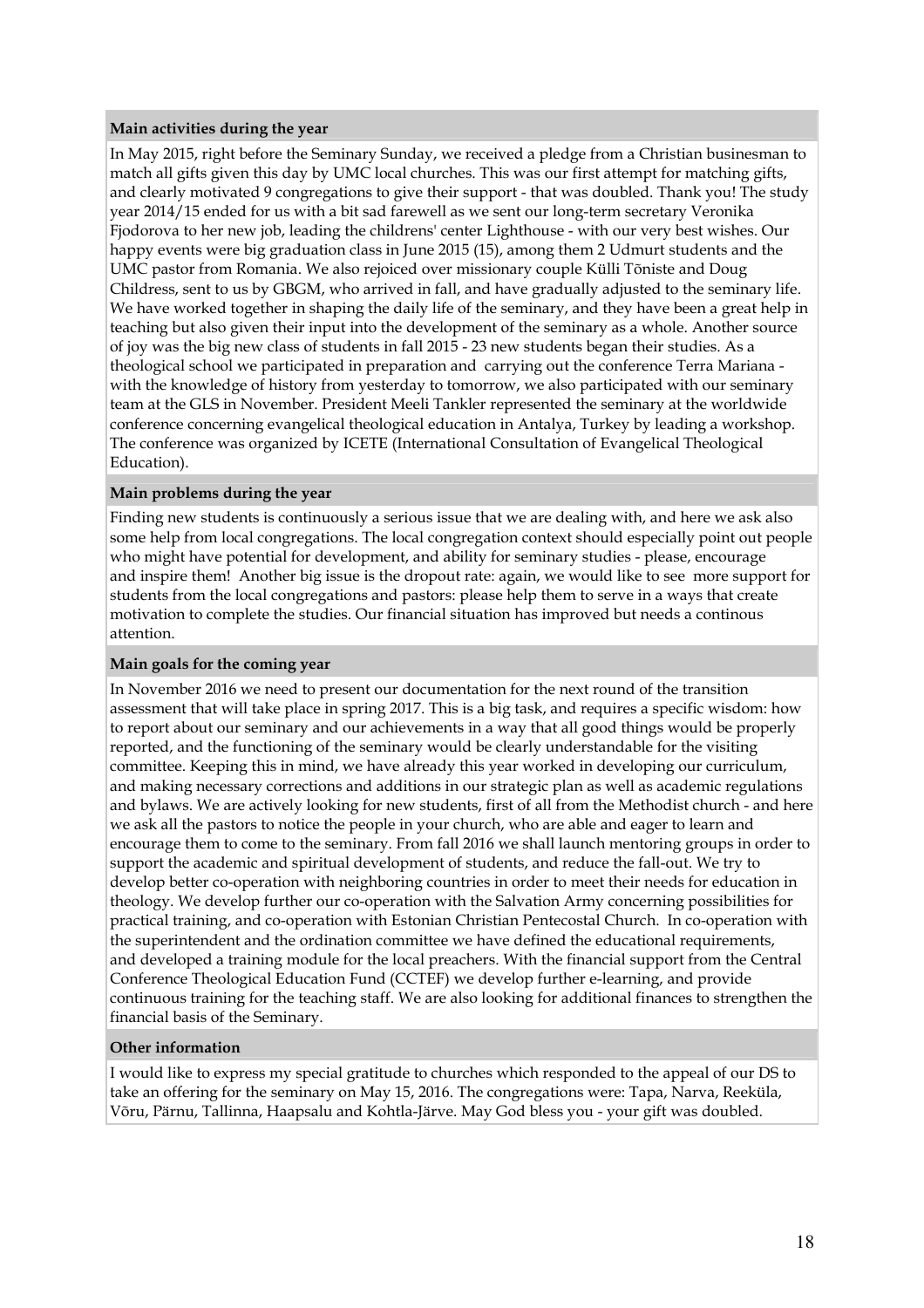## **Camp Gideon**

| <b>UMC</b> in Estonia                  | <b>Camp Gideon</b> | report for the Annual Conference |                |
|----------------------------------------|--------------------|----------------------------------|----------------|
| <b>Year 2015</b>                       |                    |                                  |                |
|                                        | Leader Artur Põld  |                                  |                |
| Statistics characterising the ministry |                    |                                  |                |
|                                        |                    |                                  |                |
| <b>Financial overview</b>              |                    |                                  |                |
|                                        | Income             | Costs                            | <b>Remarks</b> |
| Income from business activity          | 43,334.00          |                                  |                |
| Donations                              | 1,056.00           |                                  |                |
| Foreign donations                      | 20,612.00          |                                  |                |
| Other income                           | 76.00              |                                  |                |
| Staff costs                            |                    | 17,953.00                        |                |
| Travel costs                           |                    | 1,842.00                         |                |
| Office supplies                        |                    | 225.00                           |                |
| Transportation costs                   |                    | 2,211.00                         |                |
| Administration costs                   |                    | 2,429.00                         |                |
| Eating house                           |                    | 6,990.00                         |                |
| Heating, electricity, water            |                    | 4,850.00                         |                |
| <b>Sales</b>                           |                    | 6,203.00                         |                |
| Renovation                             |                    | 14,987.00                        |                |
| Amortisation                           |                    | 3,796.00                         |                |
| Other costs                            |                    | 3,440.00                         |                |
| <b>TOTAL</b>                           | 65,078.00          | 64,926.00                        |                |

### **Main activities during the year**

English camp in cooperation with the Athens Georgia Methodist Church. Development of the camp for the children with the special needs. The hall in the hotel almost ready.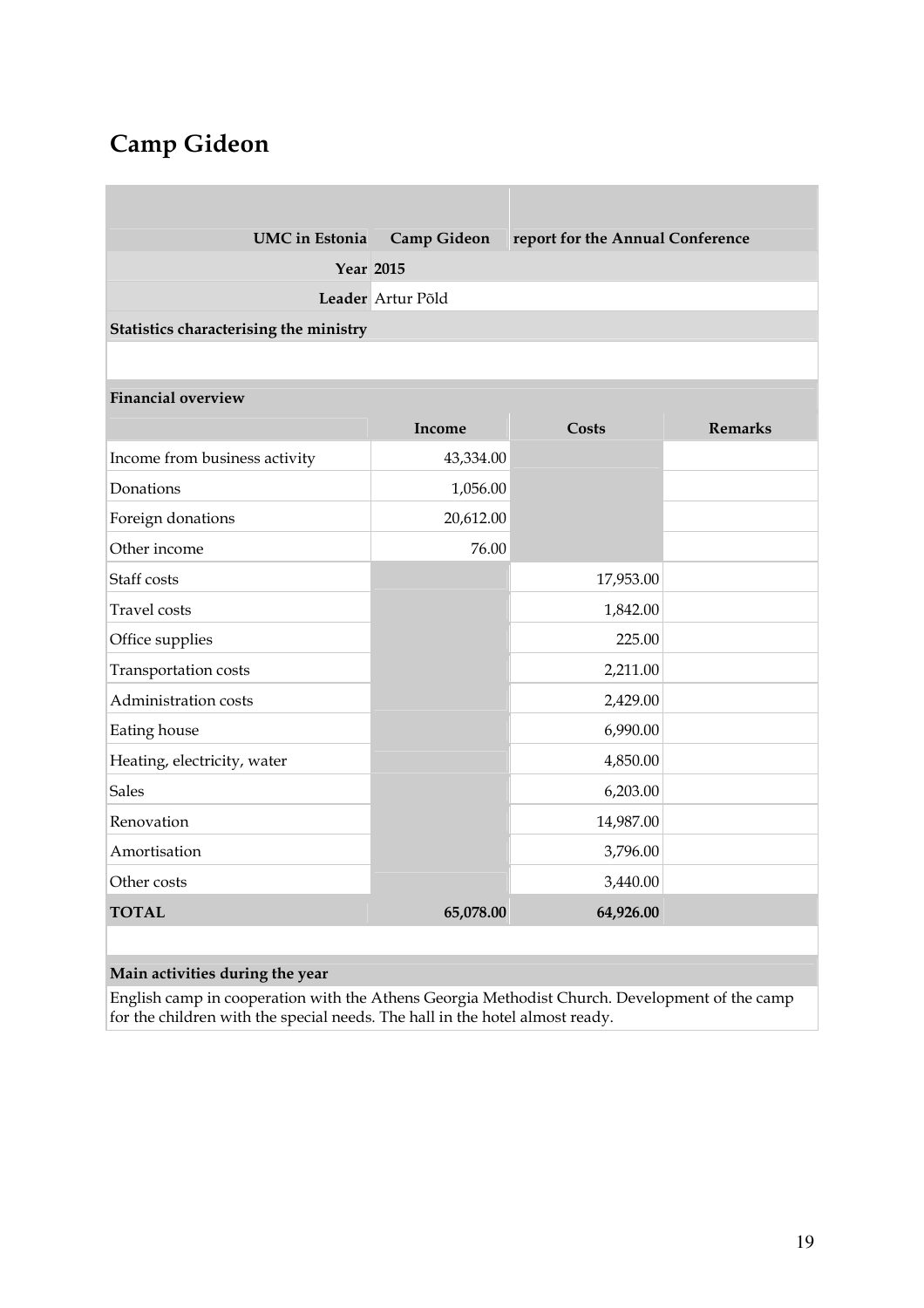## **Children Centre Lighthouse**

| <b>UMC</b> in Estonia         | <b>Children Centre Lighthouse</b>                                                                      | report for the Annual Conference                                         |
|-------------------------------|--------------------------------------------------------------------------------------------------------|--------------------------------------------------------------------------|
|                               | <b>Year 2015</b>                                                                                       |                                                                          |
| Areas of ministry Social care |                                                                                                        |                                                                          |
|                               | Executive leaders from January to September: members of the board,                                     | Leader M.Tomberg and R.Multram. Since September 2015: Veronika Fjodorova |
|                               | Members Members of the NGO: M.Tomberg, R. Multram, T. Hollman, O. Pärnamets, M.<br>Luist, H. Kruusmann |                                                                          |

#### **Statistics characterising the ministry**

Total of 47 children visited the Children Centre in 2015.

Number of visits 3669.

Number of children in December 31 2015 was 38 children.

No children referred by District Administration to the service.

7 children left the service: 3 children moved away, 4 were graduated from the basic school, 1 child needed the service temporarily (for some months) - which is 8 children, but one of the children who is already graduated from the basic school still needs the service occasionally and has therefore been in the list of the children, therefore ,the total number left from the service is 7.

For the end of the school year 2014/2015 (in June) there were 39 children in the list of the Children Centre. School/class was completed by 39 (100%). In 2015 2 children were separated from their families and live in the foster homes but they still continue to visit the centre. 4 children have gone into hospice, 2 of them currently live there.

The positions filled in the Children Centre were executive director, social teacher, teacher and a part time assistant teacher. In addition there was an alternative service person working in the Centre.

#### **Financial overview**

|                                  | Income    | Costs | <b>Remarks</b>                                                                                                                            |
|----------------------------------|-----------|-------|-------------------------------------------------------------------------------------------------------------------------------------------|
| Income from business<br>activity | 0.00      |       |                                                                                                                                           |
| Membership fees                  | 35.00     |       |                                                                                                                                           |
| Donations                        | 29,988.00 |       | Including donations from individuals $3340\epsilon$ , corporate<br>bodies 3299€, foreign donations 23349€                                 |
| Foreign donations                | 0.00      |       |                                                                                                                                           |
| Financial income                 | 2.80      |       | <b>Bank</b> interests                                                                                                                     |
| Tuition fees                     | 0.00      |       |                                                                                                                                           |
| Participation fees               | 0.00      |       |                                                                                                                                           |
| Projects (KÜSK)                  | 876.41    |       |                                                                                                                                           |
| Other income                     | 43,609.00 |       | Catering subsidy from the Tallinn City Office, targeted<br>financing from the Office of Social and Health Care of<br>the City of Tallinn. |
| Staff costs                      |           |       | 42,823.00 Fees for the employees, incentive payes and bonuses,                                                                            |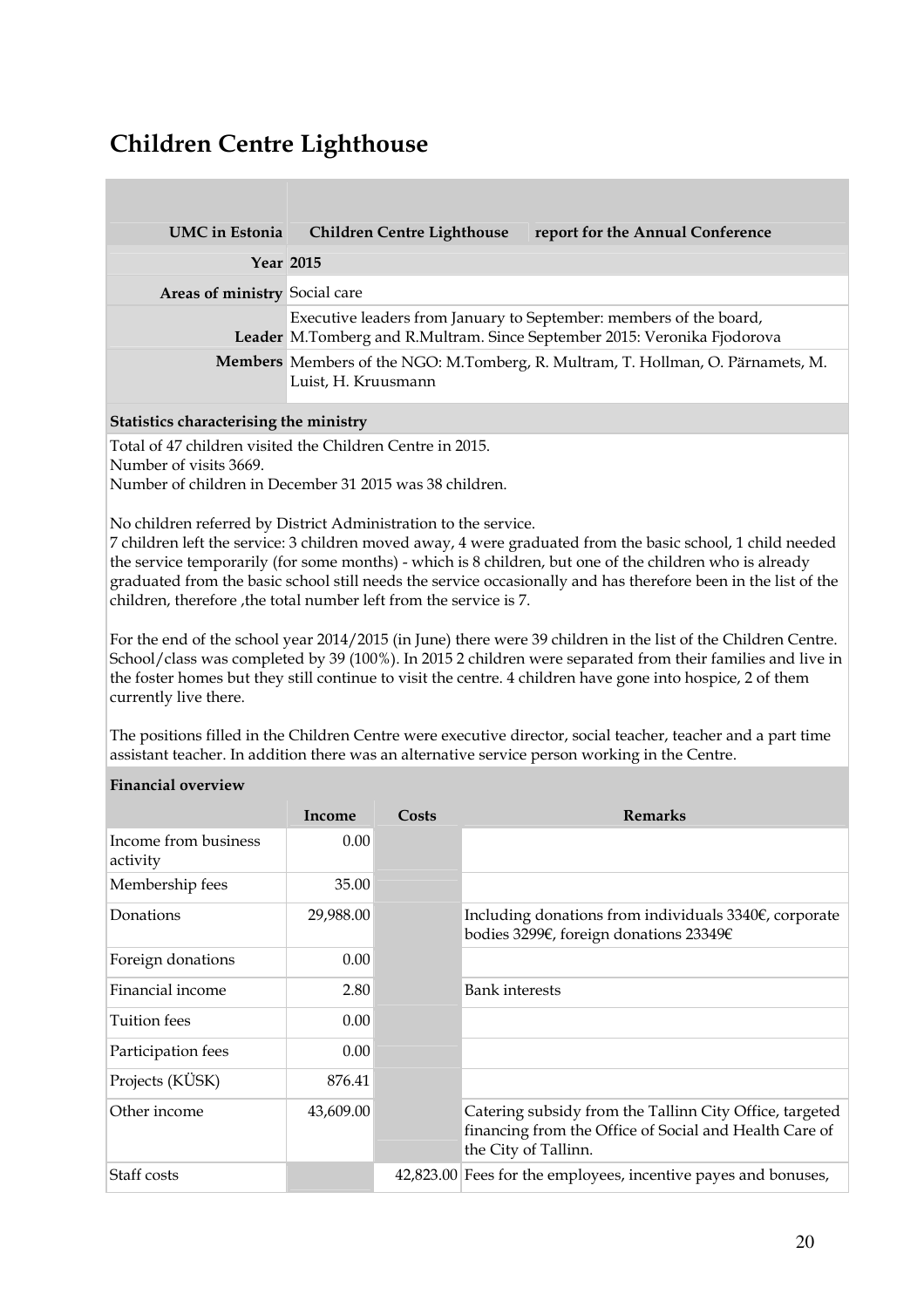|                                |           |           | vacation benefits, sickness benefits, including social<br>security taxes and unemployment taxes 10,824€ (the<br>costs also include the fees and taxes in the total amount<br>of 3,591 $\epsilon$ payed to the employees in the KÜSK<br>development project)                                                                                                           |
|--------------------------------|-----------|-----------|-----------------------------------------------------------------------------------------------------------------------------------------------------------------------------------------------------------------------------------------------------------------------------------------------------------------------------------------------------------------------|
| <b>Travel</b> costs            |           | 155.00    |                                                                                                                                                                                                                                                                                                                                                                       |
| Office supplies                |           |           | 563.00 Office supplies, books, journals, learning supplies for<br>the children                                                                                                                                                                                                                                                                                        |
| Transportation costs           |           | 133.80    | Compensation for using the personal car                                                                                                                                                                                                                                                                                                                               |
| Administration costs           |           |           | 4,639.00 Mobile phones, data communication, security services,<br>web hosting, IT-services, accounting services, repairs,<br>housekeeping                                                                                                                                                                                                                             |
| Rental fees                    |           | 2,095.00  |                                                                                                                                                                                                                                                                                                                                                                       |
| Heating, electricity,<br>water |           |           | 5,703.00 Electricity, gas, waste collection, water, drain,<br>insurance                                                                                                                                                                                                                                                                                               |
| Financial costs                |           |           | $63.00$ Bank fees                                                                                                                                                                                                                                                                                                                                                     |
| Amortisation                   |           | 162.00    |                                                                                                                                                                                                                                                                                                                                                                       |
| Projects (KÜSK)                |           | 5,435.00  |                                                                                                                                                                                                                                                                                                                                                                       |
| Other costs                    |           |           | 16,075.00 Food, medicines, cinema tickets, other costs related to<br>children, other taxes, IT requisites, office equipment,<br>household equipment. Includes also the children camp<br>and visit to Lottemaa, with the total costs of $10,670 \in (as$<br>well as costs of the KÜSK project in the amount of<br>10,670€ (training, animal therapy, and other costs)) |
| <b>TOTAL</b>                   | 74,511.21 | 77,846.80 |                                                                                                                                                                                                                                                                                                                                                                       |

#### **Main activities during the year**

The main activity of the Children Centre was providing day care service for schoolchildren from deprived families. Learning support, lunch (including fruits and sweets), creative and hobby activities, Good News group (introduction to the Christian teaching and Christian values), summer camp, joint celebrations and individual counseling were provided for the children. Food and clothes were regularly distributed to the families. All the children received birthday and Christmas presents. We introduced the needs of the Children Centre to several organisations by e-mail. Unfortunately the feedback was minimal. Cooperation has mainly be done with the child welfare specialist to solve the social issues of the children and their families. The Child Welfare Department of the District Administration has been very satisfied with the work of the Children Centre (they have expressed it both in the discussions as well as in the written form).

Our teacher Alla Gluhhova was given recognition by the Northern Tallinn District Adinistration (at the event dedicated for the anniversary of Estonian Republic) for the long term devoted service in the Children Centre. Starting from September the Children Centre has a new Executive Director who is working with the work load of 80% of full time.

#### **Main problems during the year**

The biggest problem is, like last year, the uncertainty of funding. The Children Centre has accepted all the children referred to service by the District Administration, but more than 30 children receiving the service, is too much for the Centre. The number of children who need learning support is increasing but the Centre is unable to accept them all as this has not been the primary aim of the Centre. The work load of the teachers is very big. The children need more psychological and individual support than the Centre is able to offer.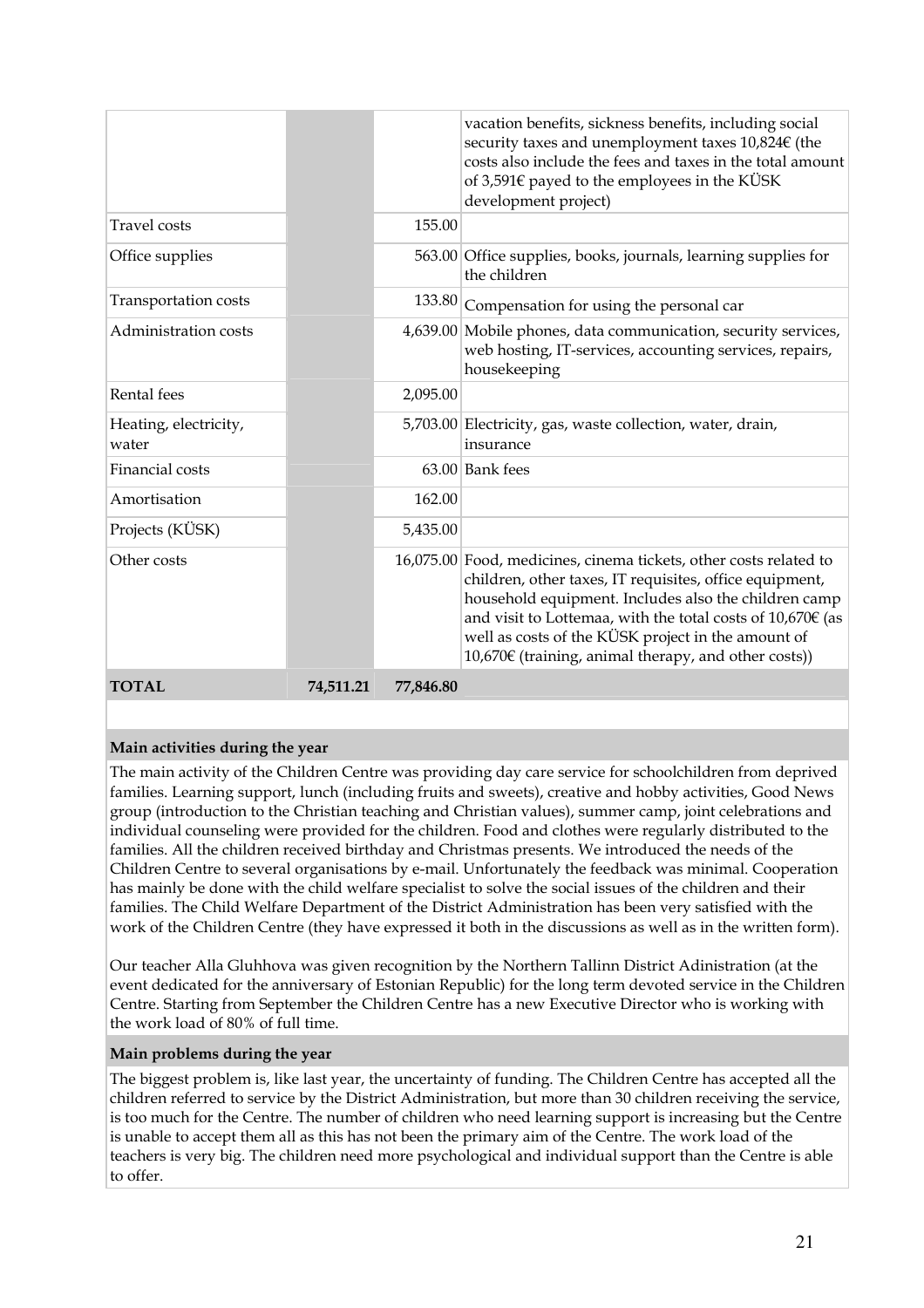#### **Main goals for the coming year**

The biggest challenge is the continuity of the service. We need to find extra staff (and funding) to work daily with the children as well as more communication with the partners.

A big need is also cooperation with the local Methodist congregations. Since the second half of 2015 we have had intensive cooperation with the youth from Russian speaking congregation, when the young people from the "Year to God" program started to organise the Good Message Group in the Children Centre and some of the children started to attend the services of the Russian speaking congregation for the youth and teenagers. In the autumn some children participated in the camp of the Russian speaking congregation for the teenagers.

Our aim is to cooperate more also with the Estonian congregation.

Next year we plan to focus more on healthy lifestyle and healthy diet for the children. For this aim the project funds have been received from Tallinn Social Welfare and Health Care Department.

#### **Other information**

-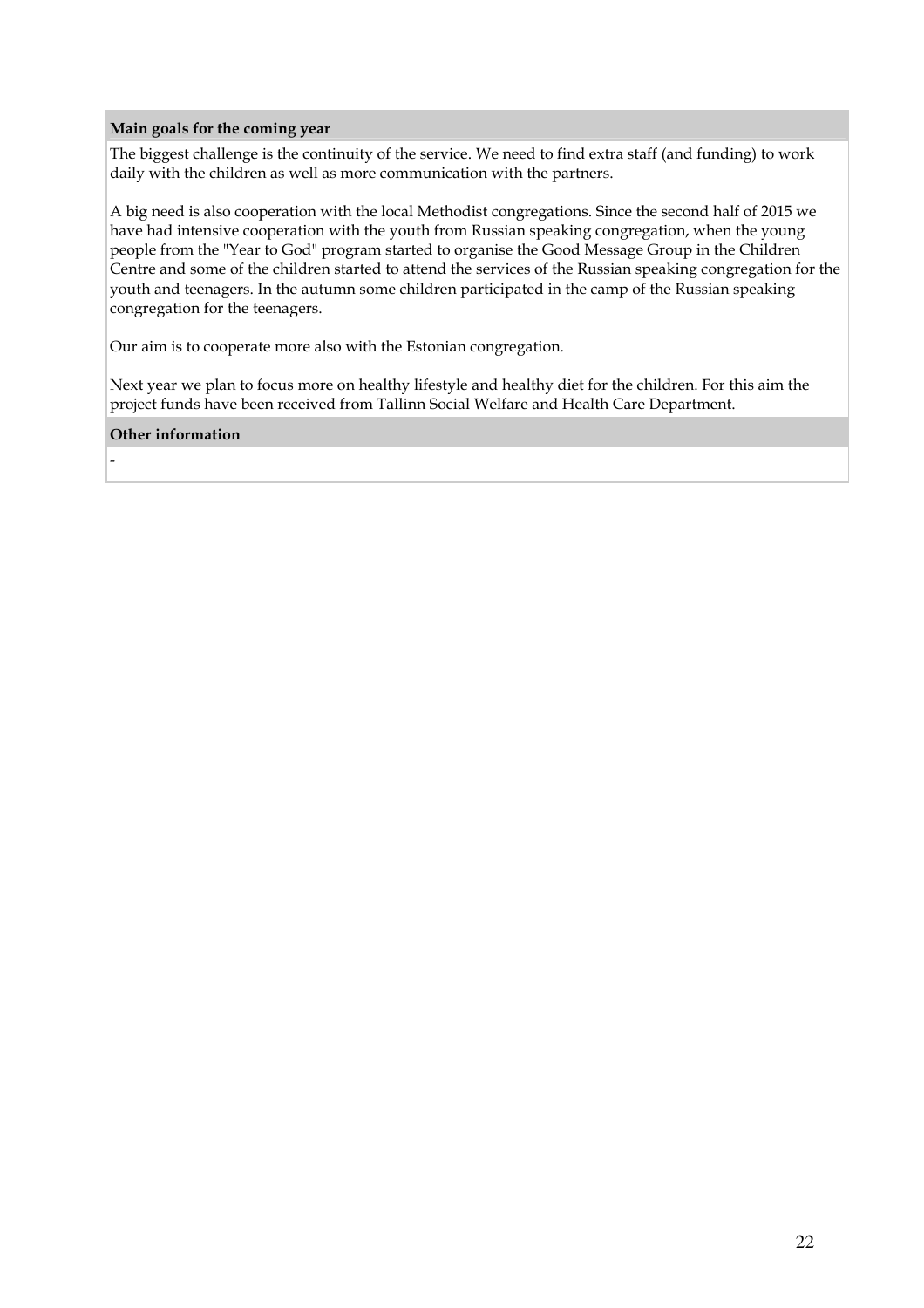## **Päikesekiir**

| <b>UMC</b> in Estonia | Päikesekiir                                        | report for the Annual Conference                                                    |
|-----------------------|----------------------------------------------------|-------------------------------------------------------------------------------------|
| Year 2015             |                                                    |                                                                                     |
|                       |                                                    | Areas of ministry Social care, support services for the children with special needs |
|                       | Leader Ursula Randlaine                            |                                                                                     |
|                       | Members Artur Põld, Andres Toome, Michael Cantrell |                                                                                     |
|                       |                                                    |                                                                                     |

### **Statistics characterising the ministry**

### **Financial overview**

|                               | Income    | <b>Costs</b> | <b>Remarks</b> |
|-------------------------------|-----------|--------------|----------------|
| Income from business activity | 26,987.00 |              |                |
| Special donations             | 5,000.00  |              |                |
| Donations                     | 9,812.00  |              |                |
| <b>Tuition</b> fees           | 154.00    |              |                |
| Financial income              | 216.00    |              |                |
| Rental fees                   | 12,725.00 |              |                |
| Participation fees            | 0.00      |              |                |
| Projects (SKA)                | 2,629.00  |              |                |
| Other income                  | 0.00      |              |                |
| Staff costs                   |           | 32,082.00    |                |
| <b>Services</b>               |           | 2,182.00     |                |
| Office supplies               |           | 610.00       |                |
| Transportation costs          |           | 1,619.00     |                |
| Administration costs          |           | 725.00       |                |
| Repairs                       |           | 2,149.00     |                |
| Heating, electricity, water   |           | 11,955.00    |                |
| Insurance                     |           | 443.00       |                |
| Amortisation                  |           | 1,140.00     |                |
| Childcare services            |           | 1,069.00     |                |
| Other costs                   |           | 202.00       |                |
| <b>TOTAL</b>                  | 57,523.00 | 54,176.00    |                |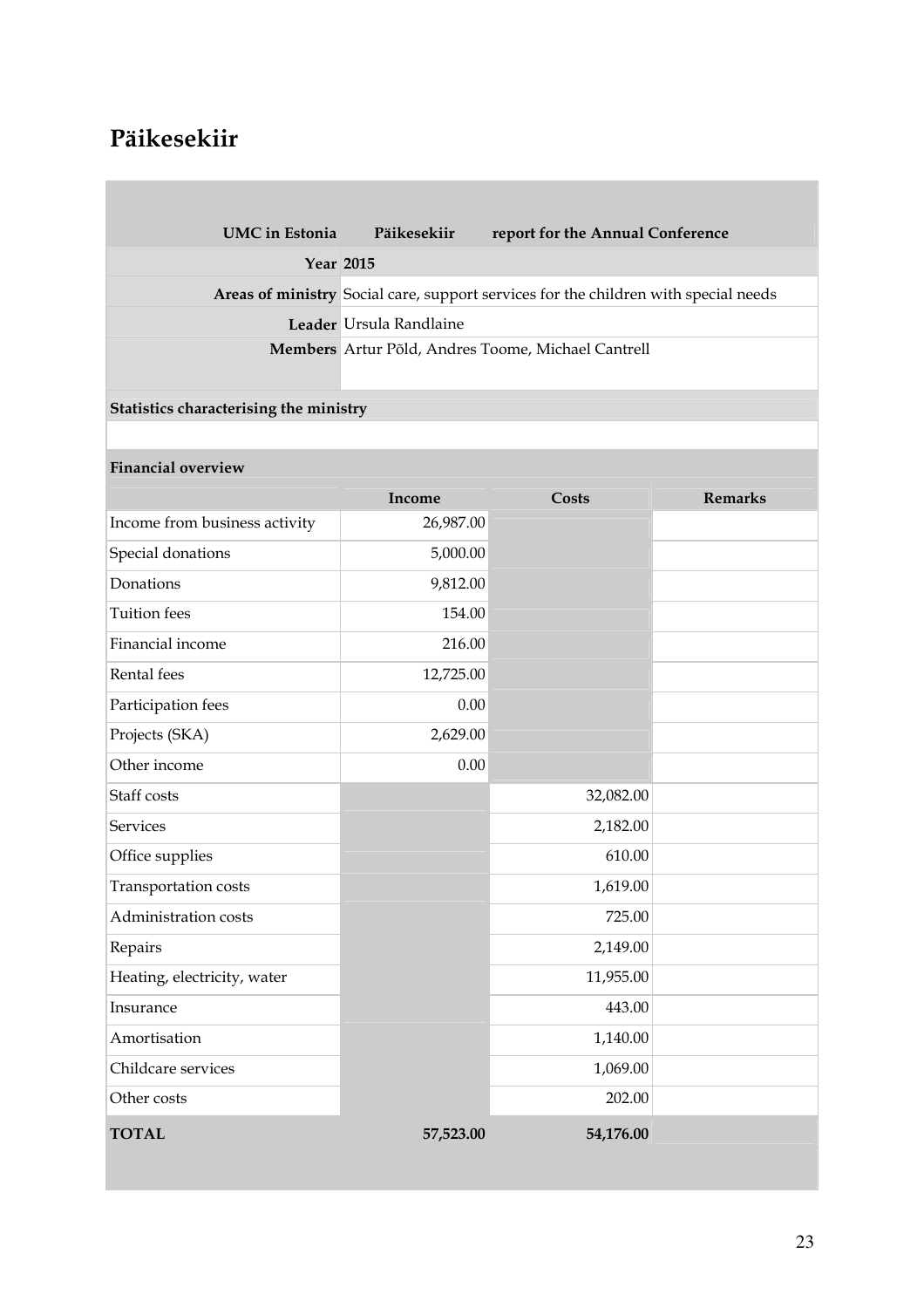#### **Main activities during the year**

Supporting the children with special needs and their families from Eastern-Virumaa providing support services (childcare services, transport services, supporting person). From September 2014 until November 2015 the support home was the partner for the Children Foundation of Tartu University Hospital. Child care services were financed by the project - "Dream Vacation" of the Foundation. In September the support home participated in the state procurement and since November we are partners for Estonian National Social Insurance Board in organising the support services for the children with special needs in whole Eastern-Virumaa. The support home is cooperating in this project with other similar centres in Narva and Sillamäe and with the local governments all over eastern-Virumaa. In 2015 the number of children registered for the services increased and the provision of transportation services increased. This has made the services more accessible for the families. Many volunteers and trainees (14 people) participated in the work of the support home. In summer we organised a camp to the children and their parents in the Christian Camp Gideon of the UMC in Estonia. The organisation of the camp was supported by the mission group from USA.

#### **Main problems during the year**

High costs of heating, electricity and water.

#### **Main goals for the coming year**

To continue the provision of the services, increase the number of staff if possible. Organise training for the employees. We are open for cooperation (mission groups, different organisations, kindergartens, schools etc). To find financial support for repairing the frontage of the building and completing the repairs of the third room.

#### **Other information**

-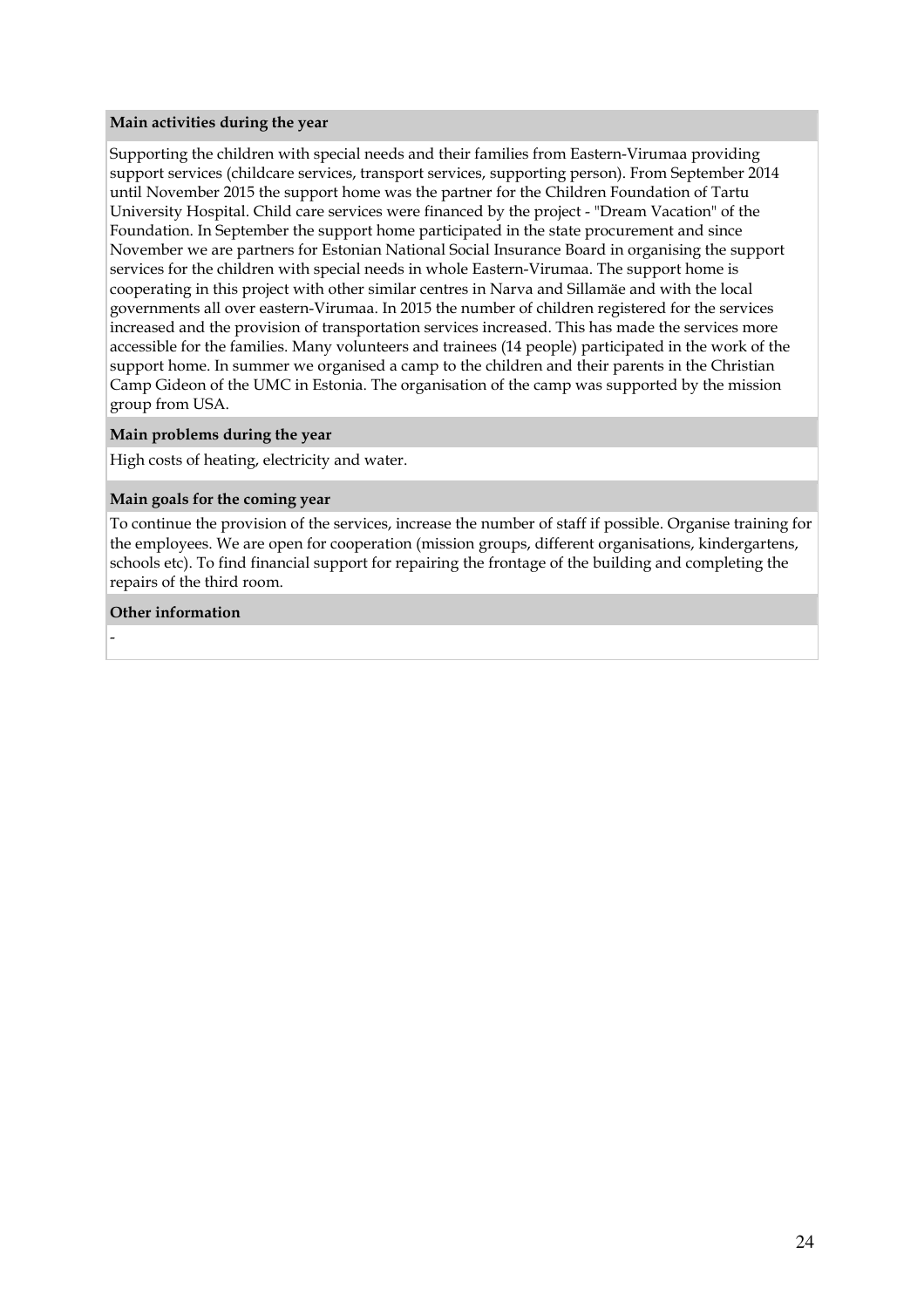### **Women's Ministry**

| <b>Estonian UMC</b> | <b>Women's Ministry</b> | report for the Annual Conference                                                                                                                                           |
|---------------------|-------------------------|----------------------------------------------------------------------------------------------------------------------------------------------------------------------------|
|                     | <b>Year 2015</b>        |                                                                                                                                                                            |
|                     |                         | Areas of Co-ordination of the Women Ministry in the UMC in Estonia, organisation of the<br>ministry events, ecumenical co-operation, representation in Estonia and abroad. |
|                     | Leader Pille Mägila     |                                                                                                                                                                            |
|                     |                         | <b>Members</b> Lii Lilleoja, Irina Semjonova, Triin Tarendi, Anneli Tombak ja Kristi Toodo                                                                                 |

#### **Statistics characterising the ministry**

Women's Ministry started in November 6, 1993. We are grateful for these 23 years. Exchange of information and the main organisational issues have been dealt with through e-mails. The main activities of the Women's Ministry take place in the local congregations, and in addition to this we also organize events to women from all over Estonia. We have the women fellowship groups, Bible and prayer groups; women are engaged in the social services both in the congregations as well as outside. There is no statistics about the membership. The official number of women in the European Women's ministry statistics for the UMC in Estonia is 100 (according to this number we pay our membership fee to the World Federation of Methodist and Uniting Church Women).

#### **Main activities during the year**

05.03.2015 the Women's Day of Prayer (WDP) was celebrated all over Estonia, the theme of the day being: "Do you Know What I have done to You". The prayer texts were prepared by the World Day of Prayer Committee of Bahama. In Tallinn, an ecumenical service was held in Kalju Baptist church, message from pastor Erki Tamm, the ecumenical women's choir sang. The readers of the prayer texts were women from different churches and denominations. The ecumenical services were also held in Pärnu and Tartu.

20.-24.05.2015 Pille Mägila was in Finland, Hvittorpis - international seminar on the theme: "In Deeper Waters – Sharing our Traditions". There were 18 women (Estonia, Germany, Lithuania, Norway, Poland, Sweden and Finland represented).

15.-21.08.2015 European Ecumenical Christian Women Forum's project, Pop-Up Monastery. The first meeting washeld in Germany Saksamaal, in Mariensee Monastry. Estonia was represented by the board members of Pop-Up Monastery Women's Ministry, Kristi Toodo and Anneli Tombak, www.efecw.net.

In 2015 we planned a joint weekend with Nowegian women, but due to the lack of time it was postponed.

The ministry in the Russian speaking churches during 2015: the Russian Women's Minstry team has organized fellowship groups for presentations, group work and prayers.

#### **Main problems during the year**

There are no major problems - we are happy to see, that the women are actively involved in many different ministries in the church.

- people are often overloaded because of different responsibilities,

- The internet page of the Women's ministry of the UMC in Estonia needs to be updated.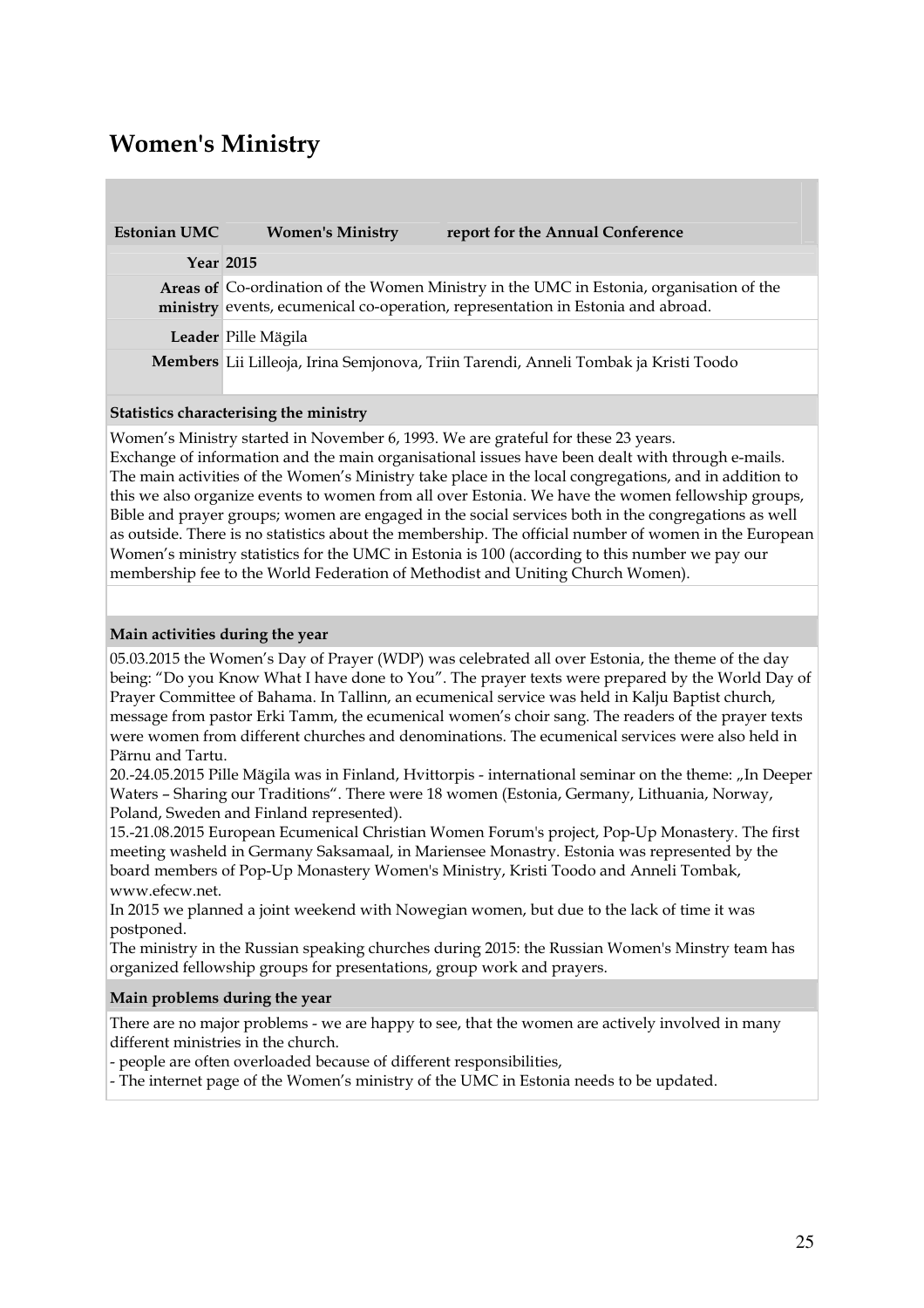#### **Main goals for the coming year**

- Our main goals are continuously evangelism, fellowship, training and social care.
- We wish to encourage women in congregations.

• Continuosly giving information about the activities of the Women's Ministry in the journal "Koduteel".

• We organize events involving women from all over Estonia both in the UMC in Estonia as well as on the ecumenical level.

• Look for the opportunities and ways to value, start and encourage the Women's Ministry in the local congregations. We are happy for the active young women.

• We are especially grateful for all the contacts outside Estonia and we try to keep them. We have good friends from Norway, Sweden, Great Britain etc.

• We are grateful for the active ecumenical co-operation.

• We continue the co-operation with European Ecumenical Christian Women's Forum.

• Promising co-operation with the Women's Ministry team of the Estonian Evangelical Alliance (created in 25.11.2014).

#### **Other information**

Pille Mägila, Chairman of the Women's Committee, +372 5274145, pillemagila@gmail.com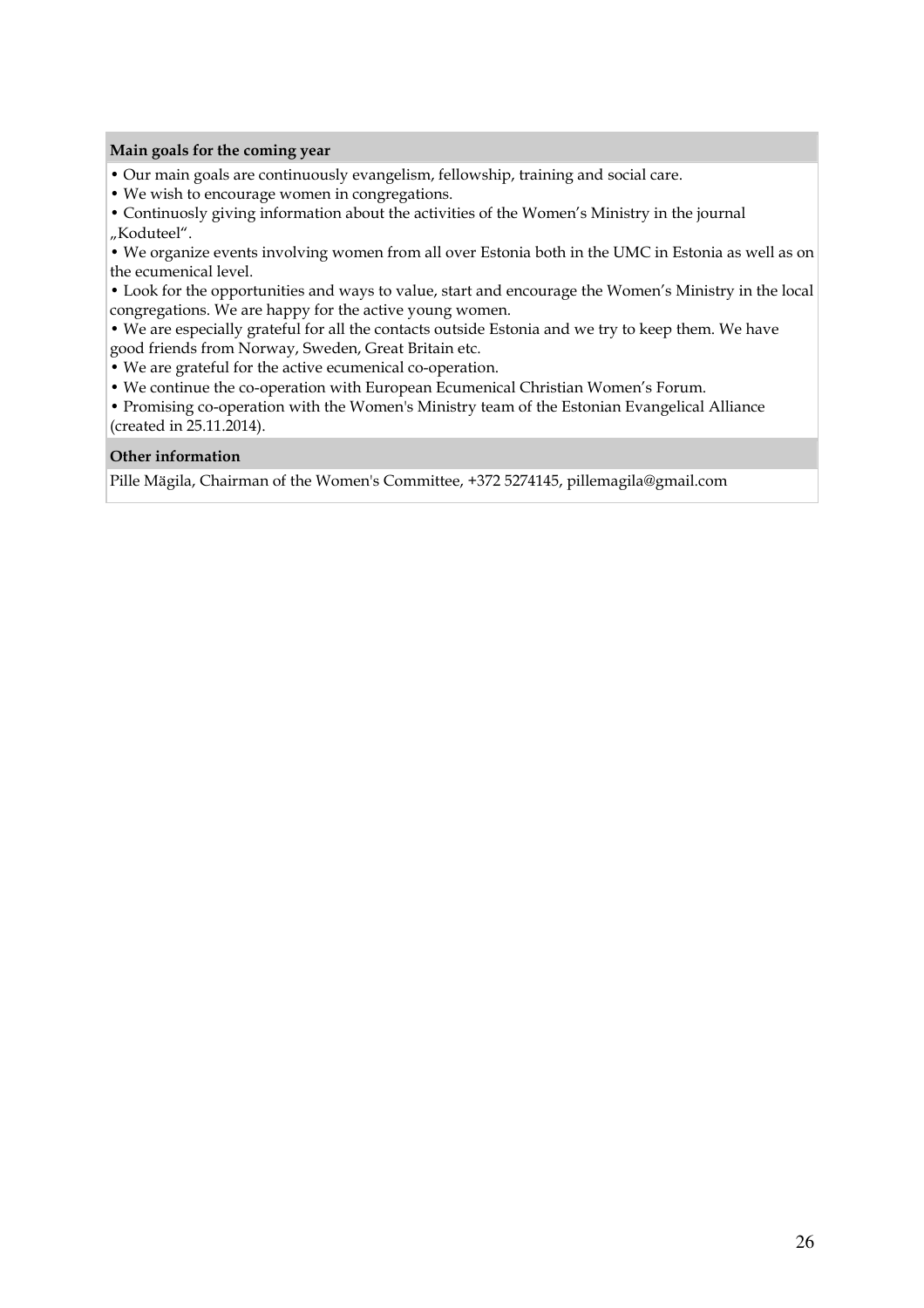## **Youth Ministry**

|                                  | UMC in Estonia Youth Ministry report for the Annual Conference                                                           |
|----------------------------------|--------------------------------------------------------------------------------------------------------------------------|
|                                  | <b>Year 2015</b>                                                                                                         |
| Areas of ministry Youth ministry |                                                                                                                          |
|                                  | Leader Mareta Elisabeth Nõmme                                                                                            |
|                                  | Members Grete Lepa, RiineTiirik, Erkki-Leev Ventsel (until September 2015), Karl<br>Martin Ventsel (since October 2015). |

#### **Statistics characterising the ministry**

In 2015 11 minuted meetings were held, the rest of the procedures were done by e-mail. The Youth ministry organised two youth camps, one in spring and the other one in summer. One of the aims for 2015 was to start visits the youth ministries of the local churches which was achieved for the end of the year. We visited and served together with the local congregations in Reeküla and Viitka. In addition, a wish we have had for long time for the two youth ministries in two different languages to serve together came true. During the Summer Conference the Estonian and Russian speaking young people served together organising the youth evenings. Like in previous years, the youth leaders participated in the GLS Leadership Summit and had a fellowship afterwords in Tallinn Methodist Church. In addition, the Youth ministry had a chance to participate in Räpina and Viitka Bible School, which was very encouraging for our members. Until autumn 2015 the Youth ministry of the UMC in Estonia was represented in the Youth Counsil of the Estonian Council of Churches (EKN3) by Riine Tiirik. The young people from the UMC in Estonia also participated in one of the events organised by EKN3, the ecumenical youth days in Pilistvere. Representation of the youth ministry of the UMC in Estonia on international level: EMYC and NEECC (Grete Lepa) as well as monthly correspondence with the fellowship congregation in Asbury (Mareta Elisabeth Nõmme).

#### **Financial overview**

|                      | Income   | Costs    | <b>Remarks</b>                                               |
|----------------------|----------|----------|--------------------------------------------------------------|
| Donations            | 2,280.00 |          | Donation from ArtLink                                        |
| Foreign donations    | 3,507.69 |          | Asbury UMC                                                   |
| Other income         | 810.00   |          | Project for the Estonian Council of Churches,<br>Spring camp |
| Administration costs |          | 2,411.22 |                                                              |
| <b>TOTAL</b>         | 6,597.69 | 2.411.22 |                                                              |

#### **Main activities during the year**

We started to determine the vision and mission of the ministry. We met with the team in the end of the year and revisited everything we do on the Methodist church level, ecumenical level and international level. As a result, the following changes were made: we will keep having two youth camps, one of them will be held in spring and the other one, since 2016 will be held in autumn. In summer the Youth ministry of the UMC in Estonia will organise the Bible camp for the young people in cooperation with the Brasilian and Estonian Summer Mission team. As we would like to focus on the development and encourageent of the local youth ministries, we decided to step back from EKN3 and are not represented there at the moment. We still keep to serve at the ecumenical youth days organised by EKN3, but we no longer take part in the daily work of the EKN3.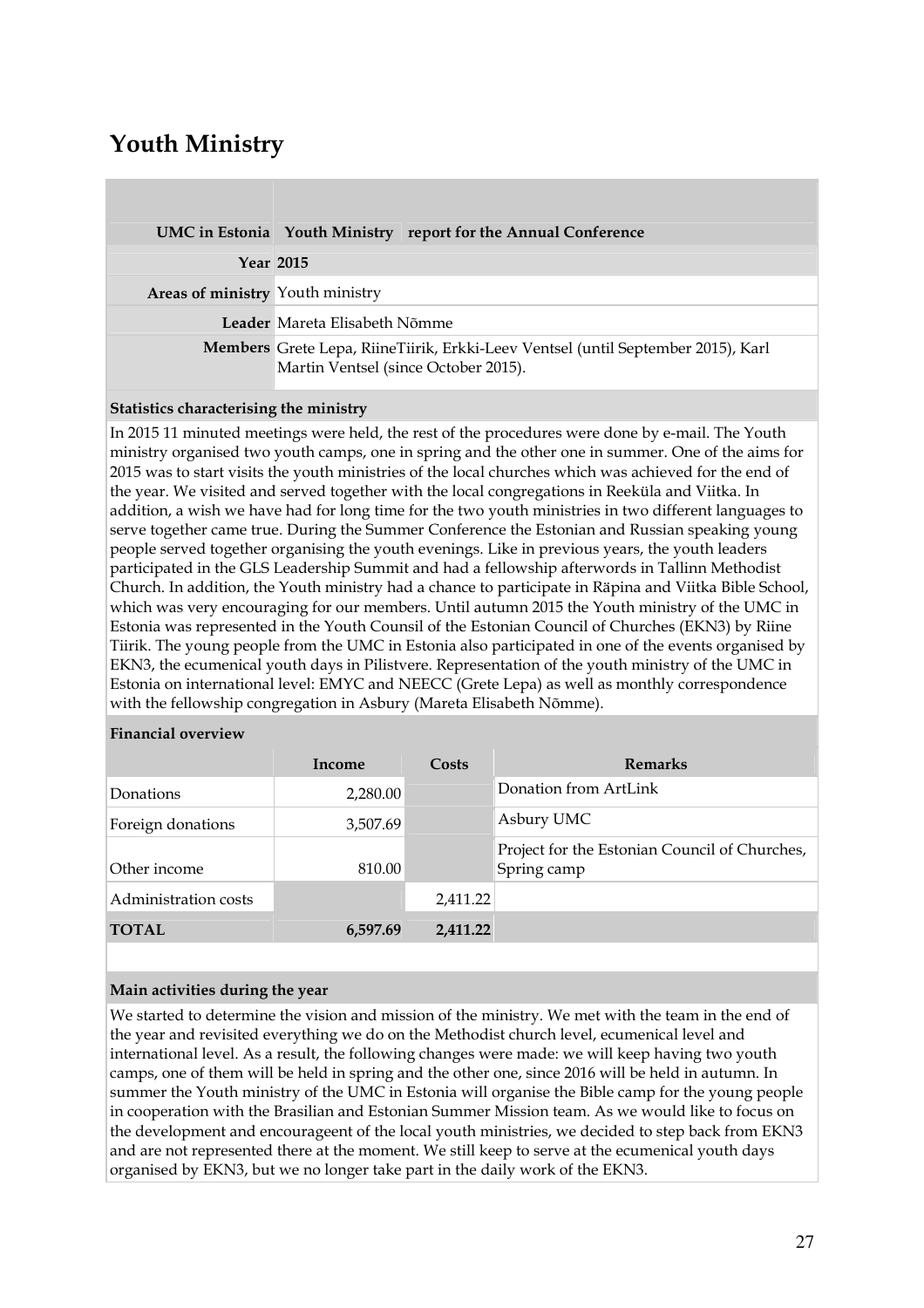#### **Main problems during the year**

During the year I realised, that it is no longer possible to dedicate to the Youth ministry while working full time in shifts. TOgther with our superintendent we found an alternative solution.

#### **Main goals for the coming year**

To continue with the youth camps, training for the youth leaders (to bring them to the Põlev Pirn conference for youth leaders), visits to the local congregations and to keep the connections established between Russian speaking and Estonian young people. Determine the vision and mission of the Youth ministry. Our desire is to inspire the youth with the knowledge from the Bible and therefore we will organise the Bible camp in summer. One of our aims is also training of the team of the Youth ministry and therefore we continue to participate in Räpina and Viitka Bible School.

#### **Other information**

-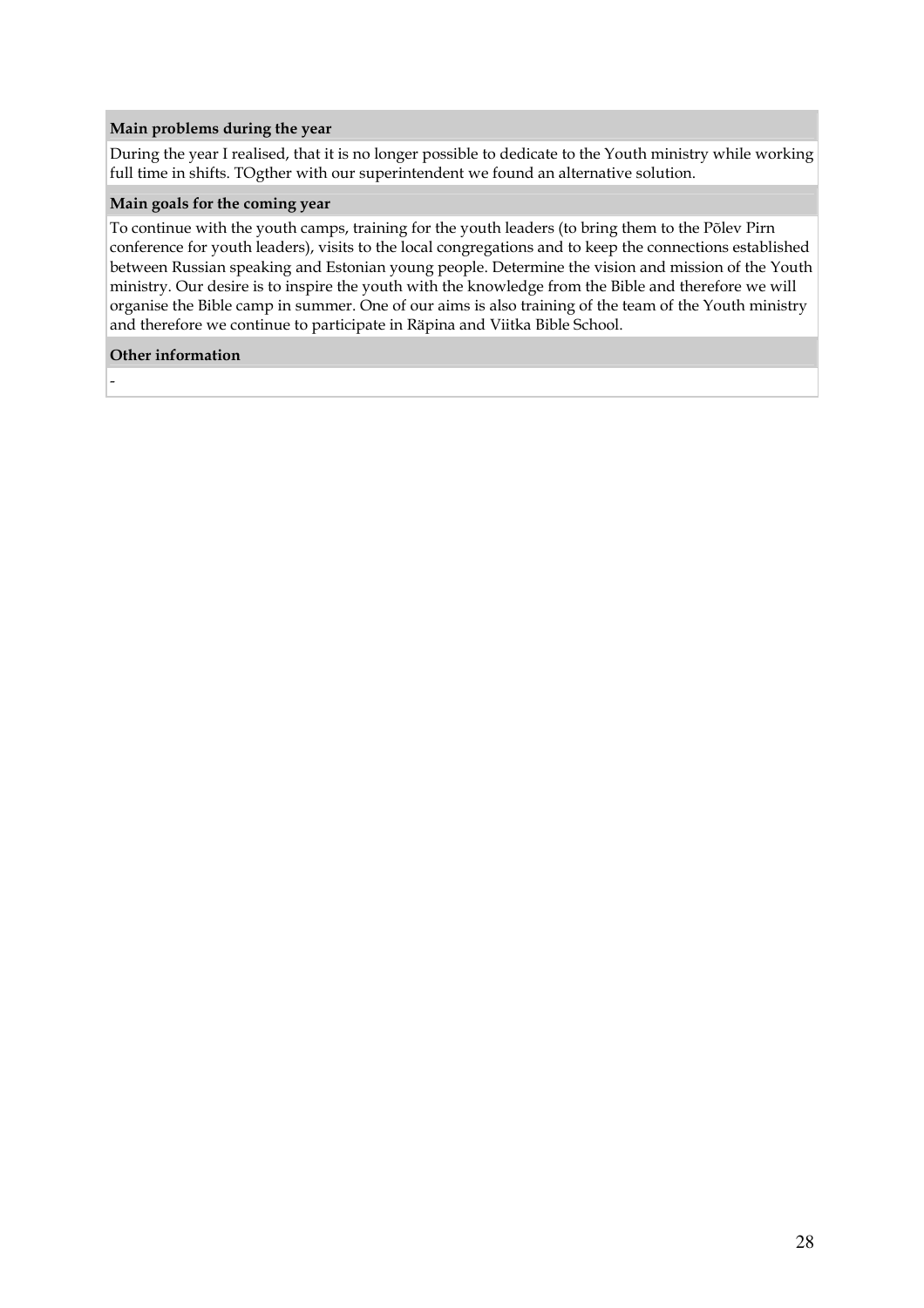## **Generation 2**

| <b>UMC</b> in Estonia | <b>Generation2</b>                                                                               | report for the Annual<br>Conference |  |
|-----------------------|--------------------------------------------------------------------------------------------------|-------------------------------------|--|
|                       | <b>Year 2015</b>                                                                                 |                                     |  |
|                       | Areas of ministry Russian speaking youth ministry                                                |                                     |  |
|                       | Leader Robert Tšerenkov                                                                          |                                     |  |
|                       | Members Anton Djurjagin, Eduard Faizullin, Vitali Baranov, Andrei Davõdov,<br>Aleksandra Partina |                                     |  |

#### **Statistics characterising the ministry**

Every Sunday there are 40-50 young people at the youth service in Tallinn. On Saturdays we have MID club for teenagers ages 10-15 and we have 20-25 teenagers participating on average. A total of 57 teens participated during this school year 2015/2016. In our second MID club in Kopli youth center up to 10 teenagers participated. In the fall we started a MID club in the Lighthouse Childrens' Center as well. Some of those kids have come to our youth services. The number of participants in camps: winter camp-30, spring city camp-24 teenagers, summer youth camp-170, childrens camp-75 children, fall city camp 33 teenagers. In Tallinn we have 3 "Good News Clubs" for unchurched children. We also have a "Good News Club" in Rummu and Paldiski. During the 2015/2016 school year 93 children participated in those 5 "Good News clubs." In September we started regular work with teenagers and children in Kunda, where about 20 people gather on Saturdays. In September we started the Year for God program where 6 young people are serving in full-time ministry.

#### **Financial overview**

|                                  | Income    | Costs             | <b>Remarks</b>   |
|----------------------------------|-----------|-------------------|------------------|
| Donations                        | 11,599.13 |                   |                  |
| Special donations from<br>abroad | 27,226.14 |                   | NMA projects     |
| Camp registration fees           | 16,979.50 |                   | total of 5 camps |
| Year for God project             | 17,765.02 |                   |                  |
| <b>Bank</b> intress              | 2.91      |                   |                  |
| Salary and taxes                 |           | 28,888.18         |                  |
| Camp costs                       |           | 20,312.25 5 camps |                  |
| Year for God project costs       |           | 9,433.23          |                  |
| Office costs                     |           | 1,439.50          |                  |
| Transportation costs             |           | 689.25            |                  |
| Events                           |           | 3,068.63          |                  |
| Other expences                   |           | 765.18            |                  |
| Total:                           | 73,572.70 | 64,596.22         |                  |
|                                  |           |                   |                  |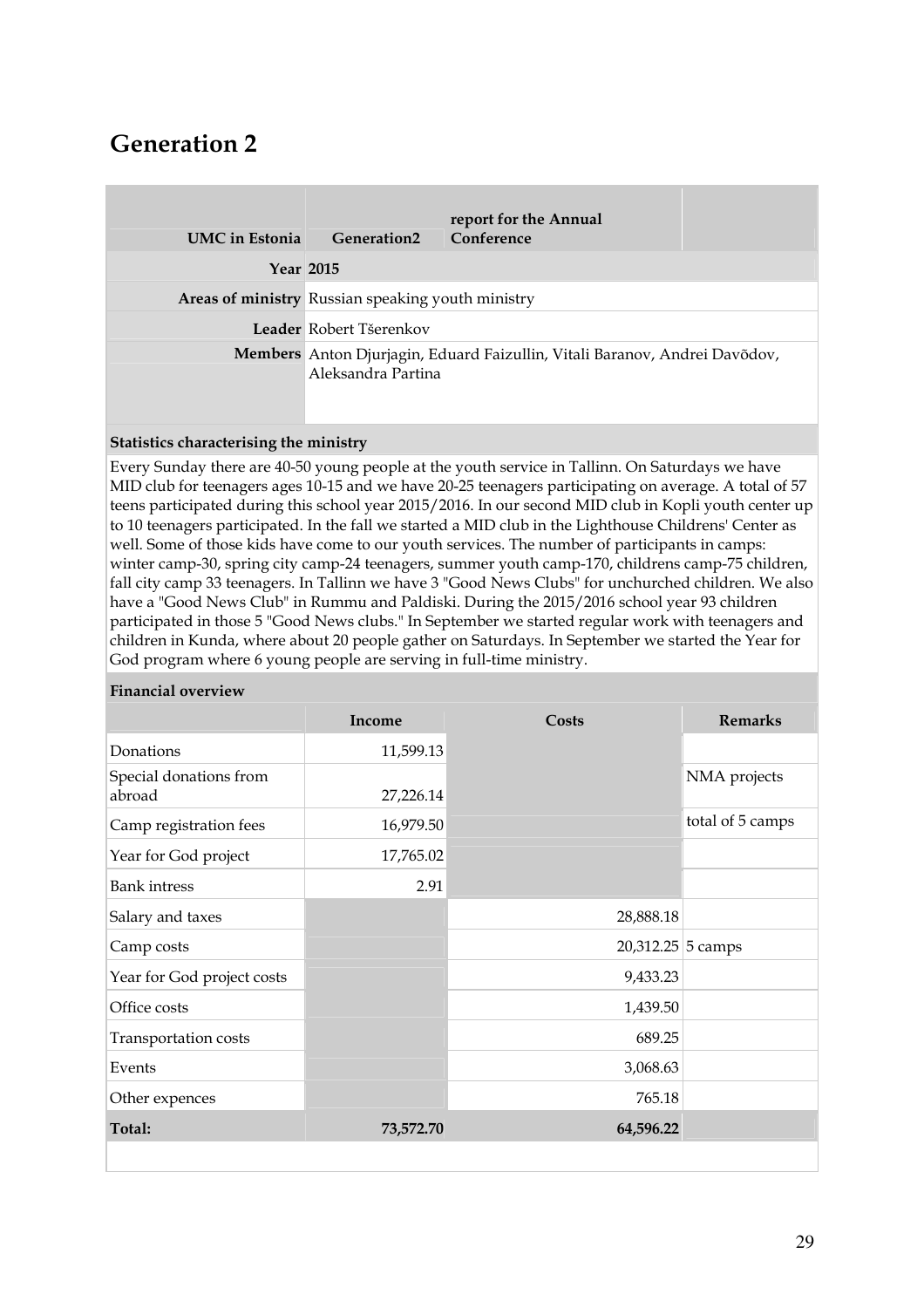#### **Main activities during the year**

1. In 2015 we started the Year for God program with 6 young people dedicating a year to full-time ministry. They study at the Methodist Theological Seminary and do full time church work alongside the pastors. They have contributed a lot to the development of our children's and youth work and this program has given us the opportunity to spread to other locations like Kunda, the Lighthouse Childrens' Center and to serve in Rummu and Paldiski. They also have served in different rehab centers and have been on a mission trip to Lithuania. 2. We are grateful to God to have a Media Manager working for us. He has worked on our websites, and thanks to his efforts, our following on social networks is growing, and the number of videos and publications is growing. 3. In 2015 the number of youth small groups grew from two to four. 4. We participate in the international youth movement "New Generation" that encourages school and university students to pray and reach their classmates with the Gospel. During Christmas our youth distributed 400 Christmas presents with the Christian message to their classmates.

#### **Main problems during the year**

We are thankful to God that He has helped us through all our difficulties. One of the main problems is that there are never enough workers to do what we want to do. Last year we also had some difficulties covering all our camp costs, but with God's help we got it resolved by the end of August.

#### **Main goals for the coming year**

This year we plan to do a separate camp for teenagers, so there will be total of 3 camps in the summer (youth, teenagers and children). We would like to continue with the Year for God program. We desire grow in all areas of our ministry. Please keep us in your prayers, because children and youth are the future of our churches and Estonia!

#### **Other information**

-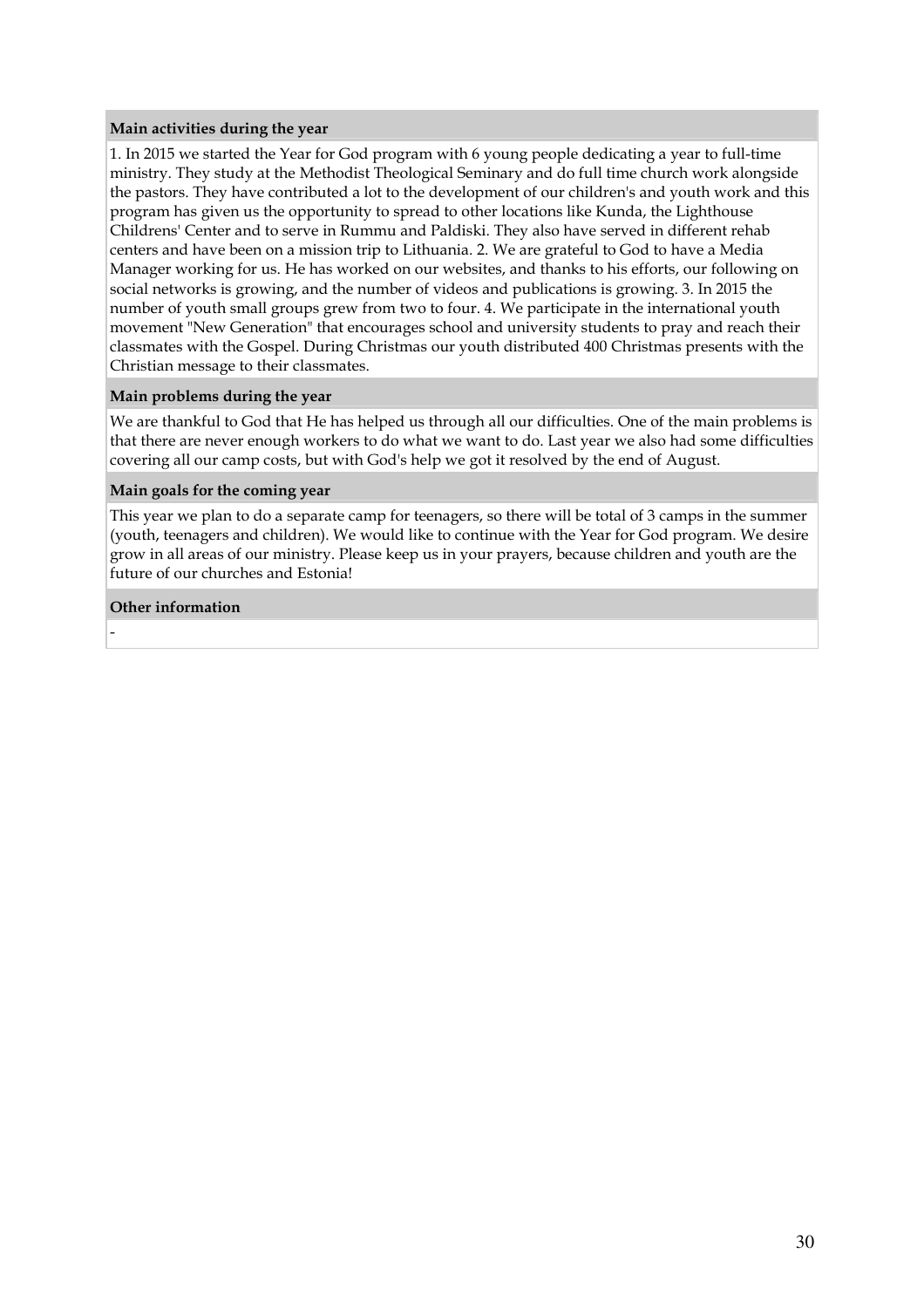### **Foreign Mission**

#### **UMC in Estonia Foreign Mission report for the Annual Conference**

|                                   | <b>Year 2015</b>                                                            |
|-----------------------------------|-----------------------------------------------------------------------------|
| Areas of ministry Foreign mission |                                                                             |
|                                   | Leader Mark Nelson                                                          |
|                                   | Members Kaupo Kant, Sirly Lahi, Laur Lilleoja Galina Kravtchuk, Andrus Kask |
|                                   |                                                                             |

#### **Statistics characterising the ministry**

Estonian Methodists supported foreign mission work in the following areas: Finno-Ugric, especially the Khanty, Lithuania, Ethiopia and among refugees who have arrived in Estonia. Donations were received from 14 Estonian Methodist congregations and 5 individuals. Mission committee meetings were held electronically, with three protocolled meetings held during 2015.

#### **Financial report**

|                                                                                                     | Income   | Costs    | <b>Remarks</b>                          |
|-----------------------------------------------------------------------------------------------------|----------|----------|-----------------------------------------|
| Donations                                                                                           | 4,441.50 |          |                                         |
| Foreign donations                                                                                   | 0.00     |          |                                         |
| Travel expenses                                                                                     |          | 480.38   |                                         |
| Donations to Estonian Evangelical Alliance                                                          |          |          | (Finno-<br>Ugric<br>$2,140.00$ mission) |
| Donations to EEVL Haapsalu congregation                                                             |          | 535.77   | (Khanty<br>mission)                     |
| Donation to Rakvere UMC                                                                             |          |          | (refugee<br>$150.00$ mission)           |
| Office expenses                                                                                     |          | 125.14   |                                         |
| <b>TOTAL</b>                                                                                        | 4,441.50 | 3,431.29 |                                         |
| Balance as of 1. January 2015                                                                       |          | 1371.93  |                                         |
| Balance as of 31. December 2015                                                                     |          | 2382.14  |                                         |
| Costs by item                                                                                       |          |          |                                         |
| Khanty mission - church planting project (EEA)                                                      |          | 1200.00  |                                         |
| Khanty church tipi project (EEA)                                                                    |          | 500.00   |                                         |
| Andrus Kask - January 2015 mission trip to the Khanty (EEA)                                         |          | 240.00   |                                         |
| General Finno-Ugric summer mission team support (EEA)                                               |          |          |                                         |
| Andrus Kask's July 2015 mission trip to Khanty-mansisk (travel)                                     |          |          |                                         |
| Trip to the ECOM meeting, Mark Nelson (travel)                                                      |          |          |                                         |
| Ljudmilla Voltshihina memorial mission grant: Joonas Jõesaar mission trip to the<br>Khanty (travel) |          | 105.27   |                                         |
| Signe Liivak's mission work to the Khanty (EEVLHaapsalu                                             |          | 535.77   |                                         |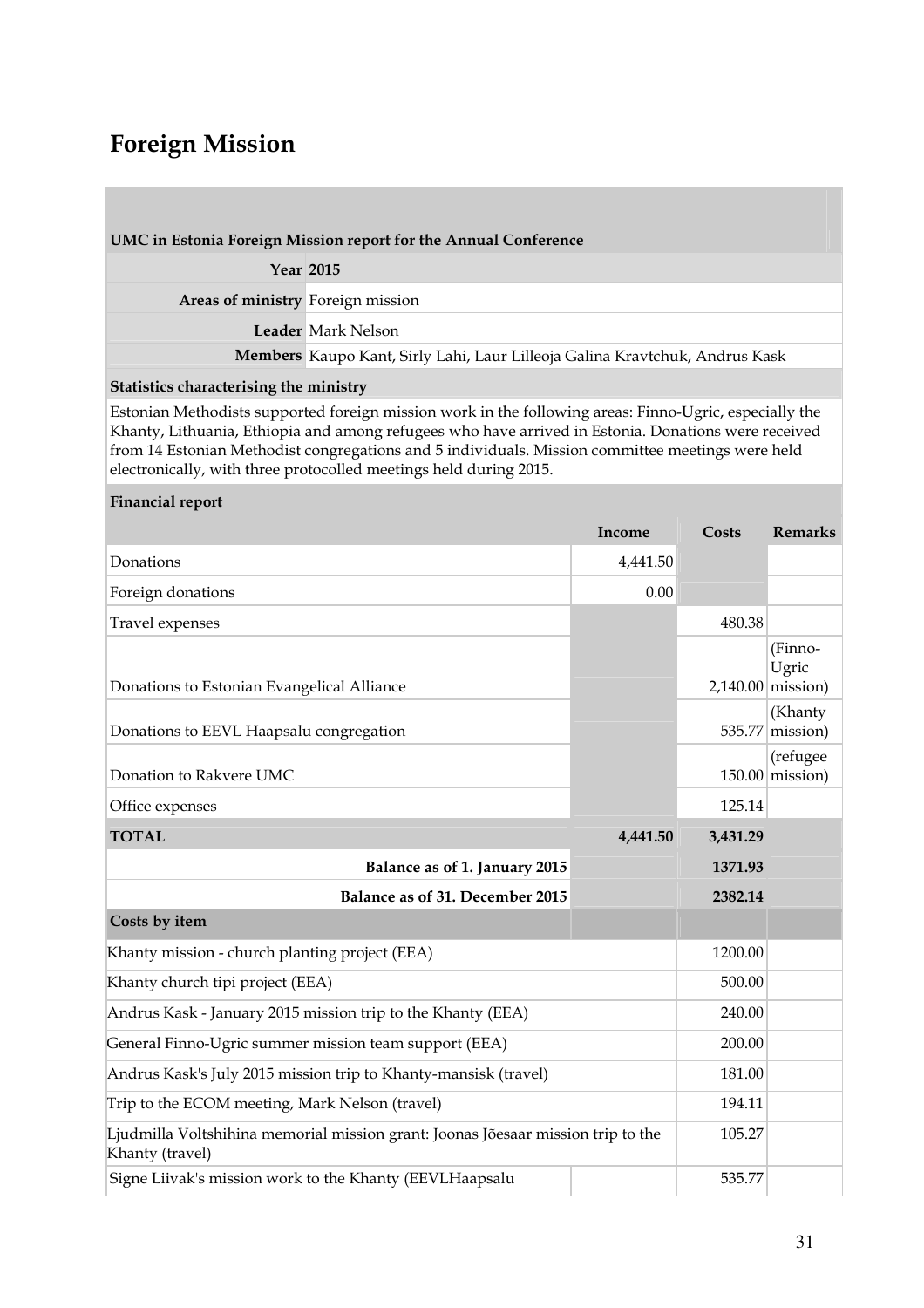| congregation)                                         |        |         |        |
|-------------------------------------------------------|--------|---------|--------|
| Christmas party for refugees (Rakvere UMC)            |        |         | 150.00 |
| Refund to Logos for unsold Mission calendars (office) |        |         | 59.30  |
| EEA missions committee membership fee (office)        |        | 38.00   |        |
| Mission advertising material (office)                 |        | 27.84   |        |
|                                                       | Total: | 3431.29 |        |

#### **Main activities during the year**

Our appointed missionary, Andrus Kask, continues to serve in Lithuania, planting a Methodist congregation in Vilnius. The work continues to develop, with the new congregation opening its own bank account and taking over responsibility for its financial activity during 2015. Andrus was encouraged by a group from Võru congregation which visited in November 2015. Andrus also continues his work among the Khanty, making two trips, in January and July to provide pastoral support and encouragement in their village church planting work. Mark Nelson (Tallinn UMC) and Kaupo Kant (Võru UMC) went to the Khanty region in August 2015 to participate in the Finno-Ugric Mission & Bible School. Kaupo Kant travelled on from there to visit and encourage our Udmurt partners who are struggling through a difficult situation. Our Methodist missions committee also agreed to start providing regular support to Signe Liivak who started full time missionary work among the Khanty. Signe is an EEVL Haapsalu congregation member and has been an important part of Estonia's mission to the Khanty since 2005. Encouraging outreach to refugees who arrive in Estonia has become an issue and we are pleased to support the initiative of Rakvere Christians in developing contacts with the people in the Vao facility. Estonian Methodists have also continued to support the work of NGO Damota in supporting education and maternity medical care in Ethiopia.

#### **Main problems during the year**

Lack of time, people having too many other responsibilities have made it hard to get the missions committee together to meet or to do our best to encourage involvement in foreign missions. Pray that God would raise up workers with the desire and the time necessary to help this work develop. Directly financially supporting the Ethiopian mission work continues to be impossible because the NGO Damota has not yet completed the necessary steps to qualify with the Ministry of Finance to be elligible to receive tax free donations. We have encourage them to complete this as soon as possible.

#### **Main goals for the coming year**

The Mission committee hopes to continue encouraging Methodist congregations to support mission work through articles in Koduteel and the sharing of prayer requests. We will continue to support the church planting work among the Khanty in Muzhi village and the larger Finno-Ugric mission work together with the Evangelical Alliance. We will continue to encourage involvement in supporting the Ethiopian school and maternity clinic projects. However, without new people on the committee who have the time and dedication to focus on this work, it is impossible to do more than try to sustain the current projects.

#### **Other information**

More information on Estonian foreign missionary work can be found on the web pages: www.misjon.ee (eccumenical missions portal), www.hoimurahvad.misjon.ee (Finno-Ugric mission homepage) and www.etioopia.ee (NGO Damota).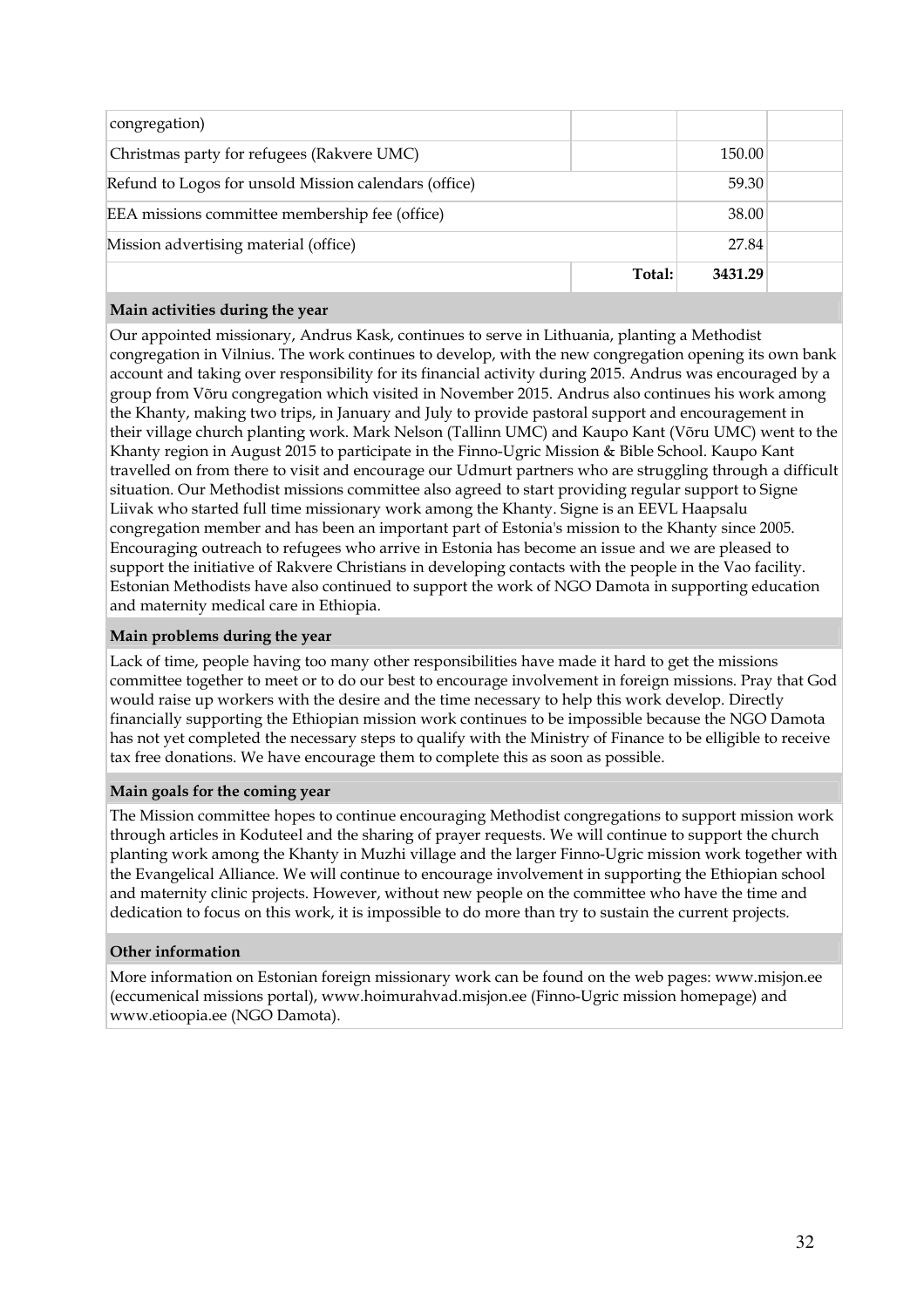# **Children Ministry**

| UMC in Estonia          | <b>Children Ministry</b>                                     | report for the Annual Conference                                                                       |                                                |
|-------------------------|--------------------------------------------------------------|--------------------------------------------------------------------------------------------------------|------------------------------------------------|
| <b>Year 2015</b>        |                                                              |                                                                                                        |                                                |
| Areas of                | ministry Children ministry                                   |                                                                                                        |                                                |
|                         | Leader Egle Hollman                                          |                                                                                                        |                                                |
|                         | Members Ele Paju, Külli Kuusemaa                             |                                                                                                        |                                                |
|                         | Statistics characterising the ministry                       |                                                                                                        |                                                |
|                         | Directly, Sunday<br>Schools, evangelical<br>events, teachers | Indirectly (through magazines<br>(Päikesekiir, interactive lessons),<br>internet, radio, congregations | Ethiopia (at least)                            |
| Men                     | 50                                                           | 100                                                                                                    |                                                |
| Women                   | 50                                                           | 250                                                                                                    | 100                                            |
| Youth (young<br>people) | 50                                                           | 50                                                                                                     |                                                |
| Children                | 500                                                          |                                                                                                        | $1000 108(100 \text{ hats} + 8)$<br>education) |

### **Financial overview**

|                         | Income | Costs    | <b>Remarks</b>                                |
|-------------------------|--------|----------|-----------------------------------------------|
| Donations               |        |          |                                               |
| Participation fees      | 886.00 |          |                                               |
| Other income            |        |          |                                               |
| Transportation<br>costs |        |          |                                               |
| Administration<br>costs |        |          | Catering, gifts,<br>$1,344.92$ transportation |
| Rental fees             |        |          | $390.00$ Rental fees                          |
| Financial costs         |        |          |                                               |
| Other costs             |        |          | $0.76$ Bank service fees                      |
| <b>TOTAL</b>            | 886.00 | 1,735.68 |                                               |
|                         |        |          |                                               |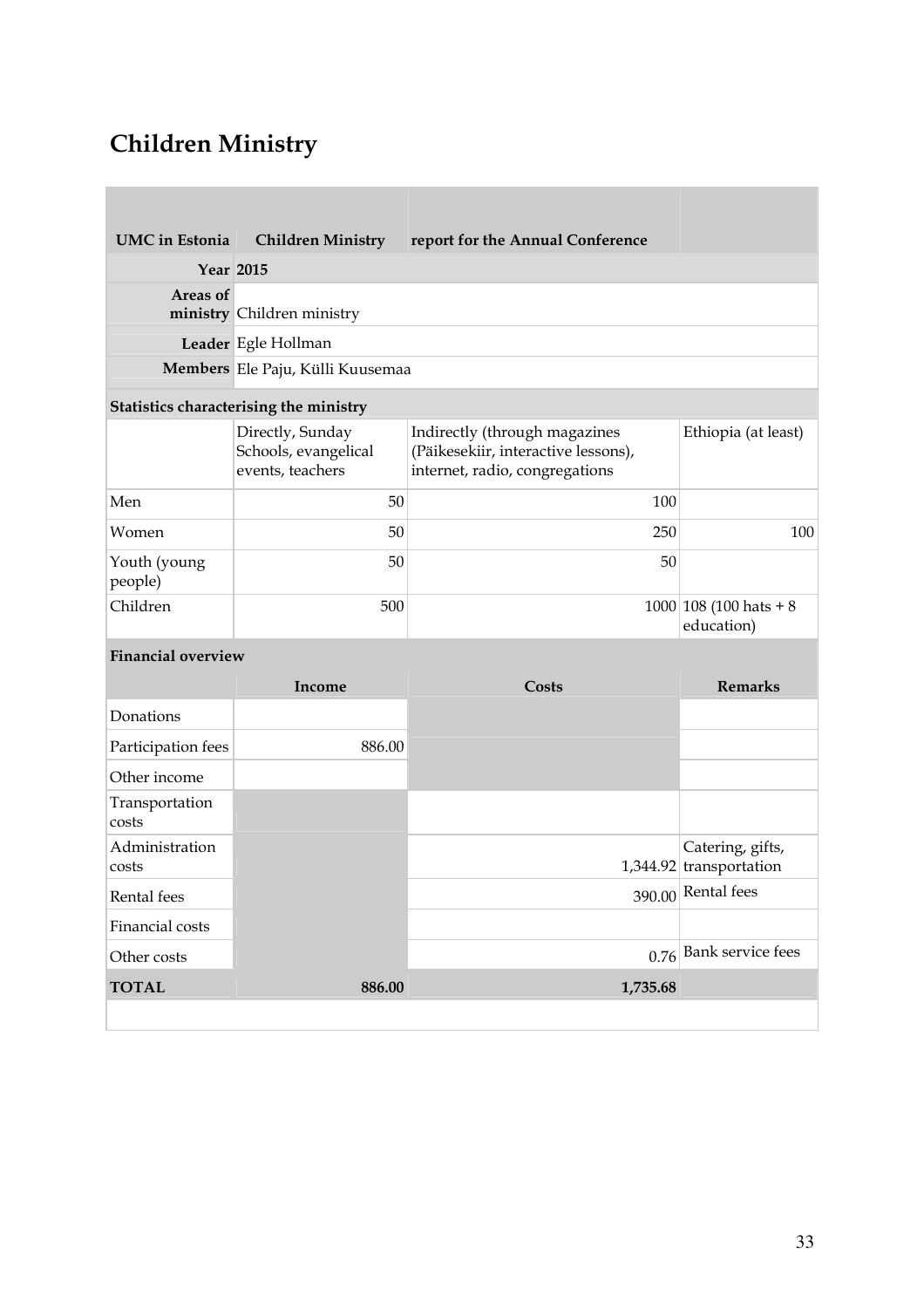#### **Main activities during the year**

1) WORK IN ESTONIA

EVENTS:

I organized with the UMC Children's Board following national events:

1) Practical cosultation for Sunday school teachers (28.03.2015 in Rakvere)

2) Children's day RÕÕMURALLI (Rally of Joy) 06.06.2015 in Pärnu

3) Children's program in EMK Suvekonverents (UMC Summer Conference) - 06.08 -09.08.2015

4) Great days for children - mission from children to children in Ruusmäe (11.08-13.08.2015 in South-Estonia)

5) Children's workers retraining (Emotional intelligence - Meeli Tankler) - 22.11.2015 in Tallinn

We also started to put together Sunday School curriculum. The plan is to write 6 year curriculum 3 (preschool) + 3 (schoolage). So we continue with that.

PRACTICAL HELP

Sunday School teachers:

1) Our board has offered to our Sunday Schools possibility, that if they need coworkers, we will help them out.

2) Also, they have opportunity to ask from our board for supportive Sunday School teacher to mentor and help them during their first year, they like to start with a Sunday School.

#### 2) MISSION

MISSION IN ESTONIA

1) In event - Great days for children - our 6 active Sunday School children organized full program for local kids in Ruusmäe.

MISSION ABROAD

1) UMC Sunday Schools carry on the project Damota – 8 Sunday Schools all over the Estonia support Ethiopian children's education.

2) Project "Life hats for Ethiopian babies" continues. Children and teachers sent about 100 baby hats to Ethiopia.

#### 3) WORKING WITH PARTNERS

We were coworkers in

1) Children's ecumenical magazine Päikesekiir 4 numbers (5-6 pages each)

2) Estonian UMC magazine Koduteel - 4 numbers (5-6 children pages each)

3) Ecumenical project - interactive Sunday School lessons about Estonian missionaries in foreign countries

We made in 2015 - February, September and October.

http://lastemisjon.ee/lastetunnid/misjonitunnid/2015-2/2-kes-sa-oled-taevas/

http://lastemisjon.ee/lastetunnid/misjonitunnid/2015-2/8-ara-saada-meid-kiusatusse/

http://lastemisjon.ee/lastetunnid/misjonitunnid/2015-2/9-paasta-meid-ara-kurjast/

Web- page

We have facebook webpage for our children

https://www.facebook.com/EestiMetodistiKirikuLastetoo

#### **Main problems during the year**

We may say that all our events succeeded, coworkers were enthusiastic and willing to help in different ways, we got lot of positive feedback. Still it is challenging to start Sunday School work in places where it does'nt exist at the moment and they do not have people who would be the new potential Sunday School teachers and continue the beginning we may offer.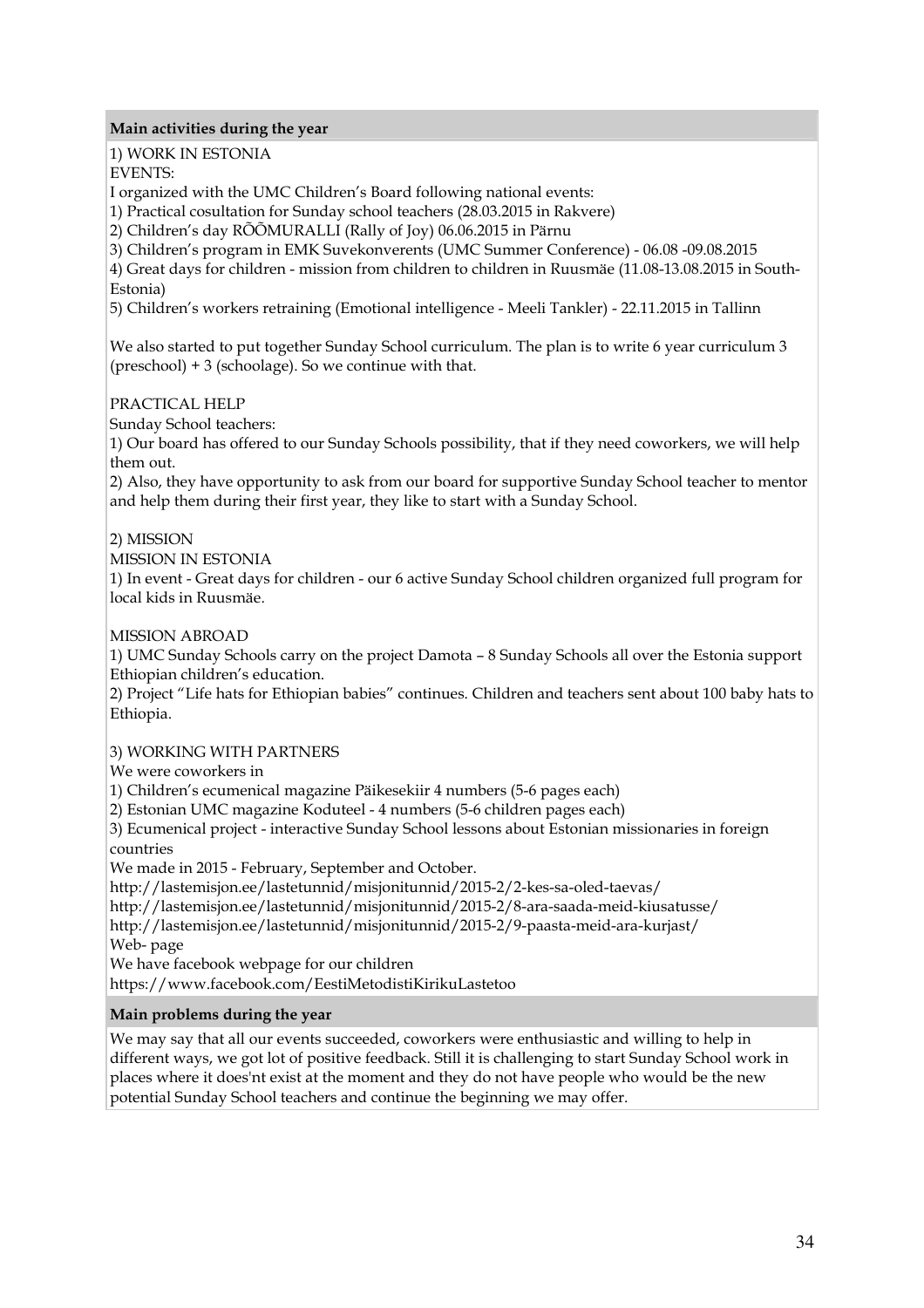#### **Main goals for the coming year**

1) Sunday school teachers retraining

a) to start a half year program for young people who are going to be new Sunday School and Youth leaders. The group will meet once a month for lectures and practical activities. In between all group members get counselling from their mentors and have to read one Christian book which is discussed together in the next meeting.

b) to continue with two Sunday School teachers retraining days per year

c) to offer henceforward help with our board to Sunday Schools to help them starting new groups and support old ones.

c) To offer basic course "Sunday School teacher' s ABC" to every congregation who has new potential people who want to be new Sunday School teachers or helpers.

2) Events for Sunday school children

a) to continue with RÕÕMURALLI (Rally of Joy) and Great days for children - mission from children to children

b) to continue with Children's ecumenical magazine Päikesekiir, Estonian UMC magazine Koduteel and Ecumenical project - interactive Sunday School lessons

And to reach to the local children through different church events and draw local children and church together.

3) a) to continue writing Sunday School curriculum.

#### **Other information**

We had 7 board meetings.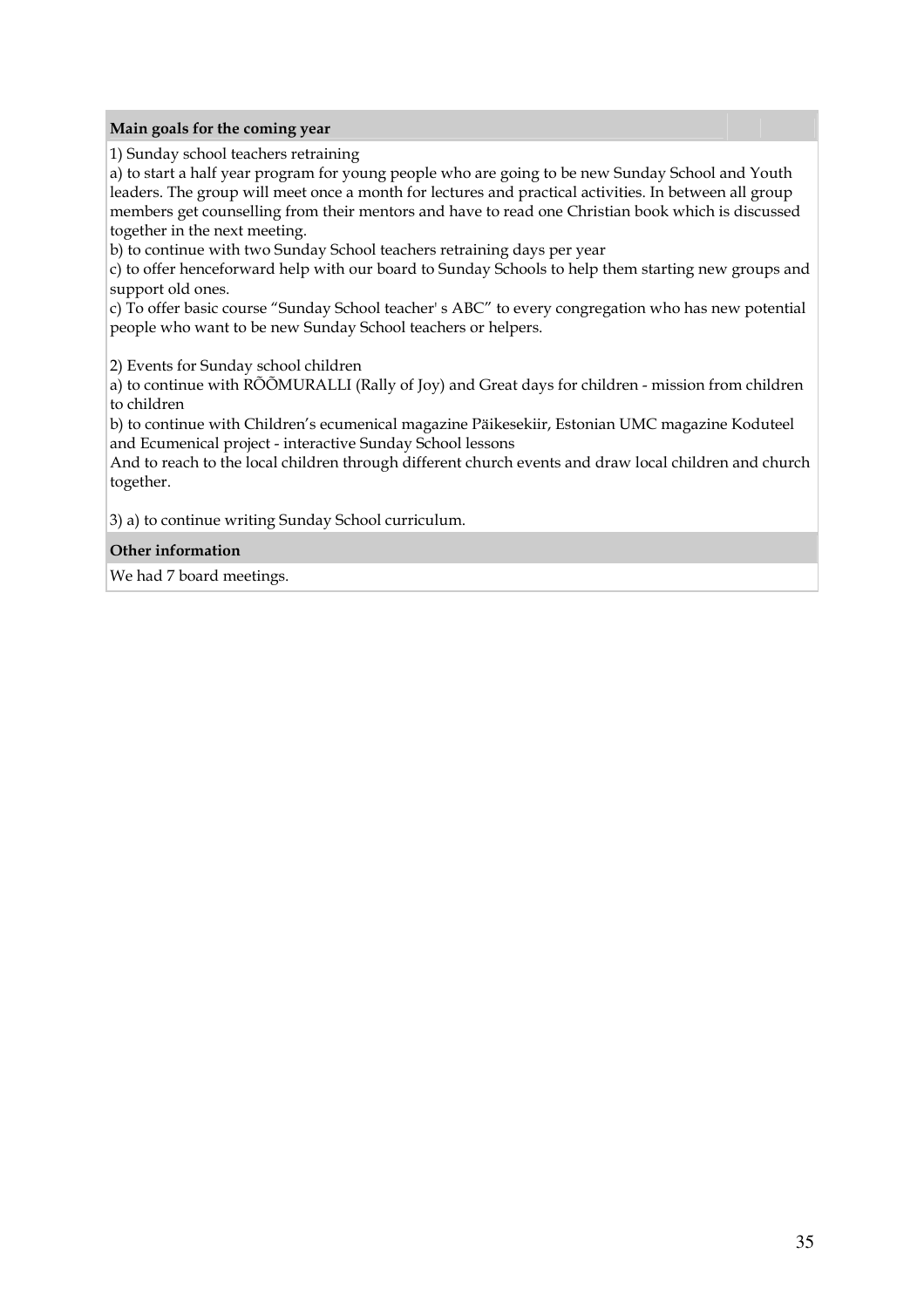### **Education and Inland Mission**

| Estonian UMC | <b>Education and Inland Mission</b>                                                                                                                 | report for the Annual Conference |  |
|--------------|-----------------------------------------------------------------------------------------------------------------------------------------------------|----------------------------------|--|
|              | <b>Year 2015</b>                                                                                                                                    |                                  |  |
|              | Areas of ministry Education, spiritual development, discipleship and inland mission                                                                 |                                  |  |
|              | Leader Thea Kant                                                                                                                                    |                                  |  |
|              | Members Lii Lilleoja, Tarmo Lilleoja, Meeli Tankler, Maire Latvala, Jana Tamm, Livia<br>Telles, Kaupo Kant, Thea Kant, Taavet Taimla, Merlin Metsla |                                  |  |

#### **Statistics characterising the ministry**

In February 2015 a round table for different ministries was held focussing on vision and cooperation. There were no regular meetings. Two working groups were working: Summer Conference vision team and Aldersgate community. Bigger events were: 6-9.08.2015 the XI Summer Conference of the UMC in Estonia, one of the events with the biggest number of participants. Seminars of Aldersgate renewal ministry were held in Räpina, Võru, Pärnu and Tallinna Methodist churches and the Aldersgate team also organised the prayer ministry during the Annual Conference of the UMC in Estonia, during the Summer Conference and the Congregational Development School. Some of the Aldersgate members participated in the the seminars in England.

#### **Financial overview**

|                                  | Income              | Costs    | <b>Remarks</b>                                 |
|----------------------------------|---------------------|----------|------------------------------------------------|
| Income from business<br>activity | 362.05              |          | 202,05 Celebrate Recovery, 160<br>Discipleship |
| Foreign donations                | 5,907.54            |          | 3500 FMIE, 2407,54 SC                          |
| Participation fees               | 4,669.03            |          | Summer Conference                              |
| Other income                     | 240.00              |          | for 2016 Summer Conference                     |
| Staff costs                      |                     | 2,107.21 |                                                |
| Transportation costs             |                     | 0.00     |                                                |
| Other costs                      |                     |          | 8,346.70 7613,61 SC, 733,09 Ald                |
| <b>TOTAL</b>                     | 11,178.62 10,453.91 |          |                                                |

#### **Main activities during the year**

The Summer Conference of the UMC in Estonia, 6-9.08, broadening of the Aldersgate ministry. People saved and their lives changed. Inner and physical healings.

#### **Main goals for the coming year**

Finding a new leader for the ministry and restarting the team. Organising the Summer Conference of the UMC in Estonia, continuing and developing the Aldersgate movement.

#### **Other information**

-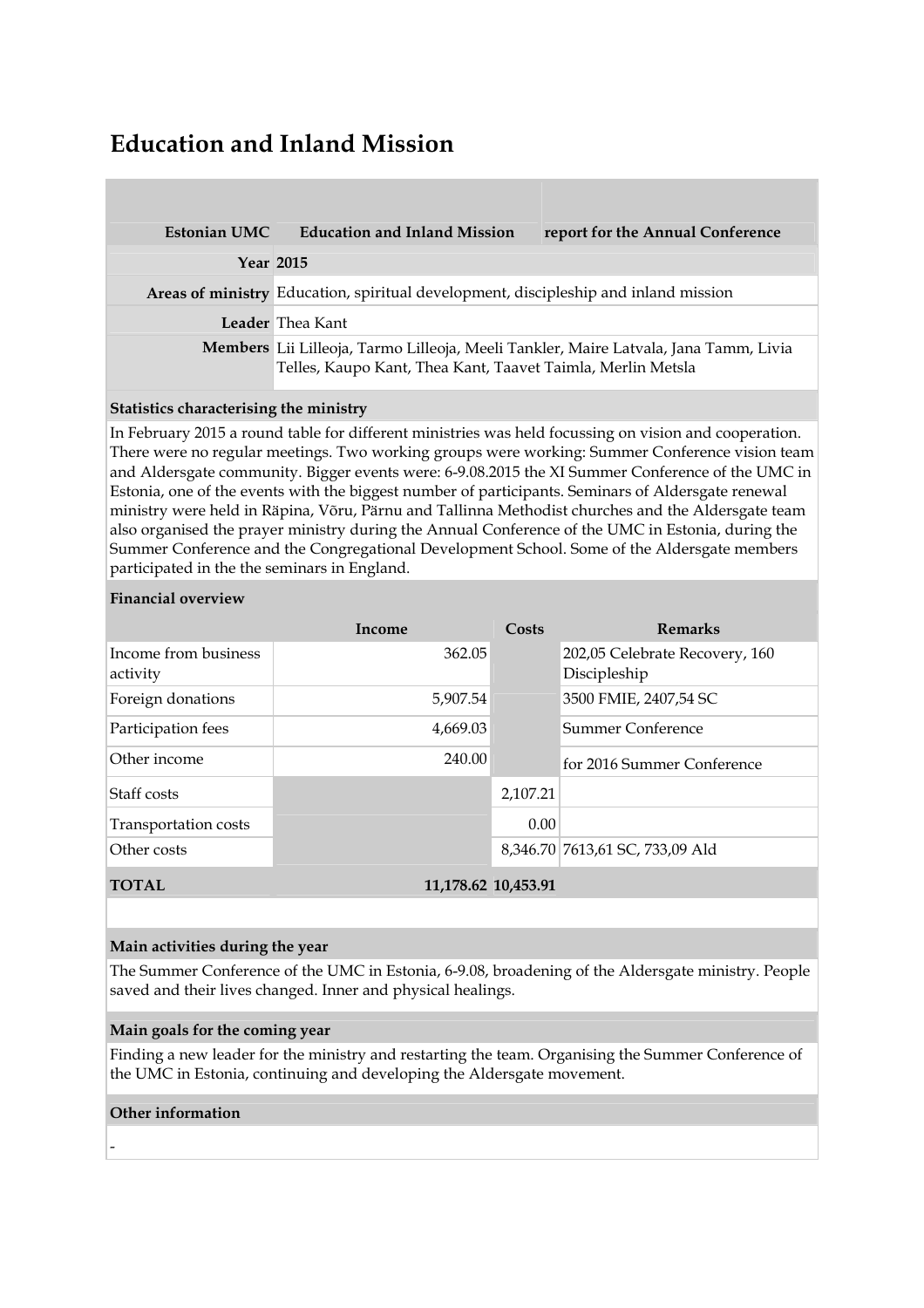## *Koduteel*

|                                                                                                                                                                                       |                                                                                                                                                                                                        | UMC in Estonia "Koduteel" report for the Annual Conference                                                                                                               |  |
|---------------------------------------------------------------------------------------------------------------------------------------------------------------------------------------|--------------------------------------------------------------------------------------------------------------------------------------------------------------------------------------------------------|--------------------------------------------------------------------------------------------------------------------------------------------------------------------------|--|
| <b>Year 2015</b>                                                                                                                                                                      |                                                                                                                                                                                                        |                                                                                                                                                                          |  |
| Areas of ministry Publishing the journal                                                                                                                                              |                                                                                                                                                                                                        |                                                                                                                                                                          |  |
|                                                                                                                                                                                       |                                                                                                                                                                                                        | Leader Kärt Jänes-Kapp (alates septembrist info: Taimi Pärna)                                                                                                            |  |
|                                                                                                                                                                                       | Members Panel: Anneli Klausson, Tarmo Lilleoja, Toomas Pajusoo, Priit Gregorios Tamm<br>(until September 2015). Layout: Taimi Pärna; Facebook: Andres Kapp; web:<br>Rein Laaneser and Peeter Rahuvarm. |                                                                                                                                                                          |  |
| <b>Statistics characterising the ministry</b>                                                                                                                                         |                                                                                                                                                                                                        |                                                                                                                                                                          |  |
| 4 issues in 2015 (numbered as 116-119)<br>Print-run 2015: 200+200+230+200=830 copies<br>Price of ordering 2015: 10 euros (friend order 15€)<br>https://www.facebook.com/emk.koduteel) |                                                                                                                                                                                                        | Volume 2015: 20+20+20+20= 80 pages of texts and pictures, the last 2 issues printed in 4 colours.<br>Number of orders 2015: 150; friends on Facebook: 257 (May 31, 2015; |  |
|                                                                                                                                                                                       |                                                                                                                                                                                                        |                                                                                                                                                                          |  |

#### **Financial overview**

|                                  | Income   | Costs    | <b>Remarks</b>                                                                                                       |
|----------------------------------|----------|----------|----------------------------------------------------------------------------------------------------------------------|
| Income from<br>business activity | 1,029.95 |          | Orders and sales                                                                                                     |
| Donations                        | 695.00   |          |                                                                                                                      |
| Other income                     | 1,848.92 |          | Estonian Council of Churches 500, 1348,92 GBGM                                                                       |
| Administration costs             |          |          | $2,413.09$ Layout (704), printing and paper (1425,96), postage<br>services from Eesti Post (282,37) bank fees (0,76) |
| Financial costs                  |          |          |                                                                                                                      |
| <b>TOTAL</b>                     | 3,573.87 | 2,413.09 |                                                                                                                      |

#### **Main activities during the year**

Continuing reflection of the life of the UMC in Estonia. Thanks to Kärt Jänes-Kapp, who helped to publish the journal while fighting with a serious illness. Kärt also found the new printer, who prints the journal in 4 colours. Thanks to Sirly Lahi, who helped Kärt in editing the September issue and thanks to the whole panel and the superintendent Taavi Hollman, who have made it possible to continue the publishing of the journal. Thanks to Tarmo Lilleoja (for editing the Christmas issue) and Inna Väljale (for participation and linguistic assistence). Continuing thanks to Egle Hollman, who takes care of the kids pages. Great thanks for the long term panel member Priit Tamm. Friends of the journal (Helvi Kruusmann etc) have helped to gather donations for publishing the journal through the cafes in the UMC in Tallinn.

#### **Main problems during the year**

Illness and passing away of the long term editor of the journal. Problems related to this, decisions about continuing the publishing.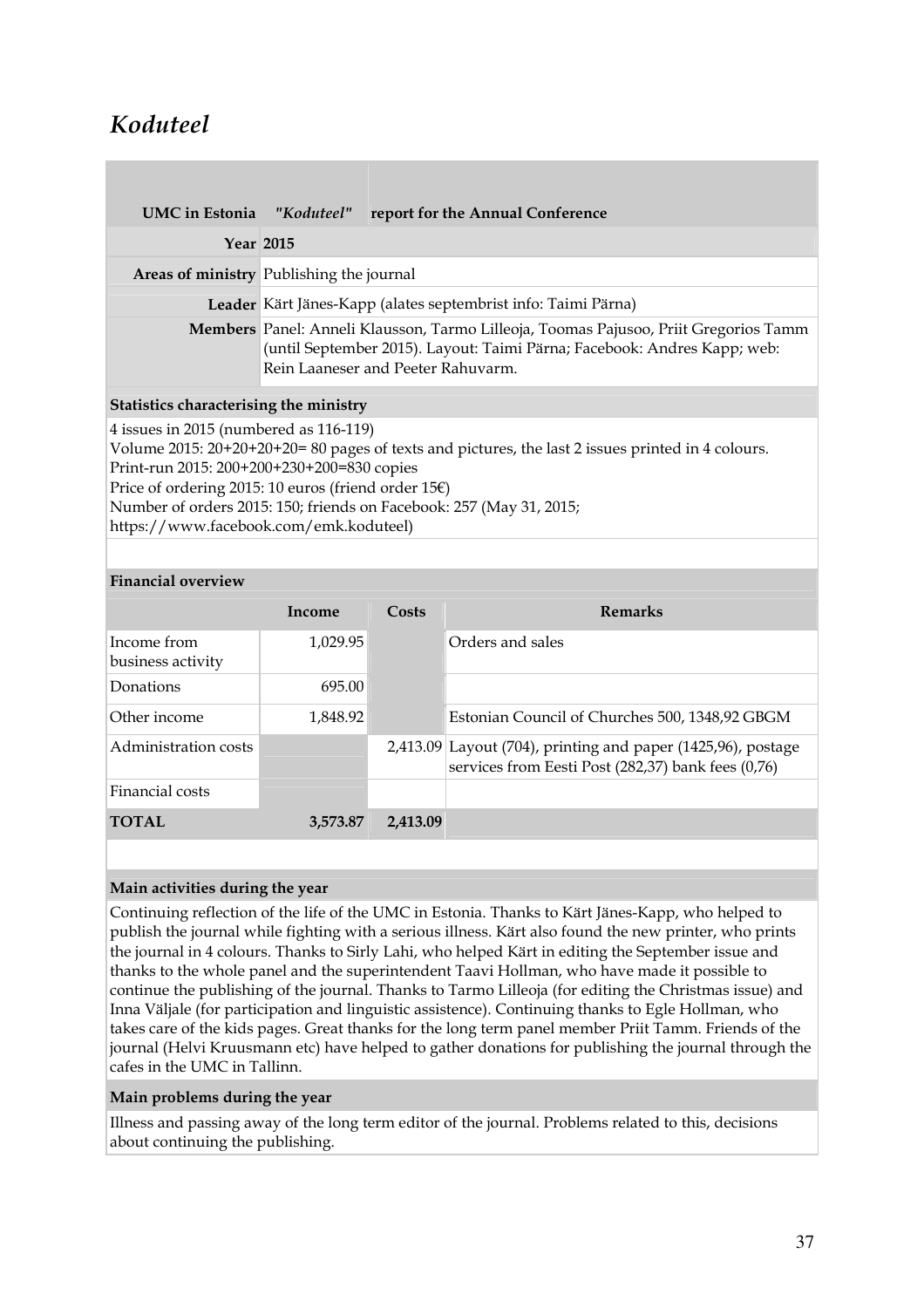### **Main goals for the coming year**

To continue publishing of the journal in the curent quality. Engage new writers from different congregations. Continue to look or the editor in chief for the journal.

#### **Other information**

-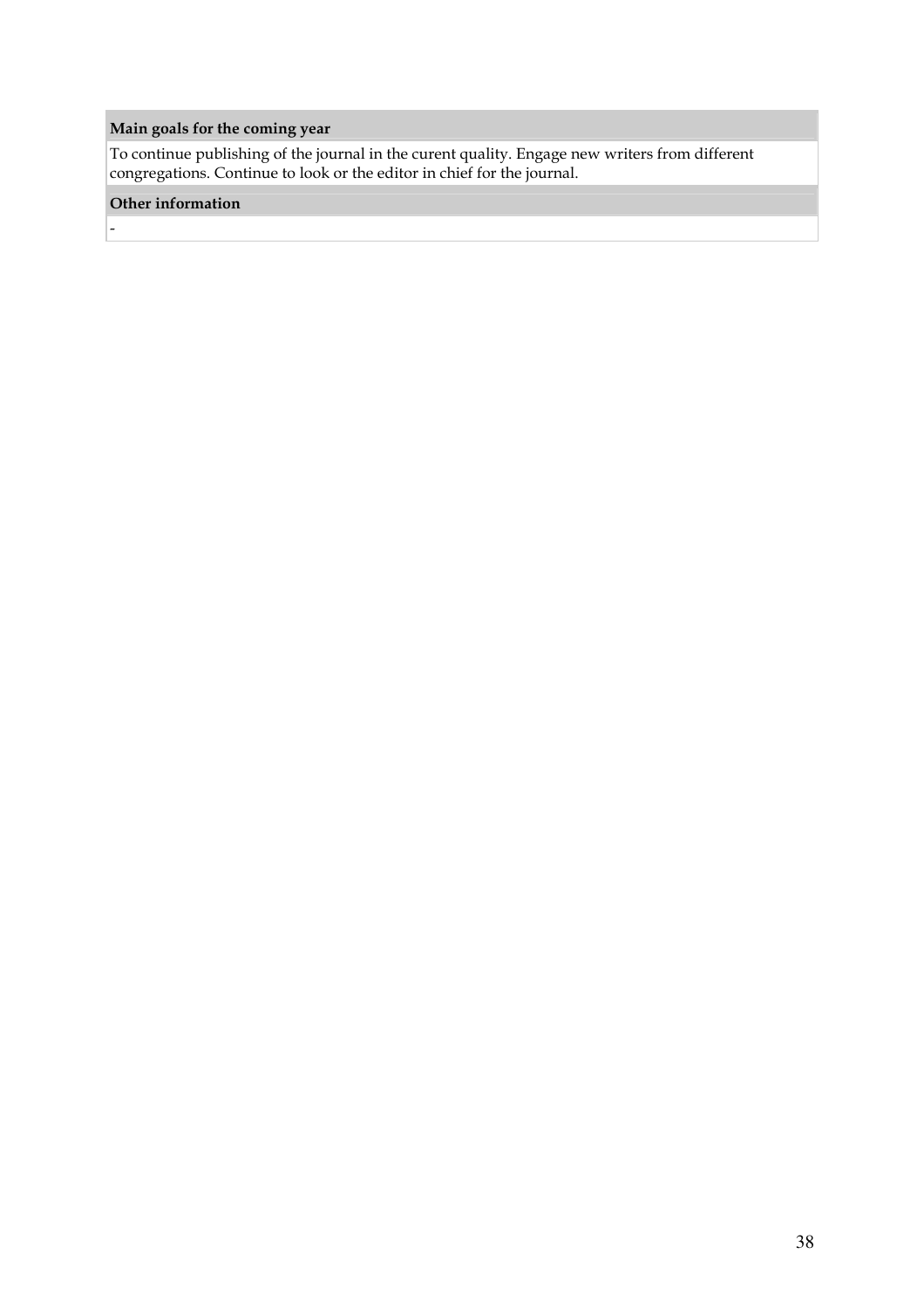## **Chaplain ministry in the Estonian Army**

| Army                                                 | report for the Annual Conference |
|------------------------------------------------------|----------------------------------|
| <b>Year 2015</b>                                     |                                  |
| Areas of ministry Estonian Defence Forces            |                                  |
| Members Major Raivo Nikiforov, Captain Jana Laaneser |                                  |
|                                                      |                                  |

#### **Statistics characterising the ministry**

Jana Laaneser: confirmation courses, lectures on ethics, counseling, prayer services, sermons on state holidays and ceremonies, organising different events, co-ordinating visits to the air base. Raivo Nikiforov - hosting country's contact person in the matters of religion, counseling, prayer services and benedictions on state holidays and ceremonies..

#### **Main activities during the year**

Jana Laaneser: Two graduates of the confirmation courses were baptized and became members of the UMC in Kärsa. 8 prayer services held and services held in the base, 3 English worship services on the exchange ceremonies of the Air Policing missions, benediction of the Tõika radar station, participating in the Defence Forces training Hedgehog and in the trainig of the cooperation of the Baltic chaplains. Raivo Nikiforov - Contact person in the UK for the injured soldiers

#### **Main problems during the year**

Jana Laaneser: few participants in the confirmation courses, still no response about building the chapel in Ämari.

#### **Main goals for the coming year**

Jana Laaneser: new confirmation courses and Bible studies starting in the autumn, Christmas service in Ämari together with the Germans. Formation of the Air Force choir in the autumn, lectures on ethics in the subdivisions, and other events, ceremonies and worship services.

#### **Other information**

-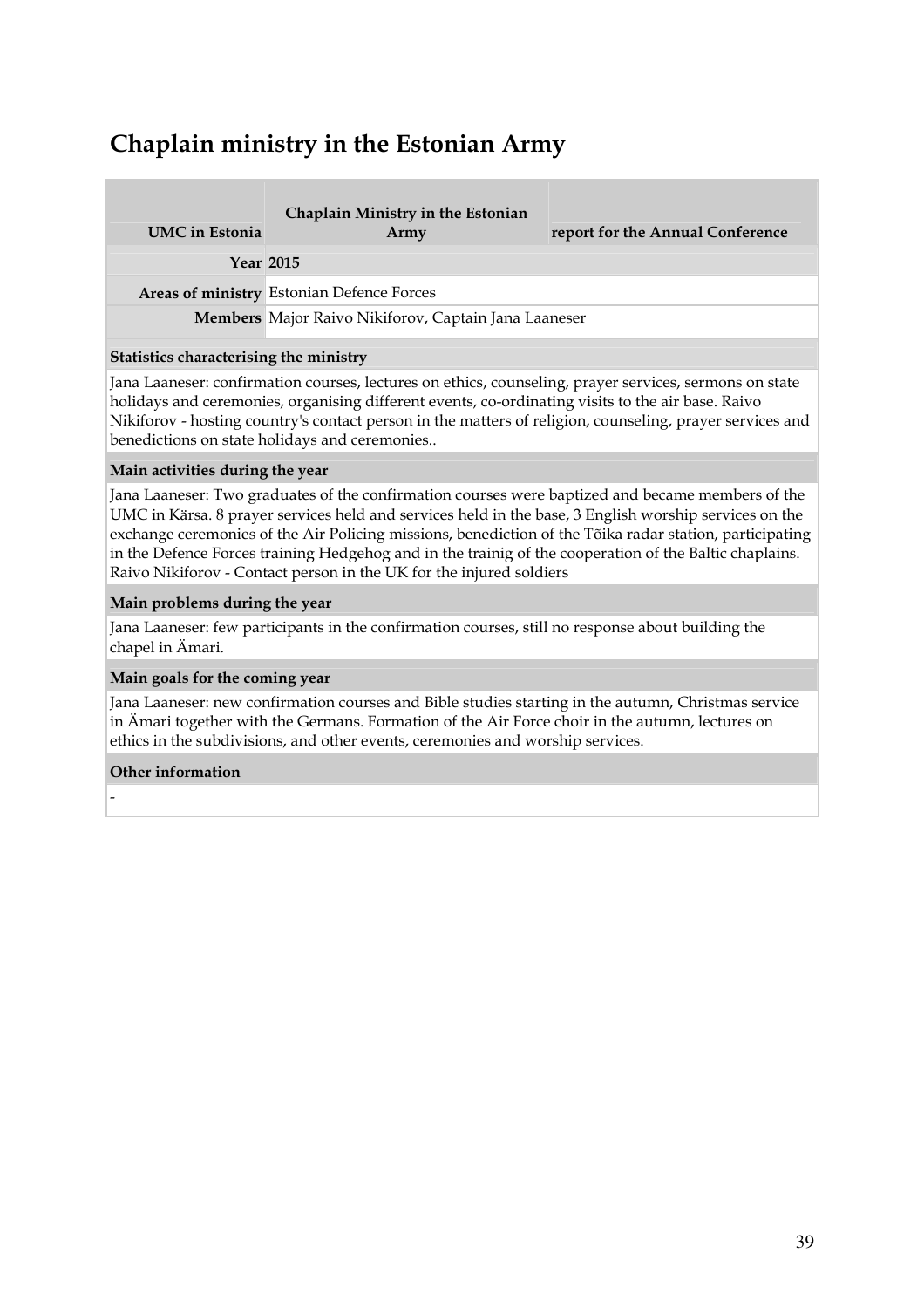## **Chaplain ministry in Estonian Prisons**

| <b>UMC</b> in Estonia | Chaplain Ministry in the Estonian<br>prisons        | report for the Annual Conference |
|-----------------------|-----------------------------------------------------|----------------------------------|
|                       | <b>Year 2015</b>                                    |                                  |
|                       | Areas of ministry Chaplain ministry in Tartu Prison |                                  |
|                       | Leader Olavi Ilumets, senior chaplain               |                                  |
| <b>Members</b>        |                                                     |                                  |
|                       |                                                     |                                  |
|                       |                                                     |                                  |

#### **Statistics characterising the ministry**

Worship services: a) Russian services 21, approximate number of participants 55–65 prisoners; includes 8 services with the Holy Communion, number of participants 12

b) Estonian services 28, approximate number of participants 60–70 prisoners; includes 9 services with the Holy Communion, number of participants 16

c) church holiday services, number of participants up to 90 (Christmas service)

Bible studies: 34, number of participanst - 20 prisoners

#### **Main activities during the year**

1. Social programme for the addicts

2. Christian word of greetings in the high school of the prison in the beginning and in the end of the school term. Christmas service for the high school students in the prison chapel.

3. Organising the concerts and evangelical services for the prisoners.

4. In 2015 2 students (1 from the Theological Institute and 1 from the University of Tartu) had their 3 months practice in the prison. I was their superviser.

5. Participation in the different training programmes on counselling (forwarding the death notice, counselling the prisoners with psychic special needs), training events (as a negotiater in the hostage crisis)

6. Supervision of the volunteers from different religions and denominations (Islam, Buddhism, Jehovah's Witnesses, Baptism, Catholic)

7. Communication and lengthy meetings with the family members of the prisoners both in their homes and in prison.

8. Was a member of the prisons' value judgement working group. Carried out different seminars.

9. Carried out 425 counselling meetings during the year.

10. Participation in the different round tables, conferences on people going out from prisons, security, counselling.

11. Until September serving in the Saint Luke UMC in Tartu as much as possible.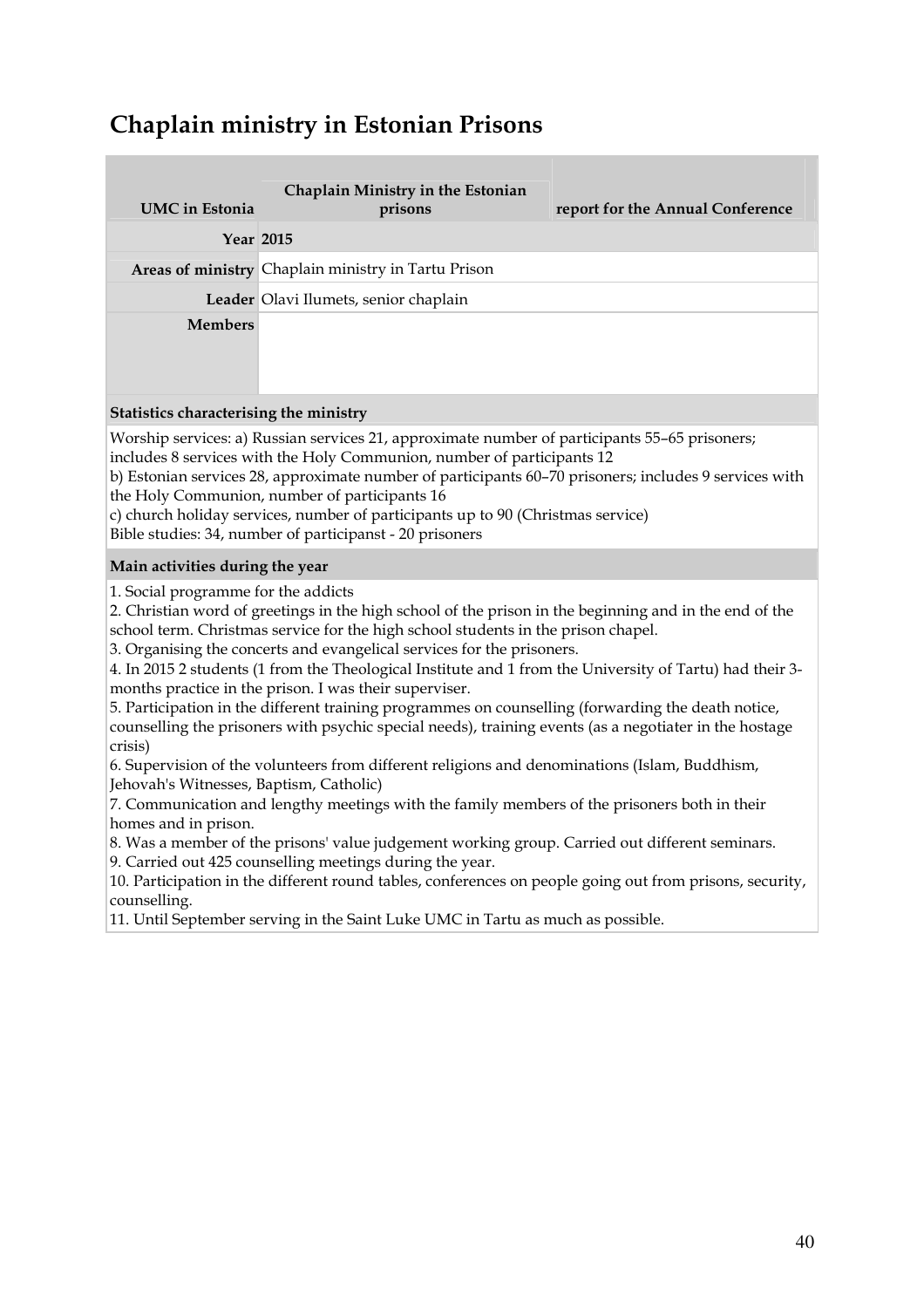### **Proposals to the Annual Conference of the UMC in Estonia**

### **Land owned by the Tapa congregation of the UMC in Estonia**

Tapa congregation of the UMC in Estonia asks permission to sell its land in Tapa, Jaani street 37, with the total area of 1717 m2. The land is situated in the 1 km distance from the church building in the border area of Tapa.

There is no building on the land, it has been used as farmland by the members of the congregation. Last years the land has not been used and the members are not nterested to take care of the land. The neighbour, however, has been interested for some years already to buy the land. The Annual Conference Board supports the decision to sell the land.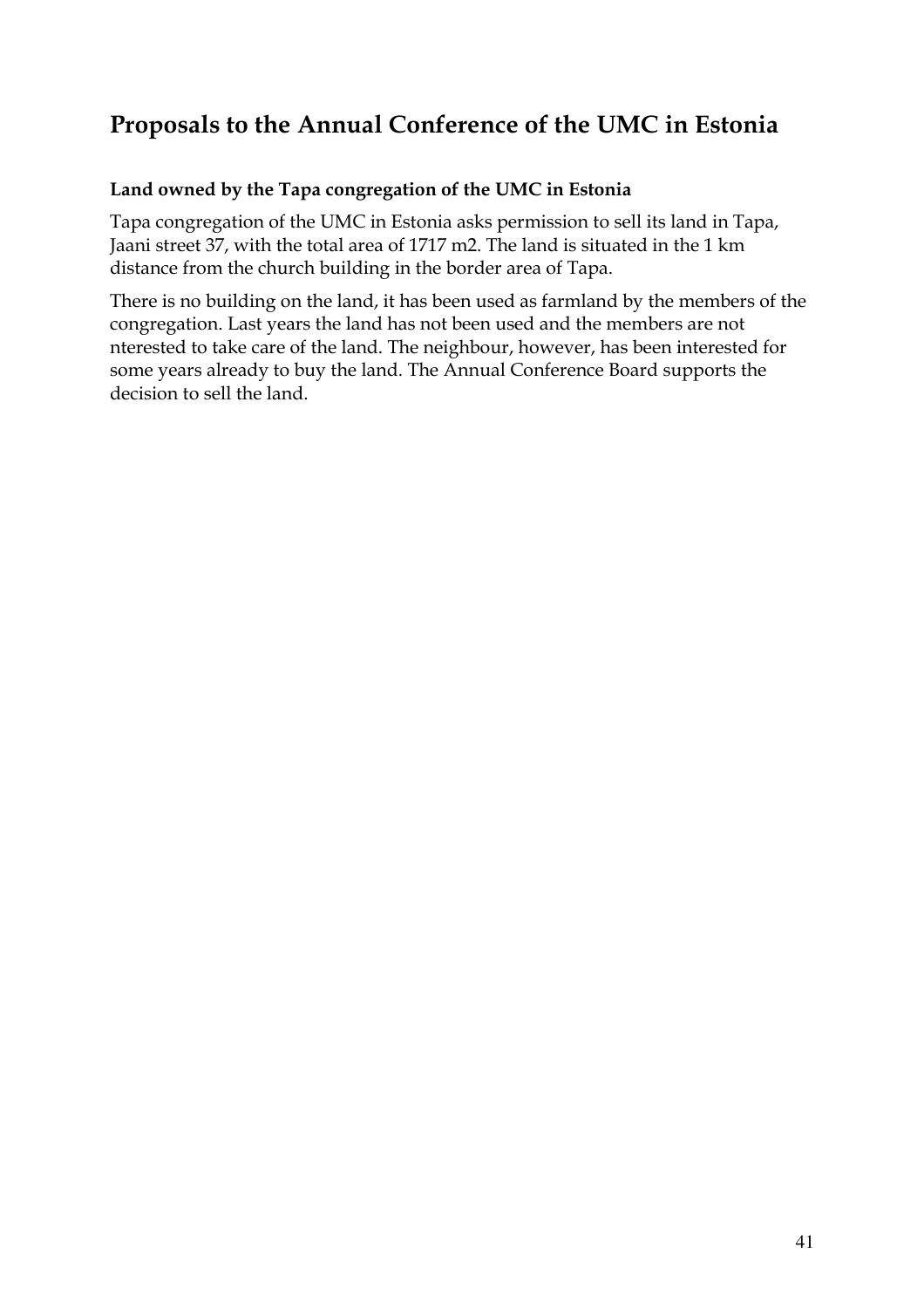# **Participants**

| <b>DELEGATES</b>         |                         |                        |  |  |
|--------------------------|-------------------------|------------------------|--|--|
| <b>Local Church</b>      | <b>Clergy delegates</b> | Lay delegates          |  |  |
| Bishop                   | Christian Alsted        |                        |  |  |
| superintendent           | Taavi Hollman           |                        |  |  |
| <b>Annual Conference</b> |                         |                        |  |  |
| Board                    |                         | Urmas Sassian          |  |  |
|                          |                         | Meeli Tankler          |  |  |
|                          |                         | Marjana Luist          |  |  |
| Tallinn                  | Toomas Pajusoo          | Tarmo Lilleoja         |  |  |
|                          | <b>Joel Aulis</b>       | Urmas Jäe              |  |  |
|                          | Aleksander Fjodorov     | Roman Radomski         |  |  |
|                          | Robert Tšerenkov        | Vitali Baranov         |  |  |
| Sakussaare               | Hans Lahi               | Gert Kalgre            |  |  |
| Tapa                     | <b>Joel Rang</b>        | Kristina Lepik         |  |  |
| Rakvere                  |                         | Imbi Herm              |  |  |
| Kunda                    | Andrei Spiridenko       | Margarita Serputko     |  |  |
| Aseri                    | Dmitri Semjonov         | Ljudmila Berezina      |  |  |
| Kohtla Järve             | Sergei Sutškov          | Valentina Bagmet       |  |  |
| Jõhvi                    | Artur Põld              | Valentina Põld         |  |  |
| Helsinki                 |                         | Andrei Hinkonen        |  |  |
| Jõhvi Petlemm            |                         | Triin Tarendi          |  |  |
| Sillamäe                 | Vladimir Beregovoi      | Sergei Lis             |  |  |
| Narva                    | Erkki Sepp              | Elena Simankova        |  |  |
| Tartu                    | Priit Tamm              | Jaak Ristioja          |  |  |
| Kärsa                    | Rein Laaneser           | Egle Tiik              |  |  |
| Räpina                   | Ele Paju                | Jaan Lodi              |  |  |
| Võru                     | Kaupo Kant              | <b>Tanel Kuusik</b>    |  |  |
| Viitka                   |                         | Hannes Tasso           |  |  |
| Ruusmäe                  | Enno Sarik              | Leelo Sarik            |  |  |
| Paide                    |                         | Rita Nahkur            |  |  |
| Pärnu                    | Tõnu Kuusemaa           | Johanna-Margret Ojaots |  |  |
|                          | Ardi Leerima            | Külli Pilv             |  |  |
| Kuressaare               | Rando Metsamaa          | Heli Tammemaa          |  |  |
| Reeküla                  | Heino Seppel            | <b>Riine Tiirik</b>    |  |  |
| Haapsalu                 | Urmas Rahuvarm          | Rauno Ojassoo          |  |  |
| Keila                    | Mihhail Batshinski      | Maksim Muromskii       |  |  |
| Paldiski                 | Boriss Zujev            | Ruth Zujev             |  |  |
| Tallinna Uue Alguse      | Stanislav Ossipov       | Jakov Istshenko        |  |  |